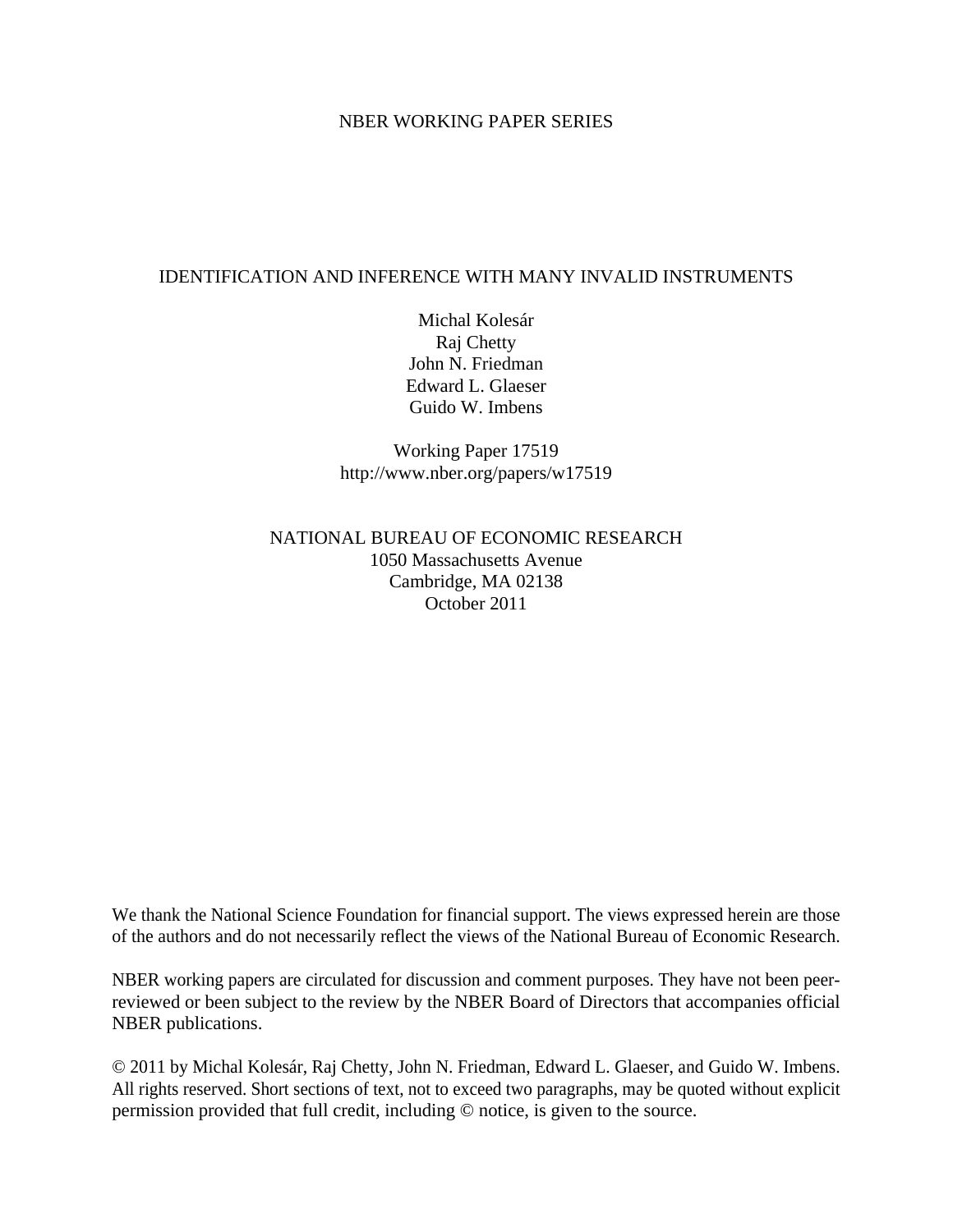Identification and Inference with Many Invalid Instruments Michal Kolesár, Raj Chetty, John N. Friedman, Edward L. Glaeser, and Guido W. Imbens NBER Working Paper No. 17519 October 2011 JEL No. C01,C2,C26,C36

### **ABSTRACT**

We analyze linear models with a single endogenous regressor in the presence of many instrumental variables. We weaken a key assumption typically made in this literature by allowing all the instruments to have direct effects on the outcome. We consider restrictions on these direct effects that allow for point identification of the effect of interest. The setup leads to new insights concerning the properties of conventional estimators, novel identification strategies, and new estimators to exploit those strategies. A key assumption underlying the main identification strategy is that the product of the direct effects of the instruments on the outcome and the effects of the instruments on the endogenous regressor has expectation zero. We argue in the context of two specific examples with a group structure that this assumption has substantive content.

Michal Kolesár Department of Economics Harvard University 1805 Cambridge St. Cambridge, MA 02138 kolesarmi@gmail.com

Raj Chetty Department of Economics Harvard University 1805 Cambridge St. Cambridge, MA 02138 and NBER chetty@fas.harvard.edu

John N. Friedman Harvard Kennedy School Taubman 356 79 JFK St. Cambridge, MA 02138 and NBER john\_friedman@harvard.edu

Edward L. Glaeser Department of Economics 315A Littauer Center Harvard University Cambridge, MA 02138 and NBER eglaeser@harvard.edu

Guido W. Imbens Department of Economics Littauer Center Harvard University 1805 Cambridge Street Cambridge, MA 02138 and NBER imbens@fas.harvard.edu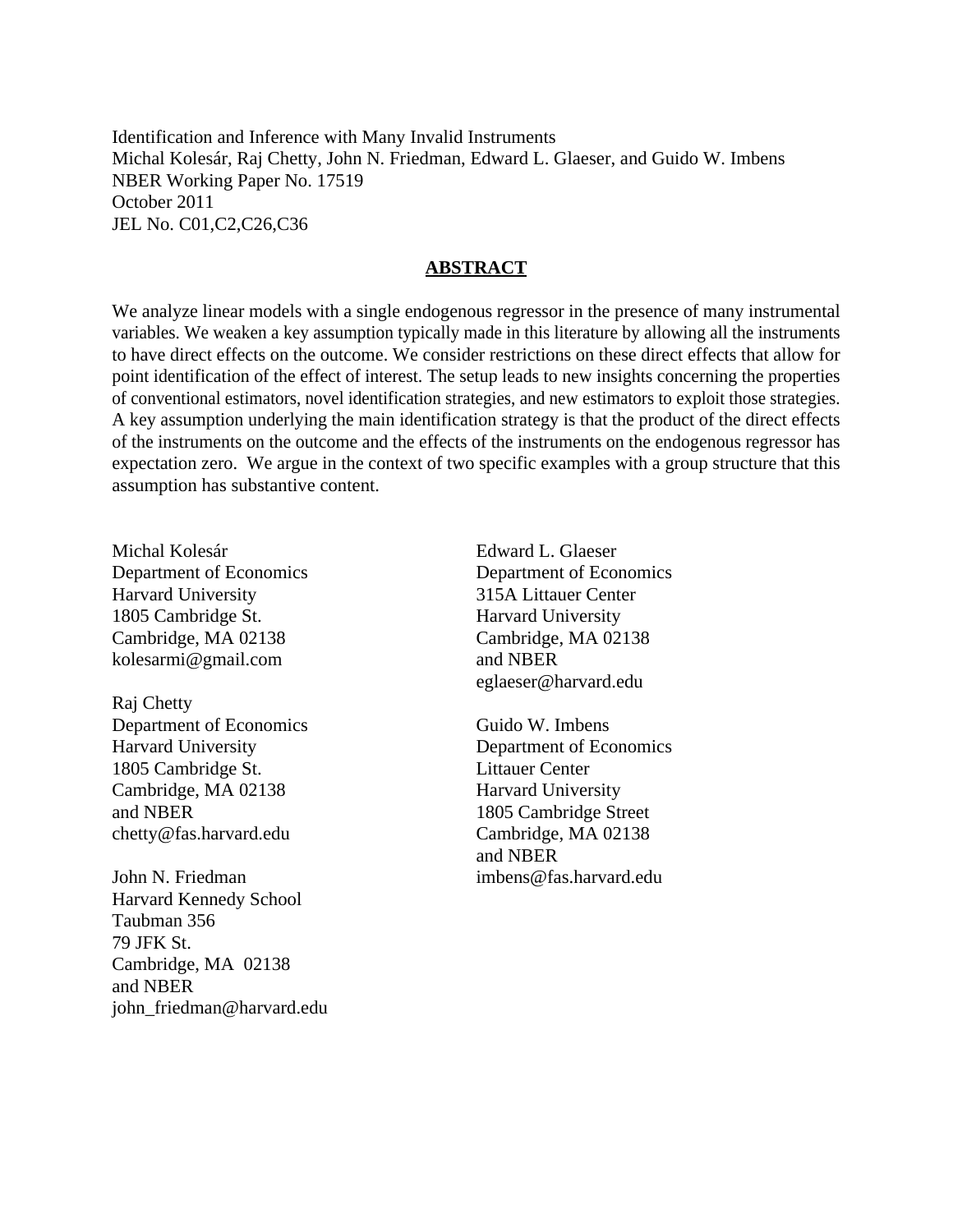## 1 Introduction

A key condition underlying identification of the causal effect in instrumental variable models is the assumption that the instruments only affect the outcome of interest through their effect on the endogenous variable. However, in many empirical applications, there is a concern that instruments may also affect the outcome directly. To address this concern, this paper establishes conditions under which the effects of interest are identified in settings with direct effects of instruments on the outcome. Following [Kunitomo \(1980\)](#page-41-0), [Morimune \(1983\)](#page-41-1), [Bekker \(1994\)](#page-39-0), [Hahn \(2002\)](#page-41-2), [Chamberlain and Imbens \(2004\)](#page-40-0), [Chao and Swanson \(2005\)](#page-40-1), [Hansen, Hausman and Newey \(2008\)](#page-41-3), [Chioda and Jansson \(2009\)](#page-40-2), [Anderson, Kunitomo and](#page-39-1) [Matsushita \(2010\)](#page-39-1), and others, we focus on the case with many instruments where each individual instrument is weak in the [Staiger and Stock \(1997\)](#page-42-0) sense but collectively the instruments have substantial predictive power.

In the absence of direct effects of the instruments the limited-information-maximumlikelihood (liml) estimator is consistent [\(Bekker, 1994\)](#page-39-0) and efficient [\(Chioda and Jansson,](#page-40-2) [2009;](#page-40-2) [Anderson](#page-39-1) et al., [2010\)](#page-39-1) under the Bekker many-instrument asymptotic sequence given homoscedasticity. The two-stage-least-squares (tsls) estimator is inconsistent [\(Kunitomo,](#page-41-0) [1980;](#page-41-0) [Bekker, 1994\)](#page-39-0), but a bias-corrected version, known as the bias-corrected-two-stageleast-squares (btsls) [\(Donald and Newey, 2001\)](#page-40-3), estimator remains consistent. Another consistent estimator in this setting is the jackknife-instrumental-variables-estimator (jive) [\(Phillips and Hale, 1977;](#page-42-1) [Angrist, Imbens and Krueger, 1999\)](#page-39-2). Motivated by our leading examples, and as in [Anatolyev \(2011\)](#page-39-3), we also allow the number of exogenous covariates to increase in proportion with the sample size. This requires some minor modification of the btsls and jive estimators (denoted by mbtsls and mjive), but does not affect the consistency of liml.

We examine the robustness of these five estimators (liml, btsls, jive, mbtsls, and mjive) to the presence of direct effects in this many-instrument setting. We show that liml loses consistency if direct effects are present. The intuition is that the liml estimator attempts to impose proportionality of all the reduced form coefficients. This explains the efficiency of liml in the absence of direct effects, but because the reduced form coefficients are no longer proportional when direct effects are present, it makes liml sensitive to their presence. On the other hand, under the assumption that the product of the direct effects of the instruments on the outcome and the direct effects on the endogenous regressor has expectation zero, the btsls and jive estimators (in the case with a fixed number of exogenous variables) or their many-exogenous-variables modifications mbtsls and mjive (in general) remain consis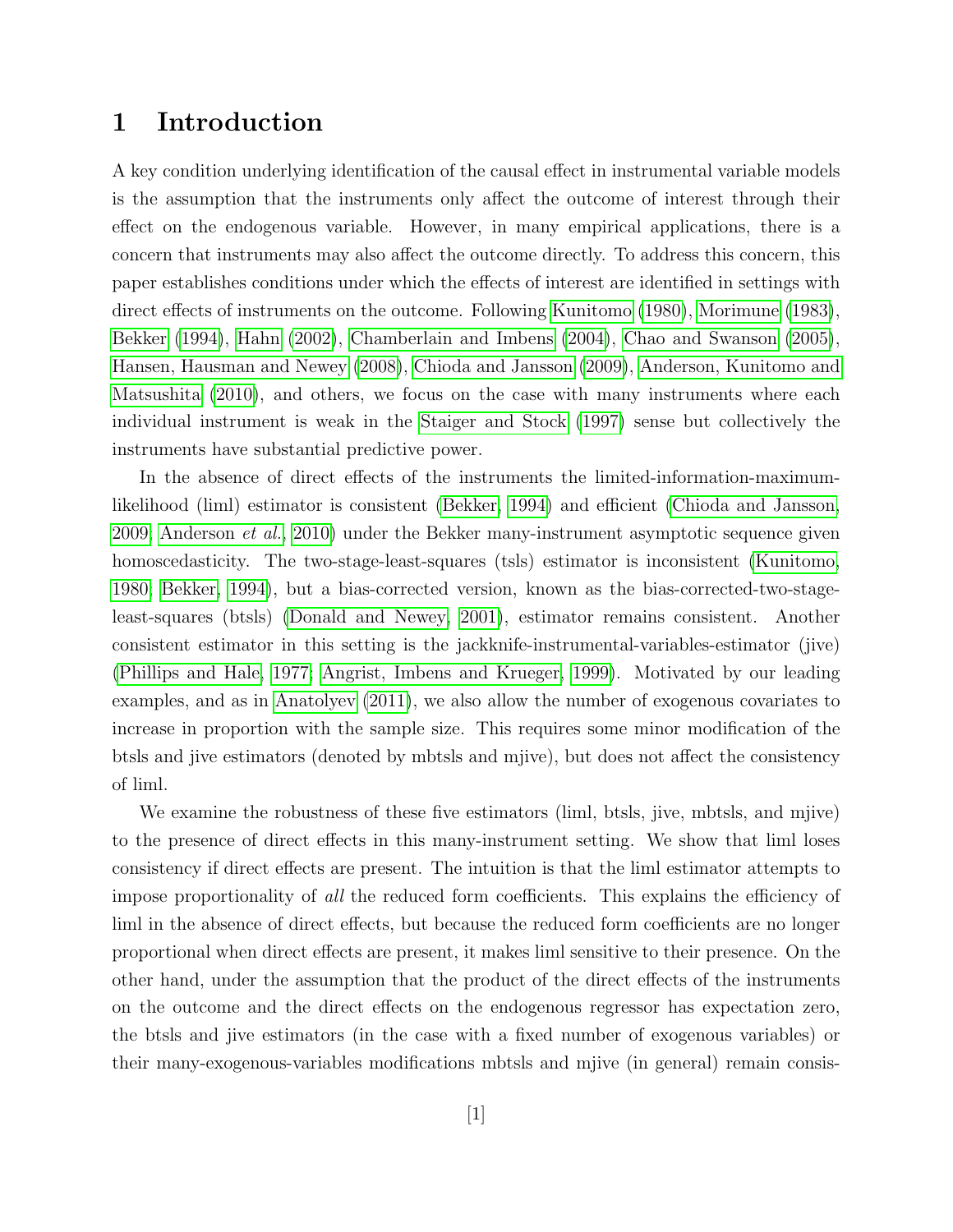tent. We argue through some examples and a link with the clustering literature that this identifying assumption, although not innocuous, substantively weakens existing identification conditions. The intuition for the robustness compared to liml is that the btsls, jive, mbtsls, and mjive estimators, like the tsls estimator, can be thought of as two-stage estimators. In the first stage a single instrument is constructed as a function of only instruments and endogenous regressors, not involving the outcome variable. This constructed instrument is then used in the second stage to estimate the parameter of interest using methods for just-identified settings. Identification only requires validity of the constructed instrument, not of all the individual instruments.

We then study in detail two leading cases that motivate the set up and illustrate the range and applicability of our new identifying assumptions. Both cases have a clustering structure where the instruments are related to the cluster indicators. Such settings are often the reason for the presence of many instruments. The many-instrument asymptotic approximation implies that, as is common in clustering settings, large sample approximations are based on the number of clusters growing with the sample size while the number of sampled units from each cluster remains fixed.

The first of the two special cases arises when the instruments are cluster indicators. For example, [Fryer \(2011\)](#page-41-4) and [Levitt, List, Neckermann and Sadoff \(2011\)](#page-41-5) conducted a series of experiments where students in randomly selected schools were given varying financial incentives to improve achievement on test scores. Suppose we are interested in the effect of test score achievement on outcomes later in life as in [Chetty, Friedman, Hilger, Saez,](#page-40-4) [Schanzenbach and Yagan \(2011\)](#page-40-4). One could use the school indicators study as instruments to capture the fact that the incentives varied between schools. However, one might be concerned that schools also affect outcomes directly, not just through test scores. Our results suggest that a sufficient, and, because of the randomization, substantially weaker condition for identification is that the direct effects of the school on the outcomes are uncorrelated with the effects of the school on test scores.

In another example within this class, [Aizer and Doyle, Jr. \(2011\)](#page-39-4) and [Nagin and Snod](#page-42-2)[grass \(2011\)](#page-42-2) study the effect of incarceration on subsequent outcomes. Defendants are randomly assigned to one of a relatively large number of judges. Judges vary in their propensity to sentence individuals to jail terms. The judge assignment is used as an instrument. One might be concerned that judges have direct effects on outcomes beyond those mediated through the effect on incarceration. Our critical identification assumption is that these direct effects of the judges are uncorrelated with the judges' propensity to incarcerate. This is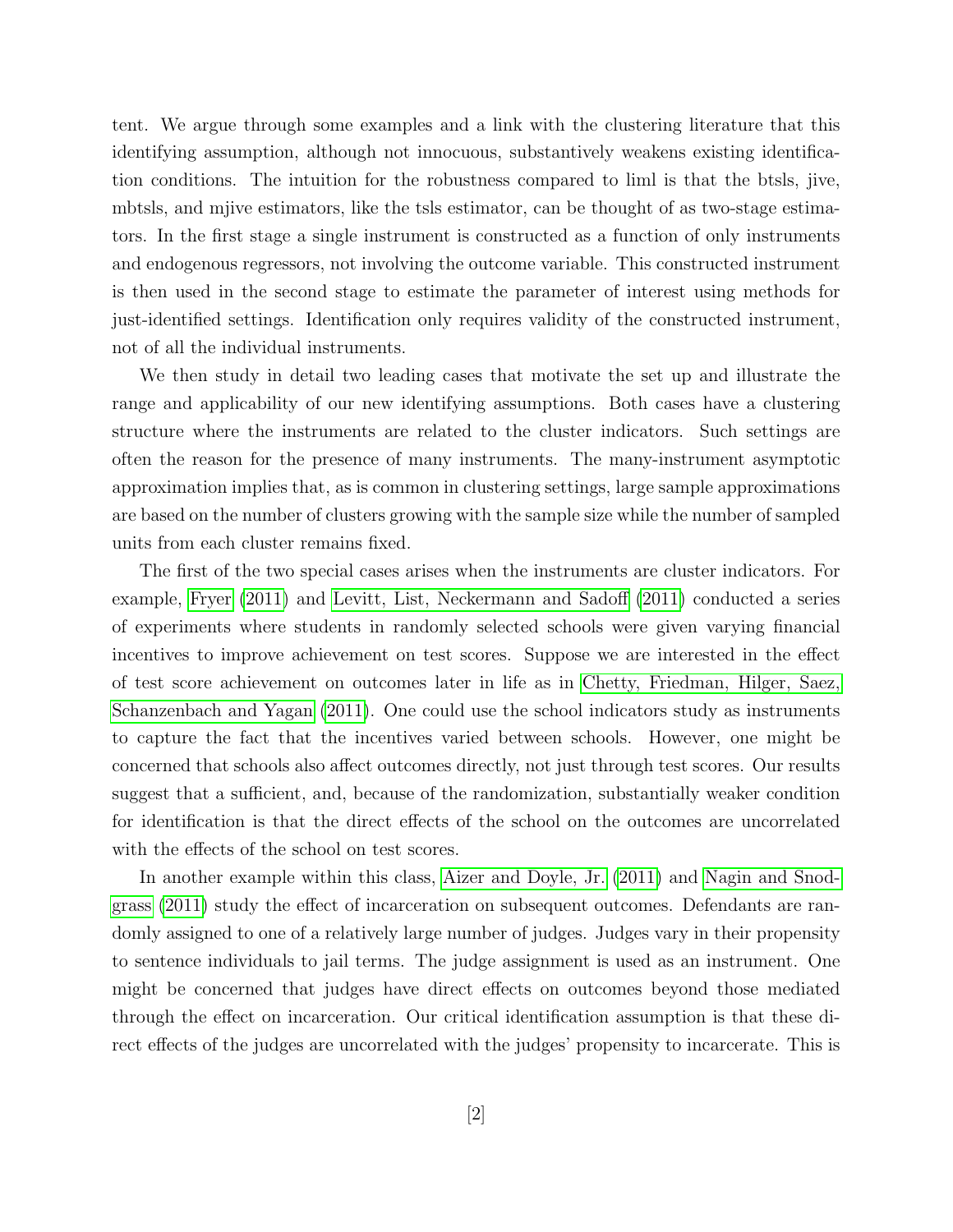a substantive assumption that may or may not hold in practice, but shifts the discussion of the validity of inference away from the substantially stronger assumption that judges have no direct effect on outcomes whatsoever.

In the second case we have a small number of basic instruments. These basic instruments are interacted with cluster indicators to generate a large number of instruments. Here the number of exogenous regressors (which includes the cluster indicators) increases proportional to the number of instruments. This case is motivated by the [Angrist and Krueger \(1991,](#page-39-5) AK from hereon) study where the basic instruments, four quarter of birth indicators, are interacted with year and state of birth indicators to generate additional instruments. In the context of this set up our approach suggests new identification strategies that allow for direct effects of the instruments on the outcome. In the first of these identification strategies, the average direct effect of the instruments on the outcome is zero. In the second identification strategy, the average direct effect (equal to the direct effect of the basic instrument) is unrestricted, but the direct effects are uncorrelated with the effect of the instruments on the endogenous regressor. Again these are not innocuous assumptions, but they substantively weaken the assumption that all instruments are valid.

The results in this paper contribute to two strands of literature. First, we contribute to the recent many-instrument literature that has extended the earlier work by [Kunitomo](#page-41-0) [\(1980\)](#page-41-0), [Morimune \(1983\)](#page-41-1), [Bekker \(1994\)](#page-39-0), and [Chao and Swanson \(2005\)](#page-40-1). In recent work [Anatolyev \(2011\)](#page-39-3) also relaxes the assumption of fixed number of exogenous regressors. [Haus](#page-41-6)[man, Newey, Woutersen, Chao and Swanson \(2009\)](#page-41-6); [Chao, Swanson, Hausman, Newey and](#page-40-5) [Woutersen \(2010\)](#page-40-5) and [Ackerberg and Devereux \(2009\)](#page-39-6) relax the assumption of homoscedasticity. [Hansen](#page-41-3) et al. [\(2008\)](#page-41-3), [Belloni, Chen, Chernozhukov and Hansen \(2011\)](#page-40-6) and [Gautier](#page-41-7) [and Tsybakov \(2011\)](#page-41-7) allow the first stage to be estimated non-parametrically. This paper takes a complementary approach: we relax the assumption of no direct effects, but keep the rest of the model simple to maintain tractability.

Second, we contribute to the literature studying properties of instrumental variables methods allowing for direct effects in settings with a fixed number of instruments. The focus of this literature has been on correcting size distortions of tests, biases of estimators, sensitivity analyses, and bounds in the presence of direct effects. [Fisher \(1961,](#page-40-7) [1966,](#page-40-8) [1967\)](#page-41-8), [Caner \(2007\)](#page-40-9); [Berkowitz, Caner and Fang \(2008\)](#page-40-10) and [Guggenberger \(2010\)](#page-41-9) analyze the implications of local (small) violations of exogeneity assumption. [Hahn and Hausman \(2005\)](#page-41-10) compare biases for different estimators in the presence of direct effects. [Conley, Hansen and](#page-40-11) [Rossi \(2007\)](#page-40-11); [Ashley \(2009\)](#page-39-7) and [Kraay \(2008\)](#page-41-11) propose sensitivity analyses in the presence of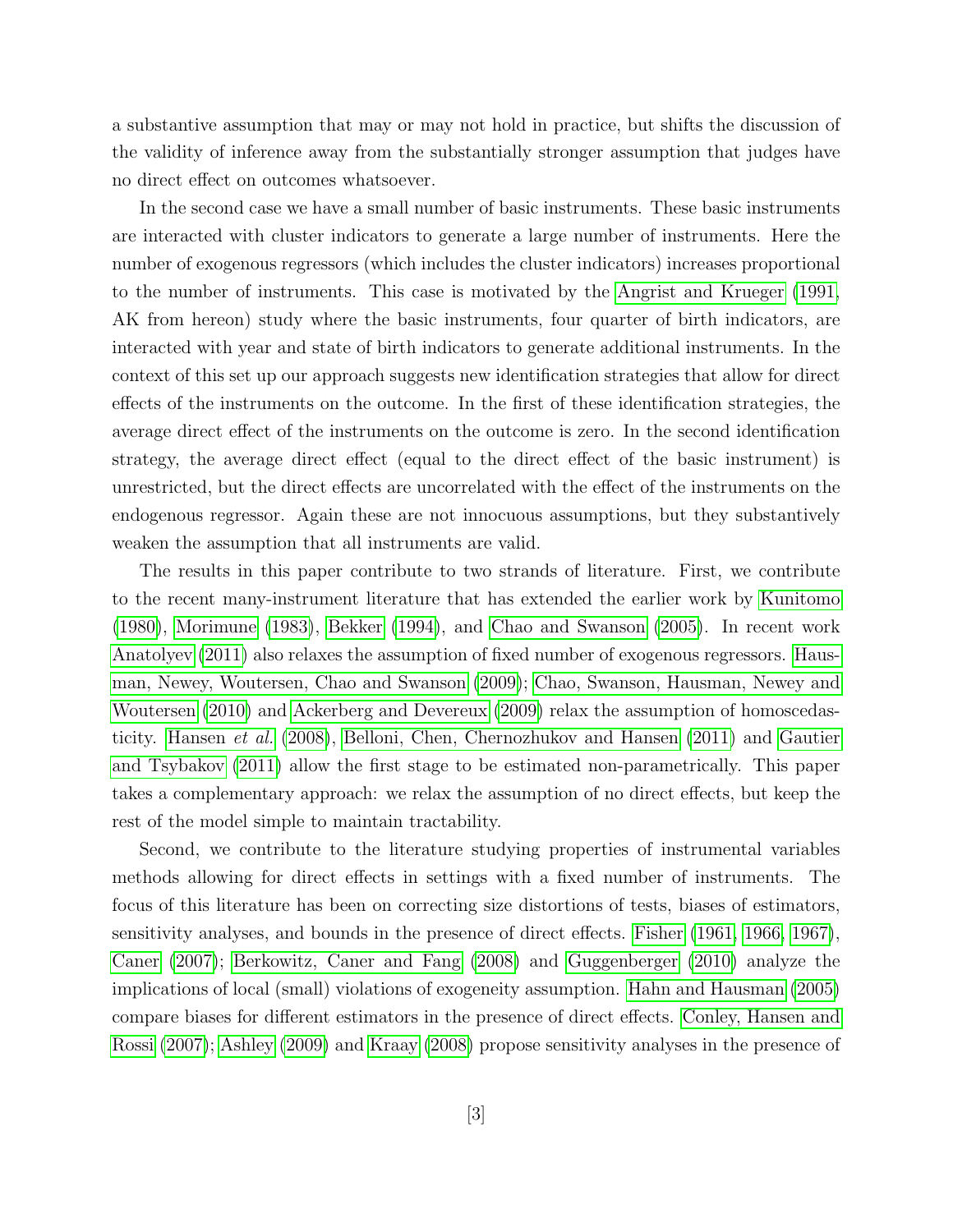possibly invalid instruments. [Nevo and Rosen \(2010\)](#page-42-3) consider assumptions about the sign of the direct effects of the instruments on the outcome to derive bounds on the parameters of interest. [Reinhold and Woutersen \(2011\)](#page-42-4) and [Flores and Flores-Lagunes \(2010\)](#page-41-12) also derive bounds allowing for direct effects of the instruments on the outcome. The current paper is the first to derive (point) identification results in the presence of non-local departures from the no-direct-effects assumption or exclusion restriction.

The rest of the paper is organized as follows. In Section [2](#page-5-0) we introduce the set up and the notation. In Section [3](#page-7-0) we introduce the estimators. In Section [4](#page-9-0) we present the main formal results allowing for direct effects of the instruments. In Section [5](#page-14-0) we discuss in detail two leading cases with a clustering structure. We apply the methods developed in this paper to the data analyzed by AK in Section [6.](#page-19-0) Section [7](#page-21-0) concludes.

## <span id="page-5-0"></span>2 Set Up

We consider the following instrumental variables model:

<span id="page-5-1"></span>
$$
Y_i = X_i \beta + W'_i \delta + Z'_i \gamma + \epsilon_i.
$$
  
\n
$$
X_i = Z'_i \pi_{12} + W'_i \pi_{22} + \nu_i.
$$
\n(2.1)

The first equation relates a scalar outcome  $Y_i$ ,  $i = 1, \ldots, N$ , to a potentially endogenous scalar regressor  $X_i$ .  $W_i$  is a vector of exogenous regressors with dimension  $L_N$ , and  $Z_i$  is a vector of instruments with dimension  $K_N$ . The second equation relates the endogenous regressor  $X_i$  to the exogenous regressors  $W_i$  the instruments  $Z_i$ . The object of interest is the coefficient  $\beta$  on the endogenous regressor in the outcome equation.

The model [\(2.1\)](#page-5-1) modifies the conventional many-instruments model (e.g., [Bekker \(1994\)](#page-39-0)) in two ways. First, we allow  $\gamma$  to be non-zero, thus allowing for direct effects of the instrument on the outcome. If we restrict  $\gamma = 0$ , then the exclusion restriction holds, and the instruments are valid. If we leave  $\gamma$  unrestricted, then  $\beta$ , the coefficient of interest, is not identified. In this paper, we will be concerned with determining assumptions on  $\gamma$  that are weaker than  $\gamma = 0$ , but that still allow us to identify  $\beta$ . Second, like [Anatolyev \(2011\)](#page-39-3), we allow the number of exogenous regressors,  $L_N$ , to change with the sample size. The main motivation for this extension is that often the presence of a large number of instruments is the result of interacting a few basic instruments with many exogenous covariates. We discuss such an example in detail in Section [5.2.](#page-17-0)

Because the number of instruments and the number of exogenous variables changes with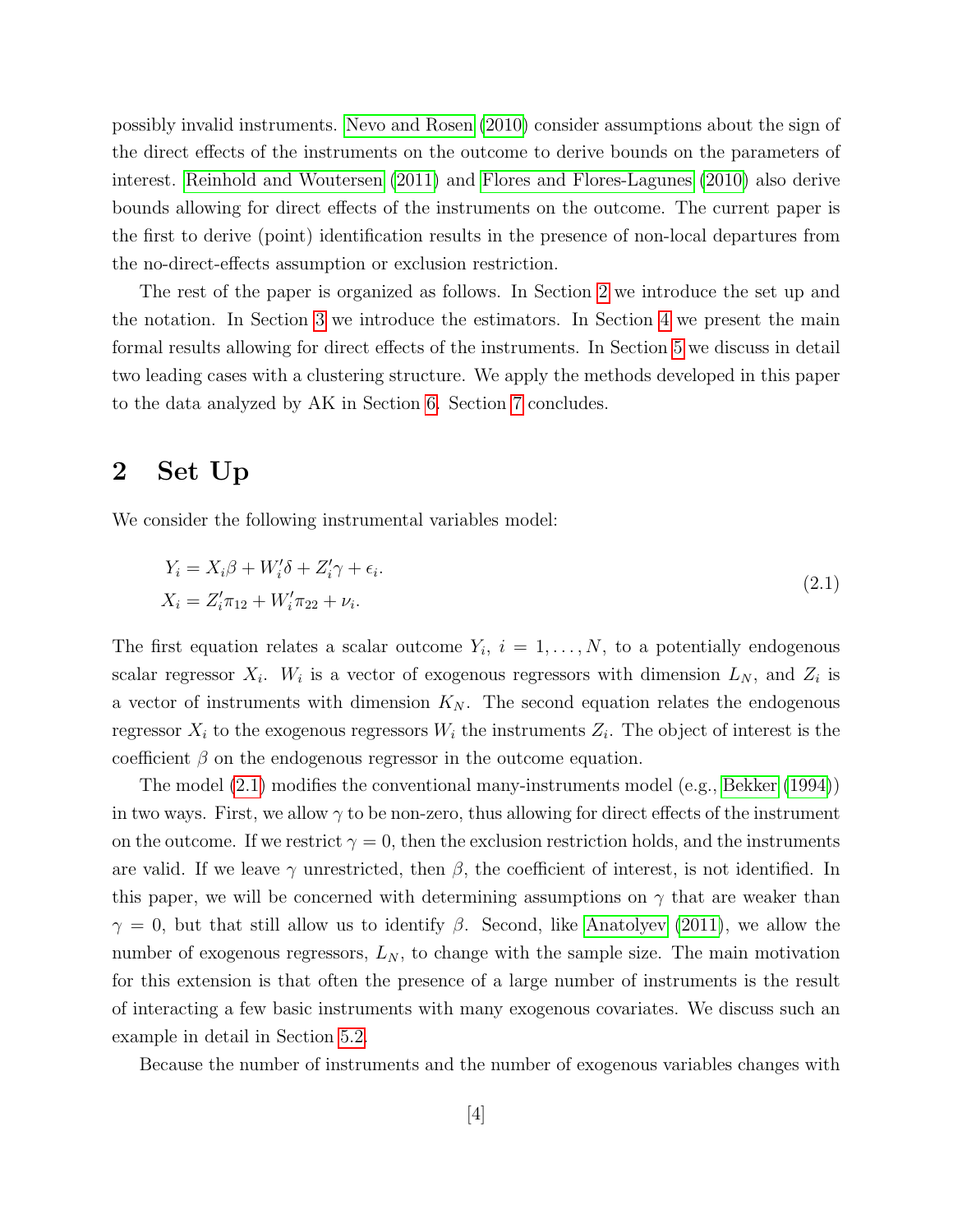the sample size, the distribution of some of the random variable also changes with the sample size. To be precise, we should therefore index the random variables and parameters by the sample size  $N$ . For ease of notation we drop this index.

We assume that the pairs of structural errors  $(\epsilon_i, \nu_i)$  are mutually independent, and conditionally homoscedastic:

$$
\mathbb{E}\left[\begin{pmatrix} \epsilon_i \\ \nu_i \end{pmatrix} \begin{pmatrix} \epsilon_i \\ \nu_i \end{pmatrix}'\middle| Z_1,\ldots,Z_N,W_1,\ldots,W_N\right] = \Sigma
$$

Recent papers by [Chao](#page-40-5) et al. [\(2010\)](#page-40-5) and [Hausman](#page-41-6) et al. [\(2009\)](#page-41-6) investigate the implications of heteroscedasticity in the setting with many valid instruments, and show that liml loses some of its attractive properties in that case. Our results complement theirs in the sense that our results highlight a different potential concern with liml. To simplify the derivation of distributional results, we will assume in addition that the structural errors Normally distributed. We do not require Normality for consistency arguments.

In the remainder of this section we introduce some additional notation. Let  $Y$  be the N-component vector with ith element  $Y_i$ , **X** the N-component vector with ith element  $X_i$ ,  $\epsilon$  the N-component vector with ith element  $\epsilon_i$ ,  $\nu$  the N-component vector with ith element  $\nu_i$ , W the  $N \times L_N$  matrix with *i*th row equal to  $W'_i$ , and Z the  $N \times K_N$  matrix with *i*th row equal to  $Z_i'$ . Let  $\overline{\mathbf{X}} = (\mathbf{X}, \mathbf{W})$  be the full matrix of endogenous and exogenous regressors, let  $\overline{Y} = (Y, X)$  be the full matrix of endogenous variables, and let  $\overline{Z} = (Z, W)$  be the full matrix of exogenous variables. Define for an arbitrary  $N \times J$  matrix S the following four  $N \times N$  matrices, the projection matrix  $\mathbf{P}_\mathbf{S}$ , the matrix  $\mathbf{M}_\mathbf{S}$  that projects on the orthogonal complement of  $S$ , the diagonal matrix  $D_S$  with diagonal elements equal to those of the projection matrix, and the product of  $M_s$  and  $(1 - D_s)^{-1}$ :

$$
\mathbf{P_S} = (\mathbf{S}(\mathbf{S'S})^{-1}\mathbf{S'}, \quad \mathbf{M_S} = \mathbf{I} - (\mathbf{S}(\mathbf{S'S})^{-1}\mathbf{S'}, \quad \mathbf{D_S} = \text{Diag}(\mathbf{P_S}), \quad \text{and } \mathbf{H_S} = \mathbf{M_S}(1 - \mathbf{D_S})^{-1}
$$

.

We use the subscript  $\perp$  as shorthand for taking residuals after regression on the exogenous regressors W, so  $\mathbf{Z}_{\perp} = \mathbf{M}_{\mathbf{W}} \mathbf{Z}, \mathbf{X}_{\perp} = \mathbf{M}_{\mathbf{W}} \mathbf{X}, \mathbf{Y}_{\perp} = \mathbf{M}_{\mathbf{W}} \mathbf{Y}, \text{ and } \overline{\mathbf{Y}}_{\perp} = \mathbf{M}_{\mathbf{W}} \overline{\mathbf{Y}}.$  We also denote by  $\iota_N$  and N-dimensional vector of ones.

Define the augmented concentration parameter, the two by two matrix  $\Lambda_N$ :

$$
\Lambda_N = \left(\begin{array}{cc} \Lambda_{N,11} & \Lambda_{N,12} \\ \Lambda_{N,12} & \Lambda_{N,22} \end{array}\right) = \left(\begin{array}{cc} \gamma & \pi_{12} \end{array}\right)' \mathbf{Z}'_{\perp} \mathbf{Z}_{\perp} \left(\begin{array}{cc} \gamma & \pi_{12} \end{array}\right). \tag{2.2}
$$

The  $(2, 2)$  element of  $\Lambda_N$ , denoted by  $\Lambda_{N,22}$  is a key measure of the strength of the instru-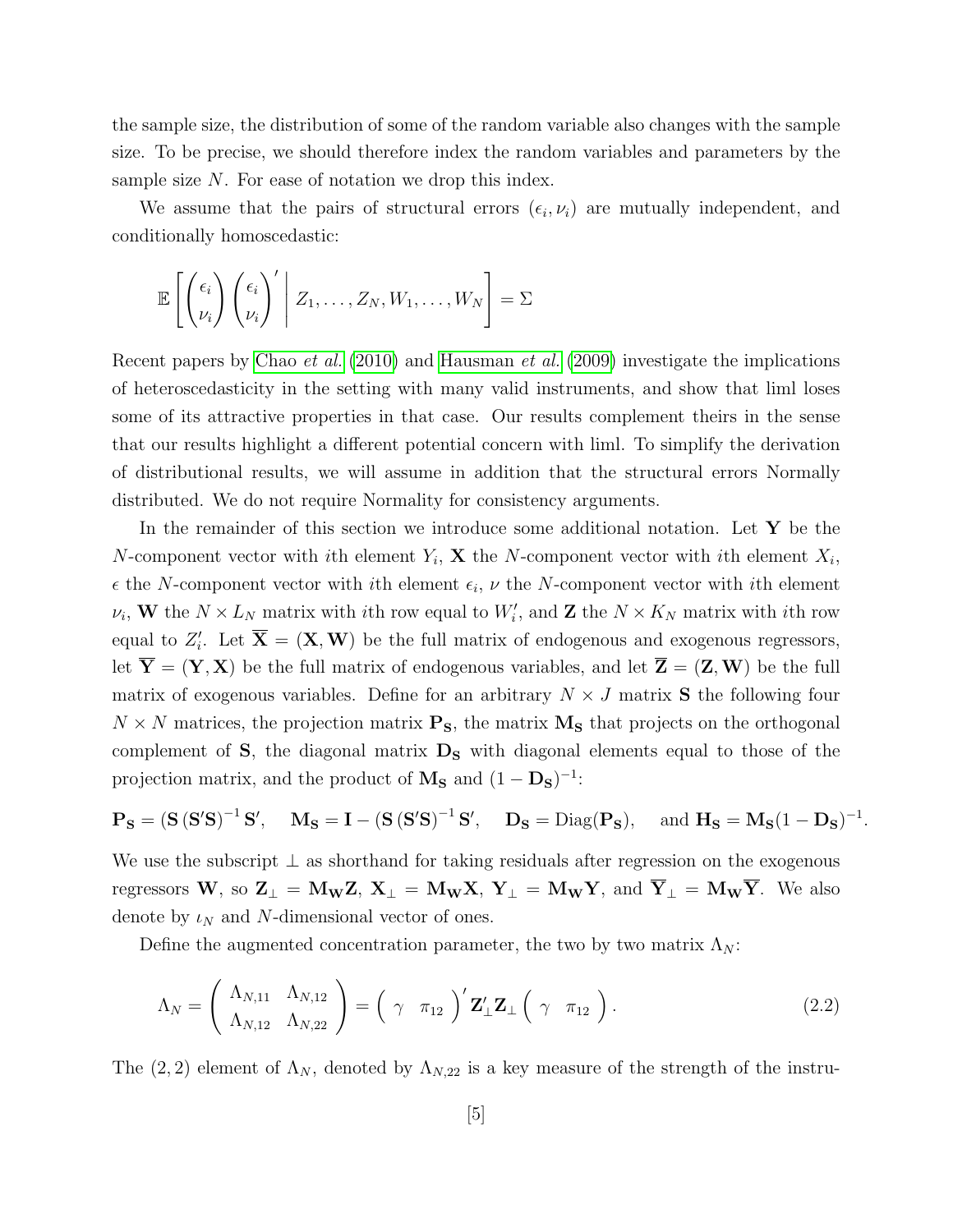ments. The  $(1,1)$  element,  $\Lambda_{N,11}$ , measures the degree of misspecification. In the case with valid instruments,  $\gamma = 0$ ,  $\Lambda_{N,11} = \Lambda_{N,12} = 0$  and the only non-zero element of  $\Lambda_N$  is  $\Lambda_{N,22}$ . The  $(2, 2)$  element  $\Lambda_{N,22}$  is closely related to the conventional concentration parameter [\(Mar](#page-41-13)[iano, 1973;](#page-41-13) [Rothenberg, 1984\)](#page-42-5), defined as  $\Lambda_{N,22}/\Sigma_{22}$ . Here, following [Andrews, Moreira and](#page-39-8) [Stock \(2006\)](#page-39-8), we use the version without dividing by the structural variance  $\Sigma_{22}$  because that will simplify the discussion later.

## <span id="page-7-0"></span>3 Estimators

In this section we introduce the five estimators for  $\beta$  whose properties we shall study. All five have asymptotically equivalent in the setting with a fixed number of valid instruments and a fixed number of exogenous regressors. Four of these estimators have been introduced previously, and the fifth is a minor modification of a previously proposed estimator. The first three estimators fit into the k-class [\(Nagar, 1959;](#page-42-6) [Theil, 1961,](#page-42-7) [1971;](#page-42-8) [Davidson and](#page-40-12) [MacKinnon, 1993\)](#page-40-12). Given a scalar k, a k-class estimator for  $(\beta, \delta)$  is given by:

$$
\begin{pmatrix} \hat{\beta}_k \\ \hat{\delta}_k \end{pmatrix} = \left( \overline{\mathbf{X}}' (\mathbf{I} - k \mathbf{M}_{\overline{\mathbf{Z}}}) \overline{\mathbf{X}} \right)^{-1} \left( \overline{\mathbf{X}}' (\mathbf{I} - k \mathbf{M}_{\overline{\mathbf{Z}}}) \mathbf{Y} \right).
$$

We are primarily interested in the estimator for  $\beta$ , which can be written using the  $\bot$  notation as

$$
\hat{\beta}_k = \left(\mathbf{X}'_\perp (\mathbf{I} - k \mathbf{M}_{\mathbf{Z}_\perp}) \mathbf{X}_\perp\right)^{-1} \left(\mathbf{X}'_\perp (\mathbf{I} - k \mathbf{M}_{\mathbf{Z}_\perp}) \mathbf{Y}_\perp\right).
$$
\n(3.1)

A prominent member of the k-class is the two-stage-least-squares (tsls [Basmann, 1957;](#page-39-9) [Theil,](#page-42-7) [1961\)](#page-42-7) estimator, with  $k_{\text{tsls}} = 1$ . This estimator has been shown to be inconsistent under many-instrument asymptotics, see [Kunitomo \(1980\)](#page-41-0) and [Bekker \(1994\)](#page-39-0). We therefore do not further investigate its properties under the various generalizations of the many-instrument setup here. Instead we consider a bias-corrected version of the tsls estimator. [Nagar \(1959\)](#page-42-6) suggested the correction  $k_{\text{nagar}} = 1 + (K_N - 2)/N$ , but the first of the five estimators we focus on is a slightly different version suggested by [Donald and Newey \(2001\)](#page-40-3), with

$$
\hat{k}_{\text{btsls}} = \frac{1}{1 - (K_N - 2)/N}.
$$

Although in samples with a moderate number of instruments the difference between the Nagar and Donald-Newey estimators is small, this difference does not go away under many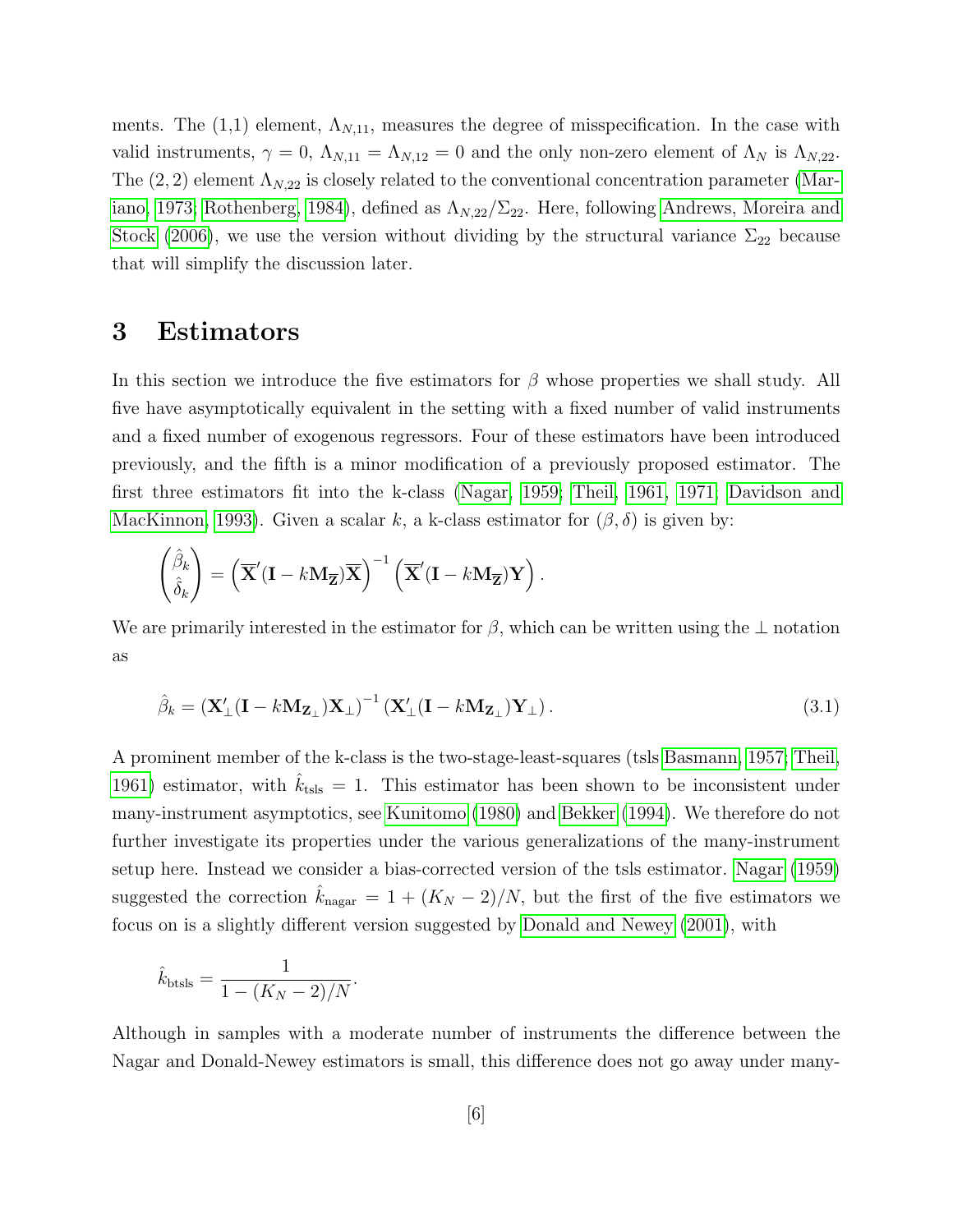instruments asymptotics with  $K_N/N \to \alpha_K > 0$ , and only the Donald-Newey version is consistent. As we will show in the next section, once we allow  $L<sub>N</sub>$  to increase with sample size, btsls also loses consistency. To address this issue, the second estimator we consider is a further modification of the Donald-Newey bias-corrected estimator that achieves consistency even when  $L_N/N \to \alpha_L > 0$ :

$$
\hat{k}_{\text{mbtsls}} = \frac{1 - L_N/N}{1 - K_N/N - L_N/N}.
$$

This estimator is also considered in [Anatolyev \(2011\)](#page-39-3).

The third estimator we consider is the limited-information-maximum-likelihood estimator (liml, [Anderson and Rubin, 1949\)](#page-39-10), with

$$
\hat{k}_{\text{liml}} = \min_{\beta} \frac{(\mathbf{Y} - \mathbf{X}\beta)' \mathbf{M}_{\mathbf{W}} (\mathbf{Y} - \mathbf{X}\beta)}{(\mathbf{Y} - \mathbf{X}\beta)' \mathbf{M}_{\overline{\mathbf{Z}}} (\mathbf{Y} - \mathbf{X}\beta)}.
$$

This estimator has been shown to be asymptotically efficient under many-instrument asymptotics [\(Chioda and Jansson, 2009;](#page-40-2) [Anderson](#page-39-1) et al., [2010\)](#page-39-1).

The fourth estimator we study in the current paper is the jackknife-instrumental-variables estimator (jive [Phillips and Hale, 1977;](#page-42-1) [Angrist](#page-39-2) *et al.*, [1999\)](#page-39-2):

$$
\hat{\beta}_{\text{jive}} = \left(\mathbf{X}_{\perp}^{\prime} \left(\mathbf{M}_{\mathbf{W}} - \mathbf{H}_{\overline{\mathbf{Z}}}\right) \mathbf{X}_{\perp}\right)^{-1} \left(\mathbf{X}_{\perp}^{\prime} \left(\mathbf{M}_{\mathbf{W}} - \mathbf{H}_{\overline{\mathbf{Z}}}\right) \mathbf{Y}_{\perp}\right).
$$
\n(3.2)

[Ackerberg and Devereux \(2009\)](#page-39-6) present simulation evidence that this estimator is biased when the number of exogenous regressors is large, and suggest a bias-corrected version. We study a new version of the jackknife estimator, closely related to the Ackerberg-Devereux estimator, which we refer to as the modified jive estimator, or mjive:

$$
\hat{\beta}_{mjive} = \left(\mathbf{X}_{\perp}^{\prime} \left(\mathbf{M_W} - (1 - L_N/N)\mathbf{H}_{\overline{\mathbf{Z}}}\right) \mathbf{X}_{\perp}\right)^{-1} \left(\mathbf{X}_{\perp}^{\prime} \left(\mathbf{M_W} - (1 - L_N/N)\mathbf{H}_{\overline{\mathbf{Z}}}\right) \mathbf{Y}_{\perp}\right). (3.3)
$$

We will show that unlike the original jive estimator, this estimator remains consistent even if  $L_N/N \to \alpha_L > 0$ .

The focus of the current paper is on the properties of these five estimators, that is,  $\hat{\beta}_{\text{btsls}}, \hat{\beta}_{\text{mbtsls}}, \hat{\beta}_{\text{liml}}, \hat{\beta}_{\text{jive}}$ , and  $\hat{\beta}_{\text{mijve}}$ , under various assumptions about the rates at which the number of instruments and exogenous regressors increase with the sample size,  $K_N$ ,  $L_N$ , and the assumptions about the parameters governing the misspecification,  $\gamma$ .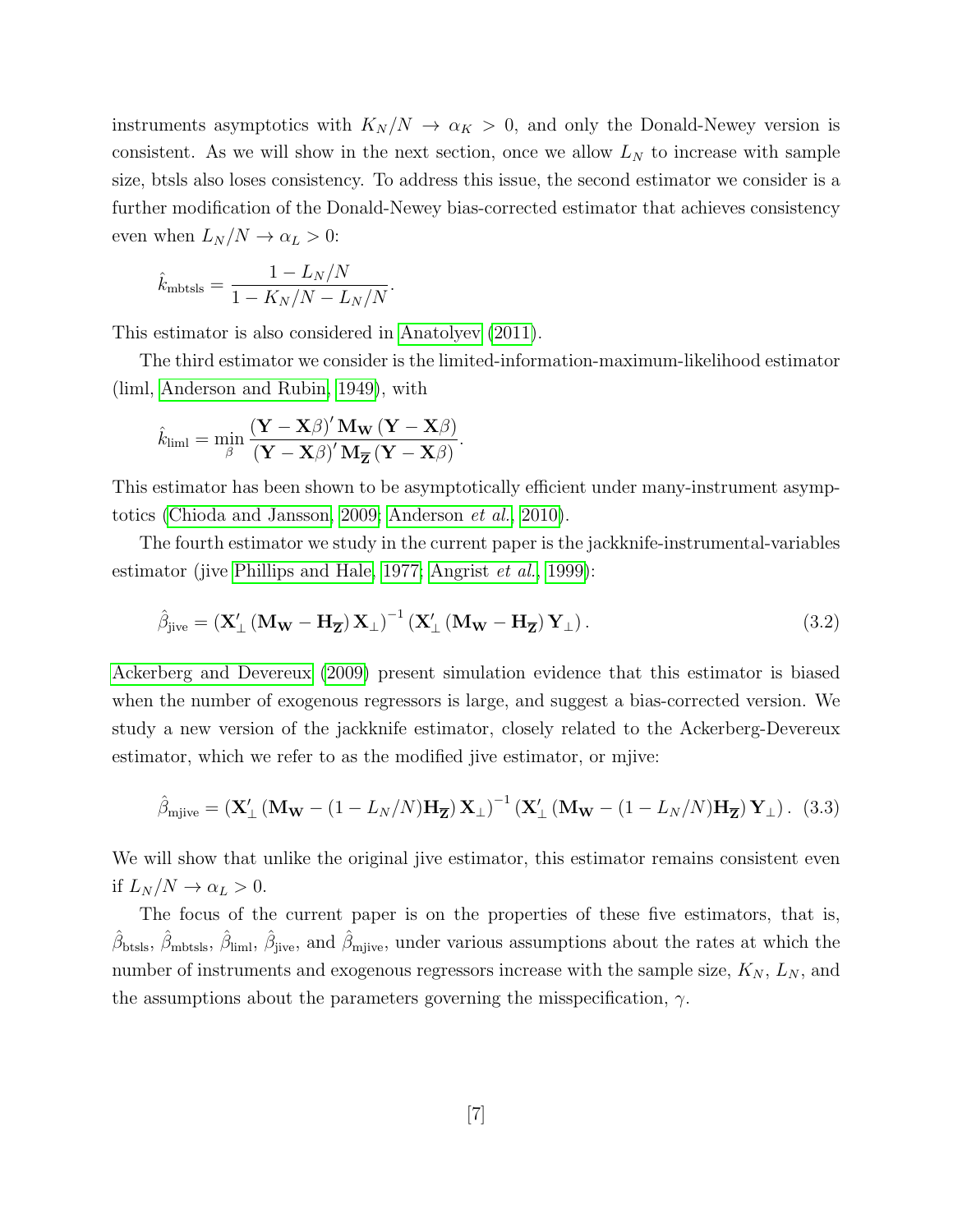## <span id="page-9-0"></span>4 Many Invalid Instruments

In this section we look at the properties of the five estimators allowing for many exogenous covariates  $(L_N/N \to \alpha_L > 0)$ , and allowing for direct effects of the instruments  $(\gamma \neq 0)$ . If we fix  $\alpha_L = 0$  and  $\gamma = 0$ , we are in the many instrument case studied in the literature (e.g. [Bekker, 1994;](#page-39-0) [Morimune, 1983;](#page-41-1) [Hahn, 2002;](#page-41-2) [Chao and Swanson, 2005\)](#page-40-1). If we also restrict  $\alpha_K = 0$ , we are back in the case with conventional instrumental variables asymptotics discussed in most textbooks (e.g. [Wooldridge, 2002;](#page-42-9) [Angrist and Pischke, 2009\)](#page-39-11).

<span id="page-9-2"></span>We make the following assumptions.

### <span id="page-9-3"></span>Assumption 1.(Instruments and exogenous variables)

- (i)  $Z_i \in \mathbb{R}^{K_N}$ ,  $W_i \in \mathbb{R}^{L_N}$ ,  $\epsilon_i \in \mathbb{R}$ ,  $\nu_i \in \mathbb{R}$ , for  $i = 1, ..., N$ ,  $N = 1, ...$  are triangular arrays of random variables with  $(Z_i, W_i, \epsilon_i, \nu_i)$ ,  $i = 1, ..., N$  exchangeable.
- (ii)  $\overline{Z}$  is full column rank with probability one.
- <span id="page-9-4"></span>(iii)  $(\mathbf{P}_{\overline{\mathbf{Z}}})_{ii} < c$  for some  $c < 1$  for all  $i = 1, ..., N$  with probability one.
- $(iv)$  max<sub>i $\leq N |(\mathbf{Z}_{\perp})'_i \pi_{12}| / \sqrt{N} \to 0$  and;</sub>
- $(v)$  sup<sub>N</sub> sup<sub>i</sub><sub>21</sub>  $\sum_j |(\mathbf{P}_{\mathbf{Z}_{\perp}})_{ij}| < C$  and sup<sub>N</sub> sup<sub>i</sub><sub>21</sub>  $\sum_j |(\mathbf{P}_{\mathbf{W}})_{ij}| < C$  for some  $C < \infty$  with probability one

The first two parts of this assumption are standard, with a minor adaption to allow for many exogenous variables. The remaining three parts are technical assumptions we use to deal with the jive and mjive estimators.

### <span id="page-9-6"></span>Assumption  $2.$  (MODEL)

- <span id="page-9-5"></span>(i)  $(\epsilon_i, \nu_i)' \mid \mathbf{Z}, \mathbf{W}$  are iid with mean zero, positive definite covariance matrix  $\Sigma$ , and finite fourth moments;
- <span id="page-9-8"></span>(ii) The distribution of  $(\epsilon_i, \nu_i)' \mid \mathbf{Z}, \mathbf{W}$  is Normal.

For consistency we only use the first part of this assumption. For the distributional results we use Normality to highlight the specific modifications to the asymptotic distributions coming from the direct effects of the instruments.

Assumption 3.(Number of instruments and exogenous regressors) For some  $0 \leq \alpha_K < 1$  and  $0 \leq \alpha_L < 1$ ,

<span id="page-9-7"></span><span id="page-9-1"></span>
$$
K_N/N = \alpha_K + o(N^{-1/2}),
$$
 and  $L_N/N = \alpha_L + o(N^{-1/2}).$ 

The first part of this assumption is standard in the many-instrument literature. The second part is identical to the corresponding assumption in [Anatolyev \(2011\)](#page-39-3).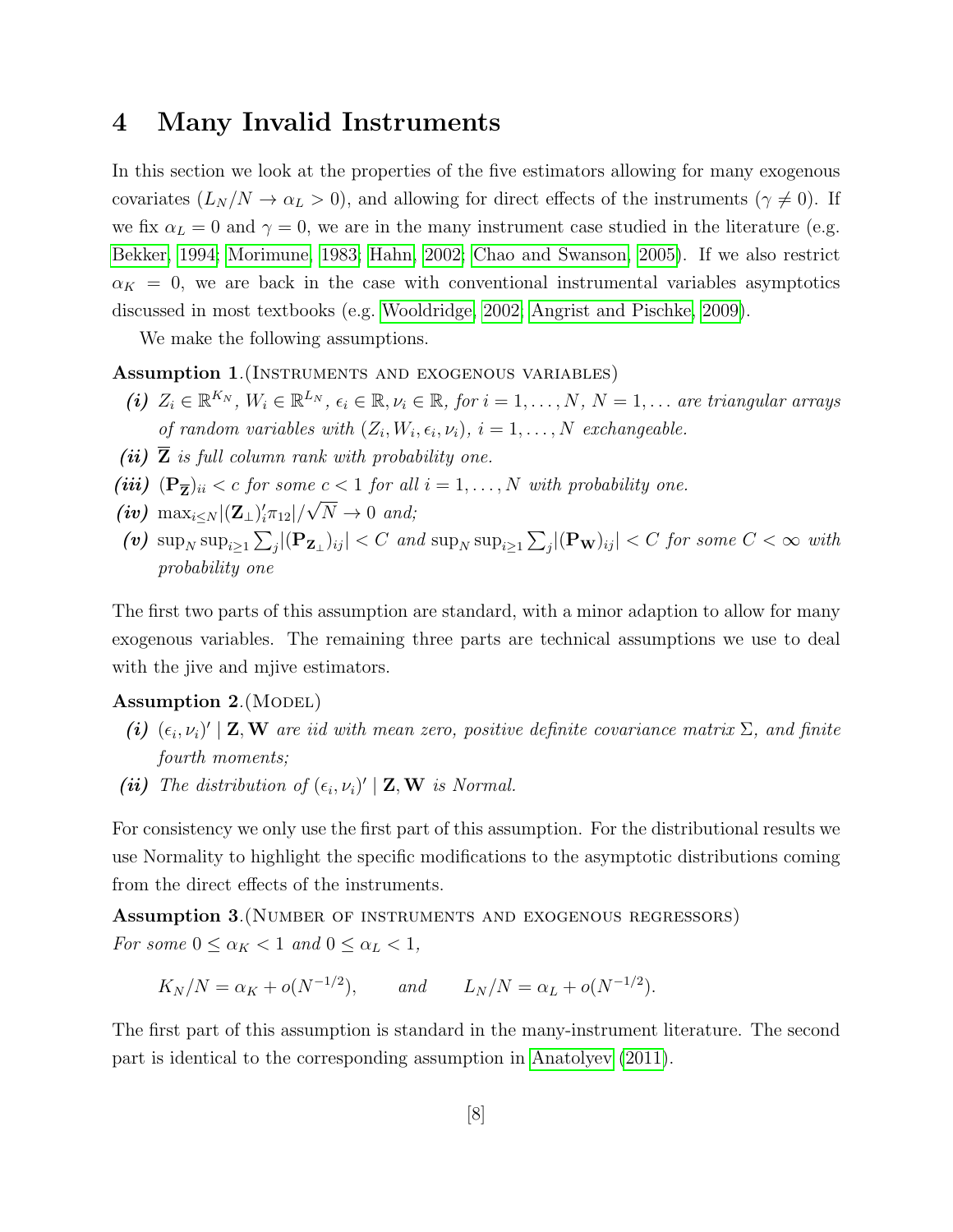#### Assumption 4. (CONCENTRATION PARAMETER)

For some positive semi-definite  $\Lambda$  with  $\Lambda_{22} > 0$ ,

$$
\Lambda_N/N \xrightarrow{p} \Lambda, \quad \text{and } \mathbb{E} [\Lambda_N/N] \to \Lambda.
$$

The first part of assumption [4](#page-9-1) is a natural extension of the assumption underlying the Bekker many-instrument asymptotics. The second part of the assumption strengthens this slightly by also requiring the expectation of the concentration parameter to converge to its probability limit.

The first main result establishes the probability limit of the estimators.

Theorem 1.(Consistency with Many Invalid Instruments) Suppose Assumptions  $1(i)$ –[\(iii\),](#page-9-4)  $2(i)$ , [3](#page-9-7) and [4](#page-9-1) hold. Then:

(i) (k-class) if  $\hat{k} \longrightarrow k$  with  $k < \frac{1-\alpha_L}{1-\alpha_K-\alpha_L} + \frac{\Lambda_{22}}{\Sigma_{22}(1-\alpha_K)}$  $\frac{\Lambda_{22}}{\Sigma_{22}(1-\alpha_K-\alpha_L)},\ then$ 

<span id="page-10-0"></span>
$$
\hat{\beta}_{\hat{k}} \xrightarrow{p} \beta_k = \beta + \frac{\Lambda_{12} + (1 - \alpha_L - (1 - \alpha_K - \alpha_L)k)\Sigma_{12}}{\Lambda_{22} + (1 - \alpha_L - (1 - \alpha_K - \alpha_L)k)\Sigma_{22}},
$$

(ii) (liml) Suppose min eig( $\Sigma^{-1}\Lambda$ ) <  $\Lambda_{22}/\Sigma_{22}$ . Then:

$$
\beta_{\text{liml}} = \beta + \frac{\Lambda_{12} - \min \text{eig}(\Sigma^{-1} \Lambda) \Sigma_{12}}{\Lambda_{22} - \min \text{eig}(\Sigma^{-1} \Lambda) \Sigma_{22}}, \quad k_{\text{liml}} = \frac{1 - \alpha_L}{1 - \alpha_K - \alpha_L} + \frac{\min \text{eig}(\Sigma^{-1} \Lambda)}{1 - \alpha_K - \alpha_L},
$$

 $(iii)$  (btsls)

$$
\beta_{\text{btsls}} = \beta + \frac{\Lambda_{12} + \{\alpha_K \alpha_L/(1 - \alpha_K)\} \Sigma_{12}}{\Lambda_{22} + \{\alpha_K \alpha_L/(1 - \alpha_K)\} \Sigma_{22}}, \quad k_{\text{btsls}} = \frac{1}{1 - \alpha_K},
$$

 $(iv)$  (mbtsls)

$$
\beta_{\text{mbtsls}} = \beta + \frac{\Lambda_{12}}{\Lambda_{22}}, \quad k_{\text{mbtsls}} = \frac{1 - \alpha_L}{1 - \alpha_K - \alpha_L},
$$

(v) (jive) Suppose  $\alpha_L < \Lambda_{22}/\Sigma_{22}$ . Then:

$$
\beta_{\text{jive}} = \beta + \frac{\Lambda_{12} - \alpha_L \Sigma_{21}}{\Lambda_{22} - \alpha_L \Sigma_{22}},
$$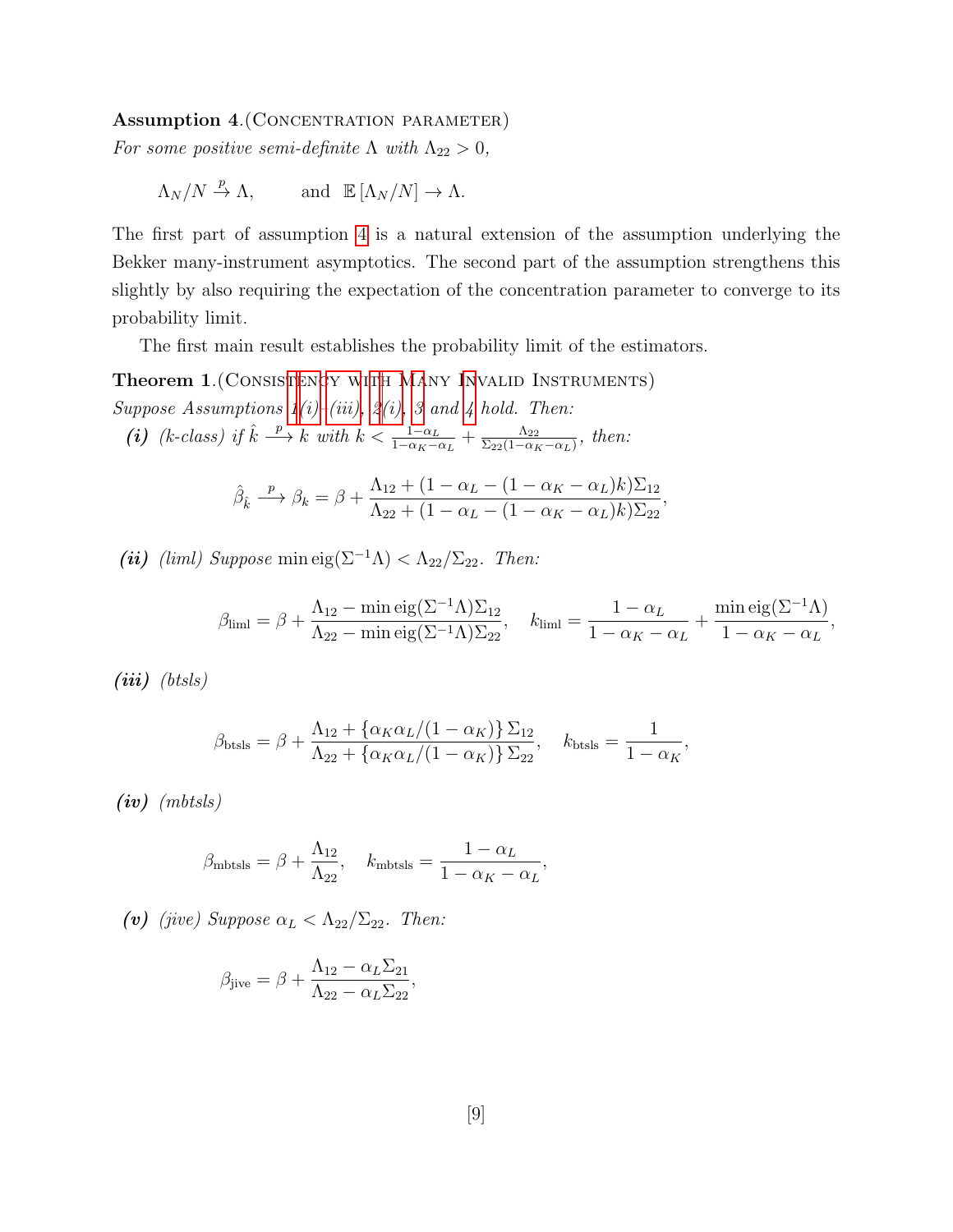(vi) (mjive)

$$
\beta_{mjive} = \beta + \frac{\Lambda_{12}}{\Lambda_{22}},
$$

If we impose  $\Lambda_{11} = 0$  (implying  $\Lambda_{12} = 0$ ) and  $\alpha_L = 0$ , the condition for consistency of  $\hat{\beta}_k$ is the same as in [Chao and Swanson \(2005\)](#page-40-1), namely that  $\hat{k} \to 1/(1 - \alpha_K)$ . Having many exogenous regressors changes the condition on  $\hat{k}$  to  $\hat{k} \rightarrow (1 - \alpha_L)/(1 - \alpha_K - \alpha_L)$ .

A key finding is the robustness of the mbtsls and mjive estimators relative to the liml estimator. Specifically, if  $\Lambda_{12}$  is equal to zero, then mbtsls and mjive are consistent even if  $\Lambda_{11}$  differs from zero. If the number of exogenous variables is fixed, then btsls and jive are also consistent if  $\Lambda_{12} = 0$ . In order for liml to be consistent for all values of  $\Sigma$ , then it has to be the case that  $\Lambda_{11}$  is equal to zero (and that immediately implies that  $\Lambda_{12} = 0$ ). To provide some intuition, consider the reduced-form based on the model [\(2.1\)](#page-5-1):

$$
Y_i = Z'_i(\pi_{12}\beta + \gamma) + W'_i(\delta + \pi_{22}\beta) + (\nu_i\beta + \epsilon_i),
$$
  

$$
X_i = Z'_i\pi_{12} + W'_i\pi_{22} + \nu_i.
$$

If the instruments are valid, so that  $\gamma = 0$ , then the vector of reduced-form coefficients on  $Z_i$  in the first equation is proportional to  $\pi_{12}$ , the vector of reduced-form coefficients in the second equation. The liml estimator tries to impose this proportionality. This leads to efficiency if proportionality holds [\(Chioda and Jansson, 2009;](#page-40-2) [Anderson](#page-39-1) *et al.*, [2010\)](#page-39-1). However, if  $\gamma \neq 0$ , then the proportionality does not hold in the population, and liml loses consistency. On the other hand, mbtsls and mjive, like tsls, can be thought of as two stage estimators. In the first stage composite instruments are constructed, one for each regressor (endogenous or exogenous) based on the data on the endogenous regressor, the exogenous variables, and the instruments alone. These instruments are then used to estimate the parameters of interest using a method for just-identified settings, possibly with some adjustment. In this procedure proportionality of the reduced forms is never exploited. This explains why  $\Lambda_{12} = 0$  is a sufficient condition for consistency, although it results in efficiency loss relative to liml when proportionality does hold.

Next we consider large sample approximations to the distribution of the estimators. We make use of Assumption [2](#page-9-5)[\(ii\),](#page-9-8) which puts Normality on the error terms. If instead of Normality we only assumed finite fourth moments (Assumption [2](#page-9-5) [\(i\)\)](#page-9-6), then the asymptotic variance terms would depend on the third and fourth moments of the error terms [\(Hansen](#page-41-3) [et al.](#page-41-3), [2008;](#page-41-3) [van Hasselt, 2010\)](#page-42-10). Assuming Normality leads to simpler asymptotic formulae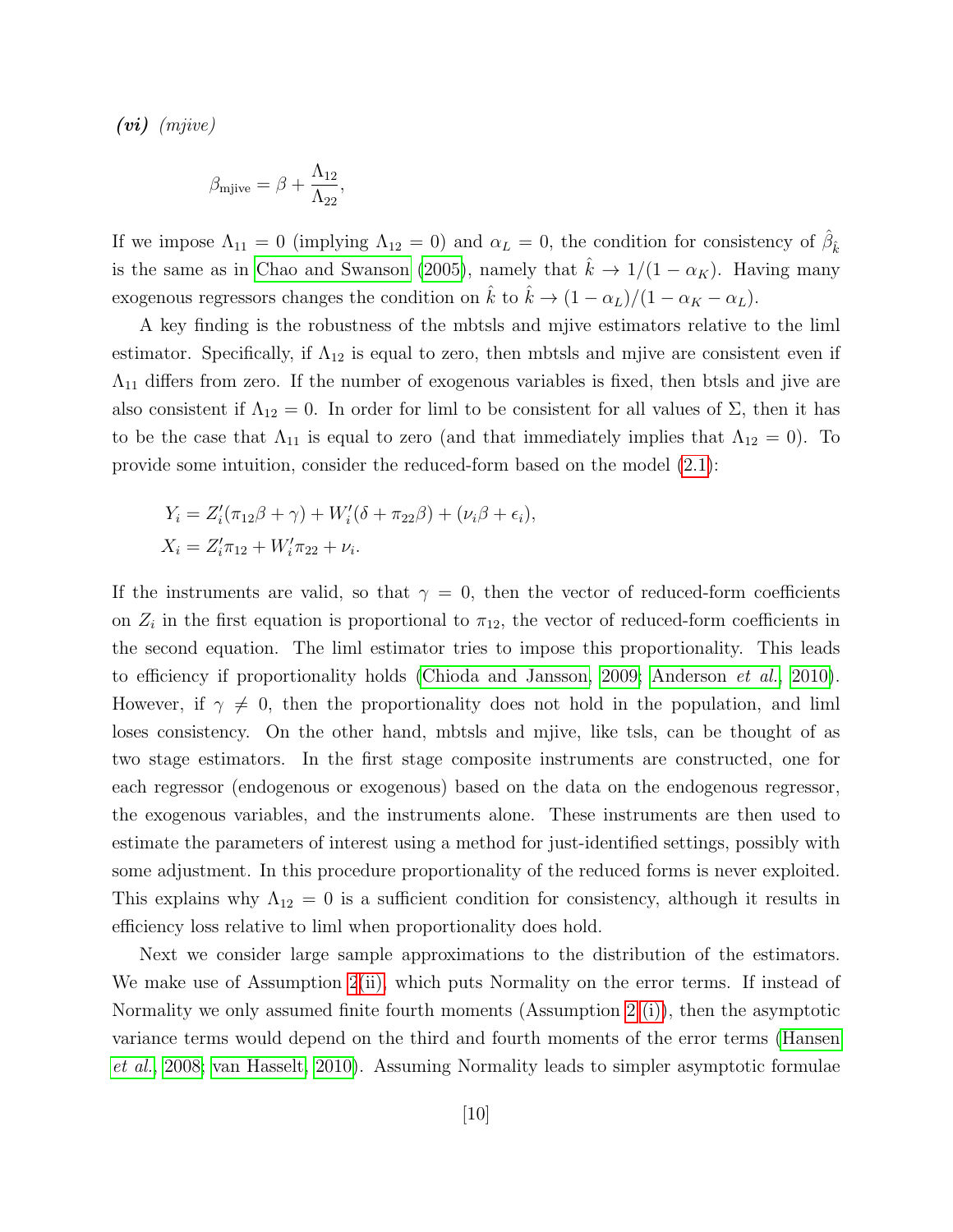that will allow us to better focus on the effect of relaxing the standard assumptions that  $\gamma = 0$  and  $\alpha_L = 0$  and highlight the substantive differences. To put the main results for the case with direct effects in perspective we first present the distributional results for the case with  $\gamma = 0$ , but  $\alpha_L$  possibly positive. See [Anatolyev \(2011\)](#page-39-3) for asymptotic variances for liml and mbtsls without normality.

<span id="page-12-0"></span>Theorem 2.(Asymptotic Normality with Many Exogenous Regressors) Suppose Assumptions [1–](#page-9-2)[4](#page-9-1) hold. Suppose in addition that  $\gamma = 0$ . Then:

<span id="page-12-3"></span> $(i)$  (liml)

<span id="page-12-1"></span>
$$
\sqrt{N}\left(\hat{\beta}_{\text{liml}} - \beta\right) \mid \overline{\mathbf{Z}} \stackrel{d}{\rightarrow} \mathcal{N}\left(0, \Lambda_{22}^{-2} \cdot \left(\Sigma_{11}\Lambda_{22} + \frac{\alpha_K(1-\alpha_L)}{1-\alpha_K-\alpha_L}\left(\Sigma_{11}\Sigma_{22} - \Sigma_{12}^2\right)\right)\right)
$$
  
\n*(ii) (mbtsls)*  
\n
$$
\sqrt{N}\left(\hat{\beta}_{\text{mbtsls}} - \beta\right) \mid \overline{\mathbf{Z}} \stackrel{d}{\rightarrow} \mathcal{N}\left(0, \Lambda_{22}^{-2}\left(\Sigma_{11}\Lambda_{22} + \frac{\alpha_K(1-\alpha_L)}{1-\alpha_K-\alpha_L}\left(\Sigma_{11}\Sigma_{22} + \Sigma_{12}^2\right)\right)\right)
$$
  
\n*(iii) (mjive) Suppose in addition that*  $N^{-1}\sum_{i} \frac{1}{1-(\mathbf{D}_{\overline{\mathbf{Z}}})_{ii}} \rightarrow \tau$ 

<span id="page-12-2"></span>
$$
\sqrt{N}\left(\hat{\beta}_{mjive} - \beta\right) | \overline{\mathbf{Z}} \stackrel{d}{\rightarrow} \mathcal{N}\left(0, \Lambda_{22}^{-2}\left(\Sigma_{11}\Lambda_{22} + (1 - \alpha_L)\left((1 - \alpha_L)\tau - 1\right)\left(\Sigma_{11}\Sigma_{22} + \Sigma_{12}^2\right)\right)\right). (4.1)
$$

The presence of many exogenous variables increases the asymptotic variance of liml and mbtsls since  $(1 - \alpha_K)\alpha_K/(1 - \alpha_L - \alpha_K) > \alpha_K/(1 - \alpha_K)$  if  $\alpha_L > 0$ , but the conclusion that liml is more efficient than mbtsls does not change. Also, by Jensen's inequality  $\tau \geq \frac{1}{1-\alpha}$  $\frac{1}{1-\alpha_K-\alpha_L}$ so that mbtsls has smaller asymptotic variance than mjive.

If we want to determine the asymptotic distribution when  $\gamma$  is allowed to differ from zero, it no longer suffices to simply condition on **Z** and treat the sequence of parameters  $\gamma$ as constant. The reason is because the stochastic behaviour of the estimators now depends on  $\Lambda_{N,12}$ . Even if the limit  $\Lambda_{12} = 0$ , if  $\gamma$  differs from zero (and thus  $\Lambda_{11} > 0$ ) it will generally be the case that  $\Lambda_{N,12}$  differs from zero for finite N. The stochastic behavior of  $\Lambda_{N,12}$  affects the large sample distribution of the estimators, and we need to put sufficient structure on it to be able to determine this distribution.

The assumption below puts a random effects structure on the direct effects of the instrument on the outcome and the endogenous regressor similar to that in [Chamberlain and](#page-40-0) [Imbens \(2004\)](#page-40-0). This provides a natural way of determining the stochastic behaviour of  $\Lambda_{N,12}$ , although it is not necessarily the only way of doing so.

First we redefine the parameters by orthogonalizing them with respect to  $\mathbf{Z}_{\perp}$  as

$$
\left(\begin{array}{cc}\tilde{\gamma} & \tilde{\pi}_{12}\end{array}\right)=\left(\alpha_K \mathbf{Z}_{\perp}' \mathbf{Z}_{\perp}\right)^{1/2}\left(\begin{array}{cc}\gamma & \pi_{12}\end{array}\right).
$$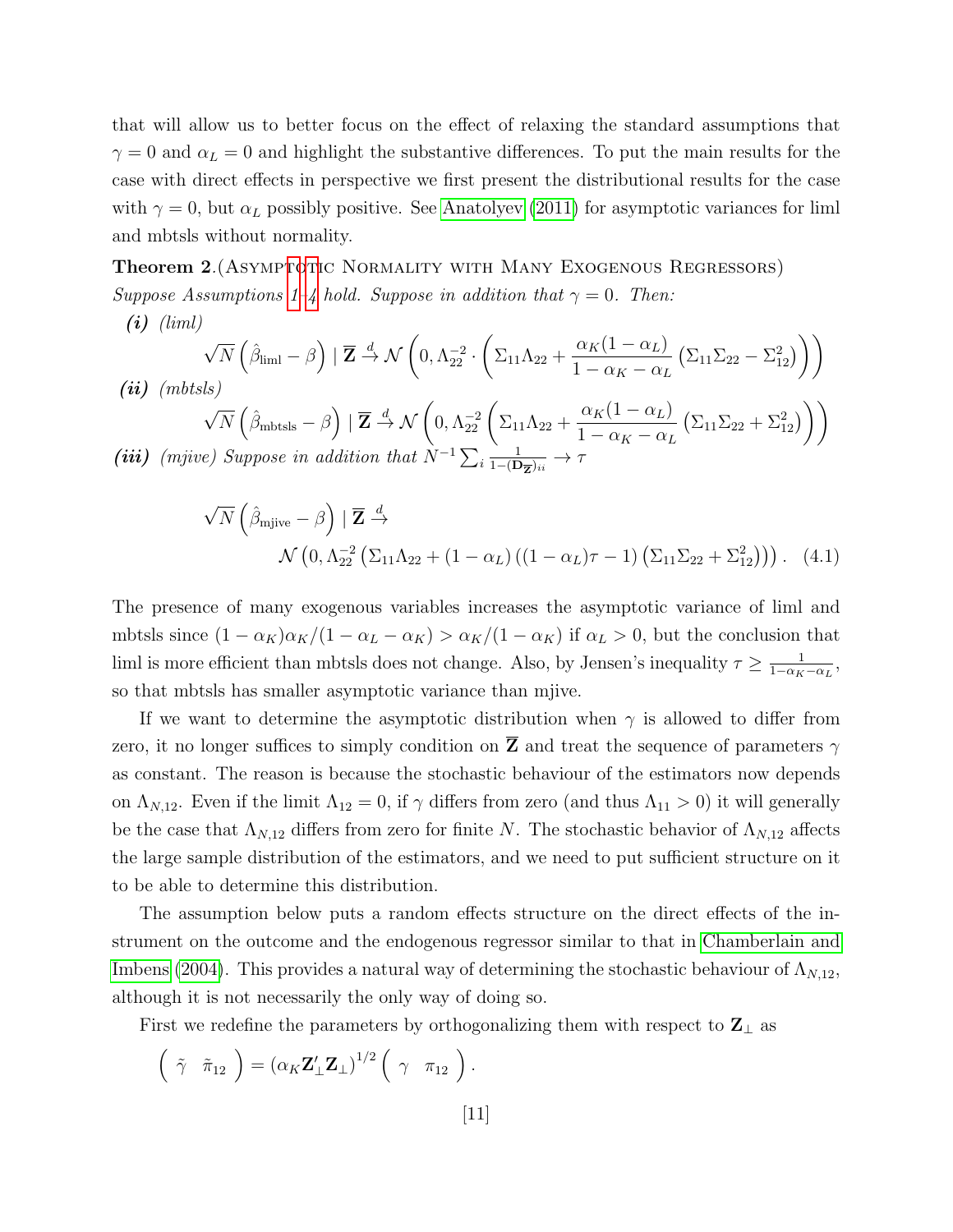Then we consider the following assumption

Assumption 5. (INCIDENTAL PARAMETERS)

The pairs  $(\tilde{\gamma}_k, \tilde{\pi}_{12,k})$ , for  $k = 1, 2, ..., K_N$ , are iid with distribution

<span id="page-13-0"></span>
$$
\left(\begin{array}{c}\tilde{\gamma}_k\\ \tilde{\pi}_{12,k}\end{array}\right) \middle| \mathbf{Z}, \mathbf{W} \sim \mathcal{N}\left(\left(\begin{array}{c}\mu_\gamma\\ \mu_\pi\end{array}\right), \Xi\right).
$$

A key implication of Assumption [5](#page-13-0) is that

$$
\Lambda = \text{plim}\left(\frac{\Lambda_N}{N}\right) = \text{plim}\left(\frac{1}{N} \begin{pmatrix} \gamma' \\ \pi'_{12} \end{pmatrix} \mathbf{Z}'_{\perp} \mathbf{Z}_{\perp} \left(\gamma \quad \pi_{12}\right) \right)
$$
  
=  $\text{plim}\left(\frac{1}{K_N} \sum_{k=1}^{K_N} \begin{pmatrix} \tilde{\gamma}_k \\ \tilde{\pi}_{12,k} \end{pmatrix} \left(\tilde{\gamma}_k \quad \tilde{\pi}_{12,k}\right) \right) = \begin{pmatrix} \mu_\gamma \\ \mu_\pi \end{pmatrix} \begin{pmatrix} \mu_\gamma \\ \mu_\pi \end{pmatrix}' + \Xi.$ 

Hence, if we rule out the knife-edge case  $\Xi_{12} = -\mu_{\gamma}\mu_{\pi}$ , then under Assumption [5,](#page-13-0) the identification condition  $\Lambda_{12} = 0$  is equivalent to  $\mu_{\gamma} = 0$  and  $\Xi_{12} = 0$ . This equivalence will be useful in determining more primitive conditions that imply the condition  $\Lambda_{12} = 0$ . We defer further discussion of this assumption, and in particular the motivation for making the independent random effects assumption in terms of  $(\tilde{\gamma}_k, \tilde{\pi}_{12,k})$  (instead of in terms of  $(\gamma_k, \pi_{12,k})$  to the next section where we consider two special cases. Next we present the large sample distribution theory for the case with  $\gamma \neq 0$ .

#### Theorem 3.(Asymptotic Normality with Many Invalid Instruments)

Suppose that Assumptions  $1(i)$ –[\(iii\),](#page-9-4) [2](#page-9-5)[–5](#page-13-0) hold. Suppose in addition that  $\mu_{\gamma} = \Xi_{12} = 0$ . Then:  $(i)$  (mbtsls)

<span id="page-13-1"></span>
$$
\sqrt{N}\left(\hat{\beta}_{\text{mbtsls}}-\beta\right) \stackrel{d}{\rightarrow} \n\mathcal{N}\left(0,\Lambda_{22}^{-2}\left(\Sigma_{11}\Lambda_{22}+\frac{\alpha_K(1-\alpha_L)}{1-\alpha_K-\alpha_L}\left(\Sigma_{11}\Sigma_{22}+\Sigma_{12}^2\right)+\Lambda_{11}\left(\Sigma_{22}+\frac{\Lambda_{22}}{\alpha_K}\right)\right)\right),
$$

(ii) (mjive) Suppose that in addition  $N^{-1}\sum_i$ 1  $\frac{1}{1-(\mathbf{D}_{\overline{z}})_{ii}} \rightarrow \tau$ . Then:

$$
\sqrt{N}\left(\hat{\beta}_{mjive} - \beta\right) \stackrel{d}{\rightarrow} \mathcal{N}\left(0, \Lambda_{22}^{-2}\left(\Sigma_{11}\Lambda_{22} + (1 - \alpha_L)((1 - \alpha_L)\tau - 1)\left(\Sigma_{11}\Sigma_{22} + \Sigma_{12}^2\right) + \Lambda_{11}\left(\Sigma_{22} + \frac{\Lambda_{22}}{\alpha_K}\right)\right)\right),
$$

Compared to Theorem [2](#page-12-0) [\(ii\)–](#page-12-1)[\(iii\),](#page-12-2) allowing for direct effects leads to an additional term in the asymptotic variance which is proportional to  $\Lambda_{11}$ , which measures the extent of mis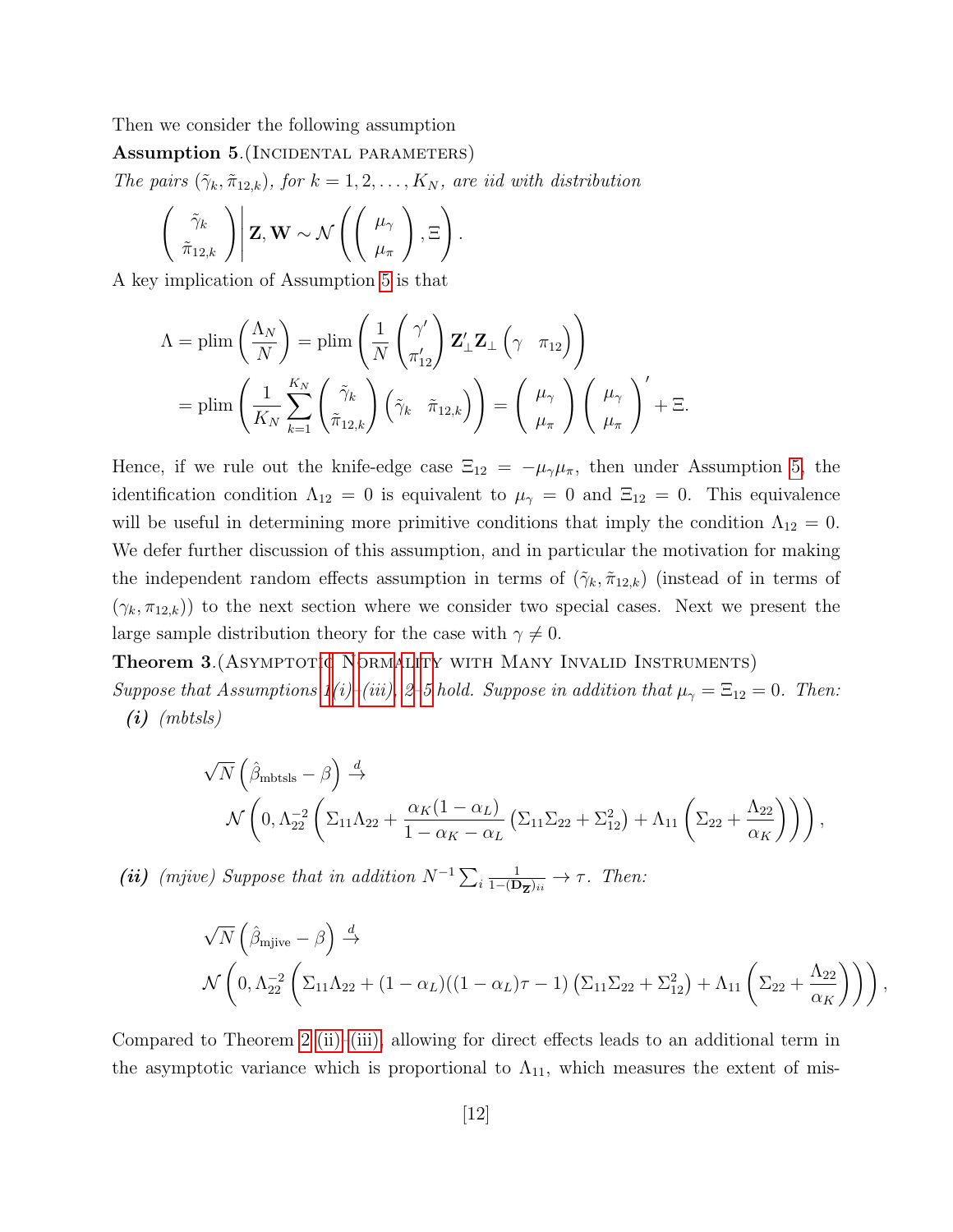specification. If  $\Lambda_{11} = 0$ , then the asymptotic variance of mbtsls and mjive reduces to that in Theorem  $2(i)$ [–\(iii\).](#page-12-2) Note that the extra term decreases in the number of instruments. The intuition is that as the number of instruments increases, we are better able to deal with the presence of direct effects, as the product of the direct effects and the effects of the instruments on the endogenous variable gets averaged out to identify  $\beta$ .

## <span id="page-14-0"></span>5 Two Special Cases

In this section we consider two special cases with additional structure on the data generating process. In both cases each unit i belongs to a subpopulation or cluster, with cluster indicator  $G_i \in \{1, 2, \ldots, G_N\}$ . These clusters are closely related to the instruments. We are interested in large sample approximations where the number of units sample from each subpopulation is finite, and the number of subpopulations increases proportional to the sample size, leading to the many-instruments setting. Let the number of units in group g be  $N_g$ , with  $N = \sum_{g=1}^{G_N} N_g$ . For convenience, let us assume that the number of unit sampled from each subpopulation is the same for all subpopulations,  $N_g = N/G_N$  for all g.

### 5.1 Special Case I: Clustering

To focus on the conceptual issues, let us assume there are no exogenous regressors beyond the intercept,  $L_N = 1$ . In the first special case the instruments are the cluster indicators,  $Z_{ik} = \mathbf{1}_{G_i=k}$ , for  $k = 1, \ldots, G_N-1$ , so that the number of instruments is the number of clusters minus one,  $K_N = G_N - 1$ . The general model in [\(2.1\)](#page-5-1) can now be written as

<span id="page-14-1"></span>
$$
Y_i = \delta + \beta X_i + \sum_{k=1}^{G_N - 1} \gamma_k \mathbf{1}_{G_i = k} + \epsilon_i,
$$
\n
$$
(5.1)
$$

<span id="page-14-2"></span>
$$
X_i = \pi_{22} + \sum_{k=1}^{G_N - 1} \pi_{12,k} \mathbf{1}_{G_i = k} + \nu_i.
$$
 (5.2)

Exploiting the special structure here, in combination with the equal cluster size, the augmented concentration parameter can be written as the sample covariance matrix of  $(\gamma_k, \pi_{12,k})$ :

$$
\Lambda_N = \frac{N}{G_N} \sum_{k=1}^{G_N-1} \left( \frac{\left(\gamma_k - \overline{\gamma}\right)^2}{\left(\gamma_k - \overline{\gamma}\right)\left(\pi_{12,k} - \overline{\pi}_{12}\right)} \frac{\left(\gamma_k - \overline{\gamma}\right)\left(\pi_{12,k} - \overline{\pi}_{12}\right)}{\left(\pi_{12,k} - \overline{\pi}_{12}\right)^2} \right),
$$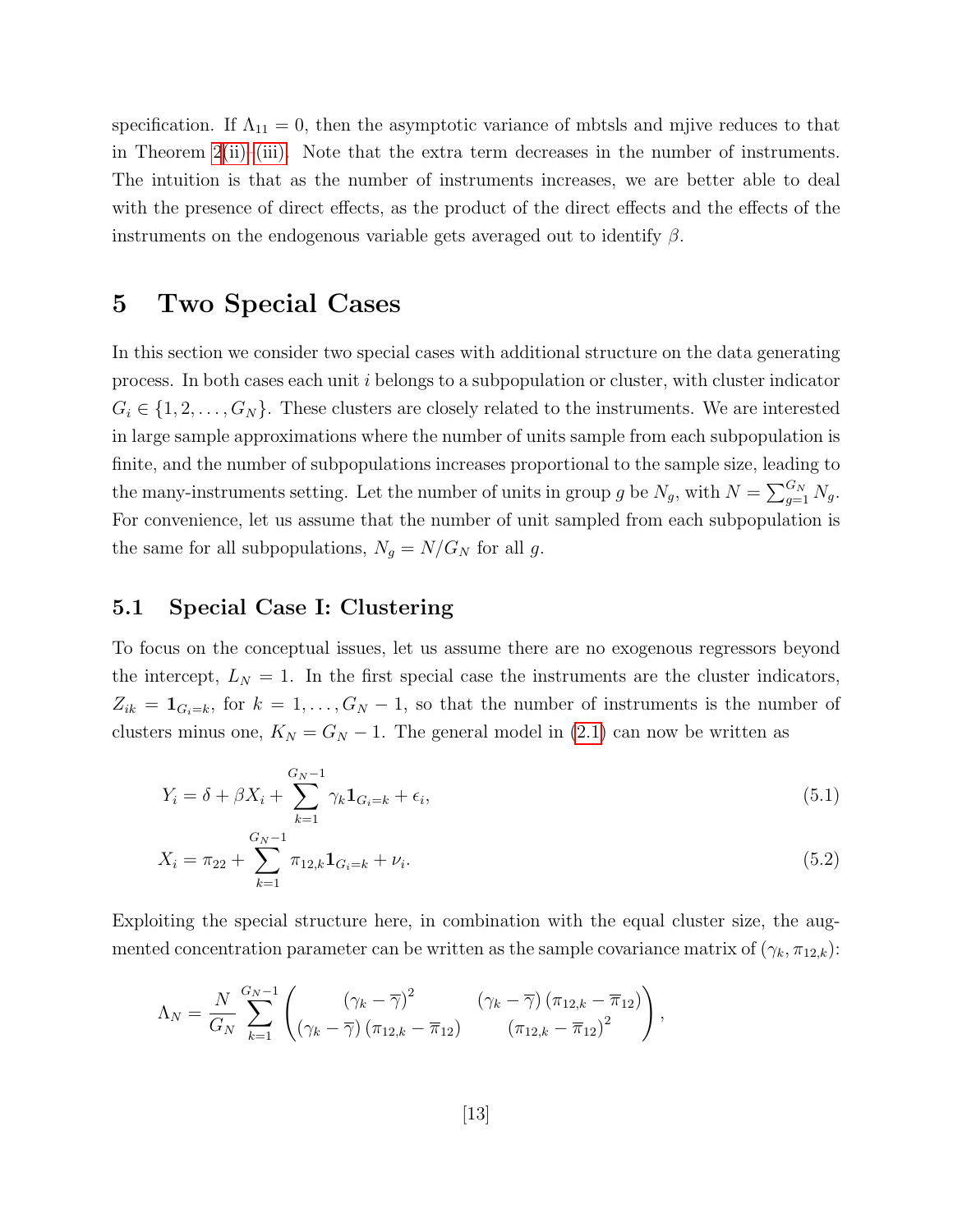where

$$
\overline{\gamma} = \frac{1}{G_N} \sum_{k=1}^{G_N - 1} \gamma_k
$$
, and  $\overline{\pi}_{12} = \frac{1}{G_N} \sum_{k=1}^{G_N - 1} \pi_{12,k}$ .

Now let us consider Assumption [5](#page-13-0) and interpret it in this context. Suppose we have a large population of clusters. Let  $\mu_{Y,g}$  and  $\mu_{X,g}$  be the population means of  $Y_i - \beta X_i$  and  $X_i$  in cluster g, and let  $\mu_Y$  and  $\mu_X$  be the overall population means. In terms of the original parametrization, we have:  $\pi_{22} = \mu_{X,G_N}$ ,  $\pi_{12,k} = \mu_{X,k} - \mu_{X,G_N}$ ,  $\delta = \mu_{Y,G_N}$  and  $\gamma_k = \mu_{Y,k} - \mu_{Y,G_N}.$ 

The natural way to impose a random effects structure on the parameters would be to assume that the cluster means  $(\mu_{Y,k}, \mu_{X,k})$  are independent and

<span id="page-15-0"></span>
$$
\left(\begin{array}{c}\mu_{Y,k} \\ \mu_{X,k}\end{array}\right) \sim \mathcal{N}\left(\left(\begin{array}{c}\mu_Y \\ \mu_X\end{array}\right), \Phi\right). \tag{5.3}
$$

This implies

$$
\left(\tilde{\gamma} \quad \tilde{\pi}_{12}\right) = \sqrt{\frac{G_N - 1}{G_N}} B \begin{pmatrix} \mu_{Y,1} & \mu_{X,1} \\ \vdots & \vdots \\ \mu_{Y,1} & \mu_{X,1} \end{pmatrix}, \qquad B = \left(\begin{array}{cc} I_{G_N - 1} - \frac{1 - 1/\sqrt{G_N}}{G_N - 1} t_{G_N - 1} t'_{G_N - 1} \end{array}\right) - \frac{1}{\sqrt{G_N}} t_{G_N - 1} \right)
$$

where the  $(G_N - 1) \times G_N$  matrix B satisfies  $B \iota_{G_N} = 0$ , and  $BB' = \mathbf{I}_{G_N - 1}$ . Thus, a random effects specification on  $(\mu_{Y,k}, \mu_{X,k})$  as in [\(5.3\)](#page-15-0) implies a random effects specification on  $(\tilde{\gamma}, \tilde{\pi}_{12}),$  namely

$$
\left(\begin{array}{c}\tilde{\gamma}_k \\ \tilde{\pi}_{12,k}\end{array}\right) \middle| \mathbf{Z}, \mathbf{W} \sim \mathcal{N}\left(\left(\begin{array}{c}0 \\ 0\end{array}\right), \Xi\right), \qquad \text{with } \Xi = \frac{G_N - 1}{G_N} \cdot \Phi.
$$

On the other hand, because  $(\gamma_k, \pi_{12,k})$  measure the effect relative to the last group,  $G_N$ , assuming independence of  $(\gamma_k, \pi_{12,k})$  of  $(\gamma_l, \pi_{12,k})$  is not attractive. The random effects assumption on  $(\tilde{\gamma}_k, \tilde{\pi}_{12,k})$  is therefore more reasonable than a random effects assumption on  $(\gamma_k, \pi_{12,k})$  would be. Moreover, the augmented concentration parameter can be expressed as a sample covariance matrix of  $(\tilde{\gamma}_k, \tilde{\pi}_{12,k})$ :

$$
\Lambda_N = \frac{N}{G_N}\sum_{k=1}^{G_N} \begin{pmatrix} \left(\tilde{\gamma}_k-\overline{\tilde{\gamma}}\right)^2 & \frac{1}{G_N}\sum_{k=1}^{G_N} \left(\tilde{\gamma}_k-\overline{\tilde{\gamma}}\right)\left(\tilde{\pi}_{12,k}-\overline{\tilde{\pi}}_{12}\right) \\ \left(\tilde{\gamma}_k-\overline{\tilde{\gamma}}\right)\left(\tilde{\pi}_{12,k}-\overline{\tilde{\pi}}_{12}\right) & \left(\tilde{\pi}_{12,k}-\overline{\tilde{\pi}}_{12}\right)^2 \end{pmatrix},
$$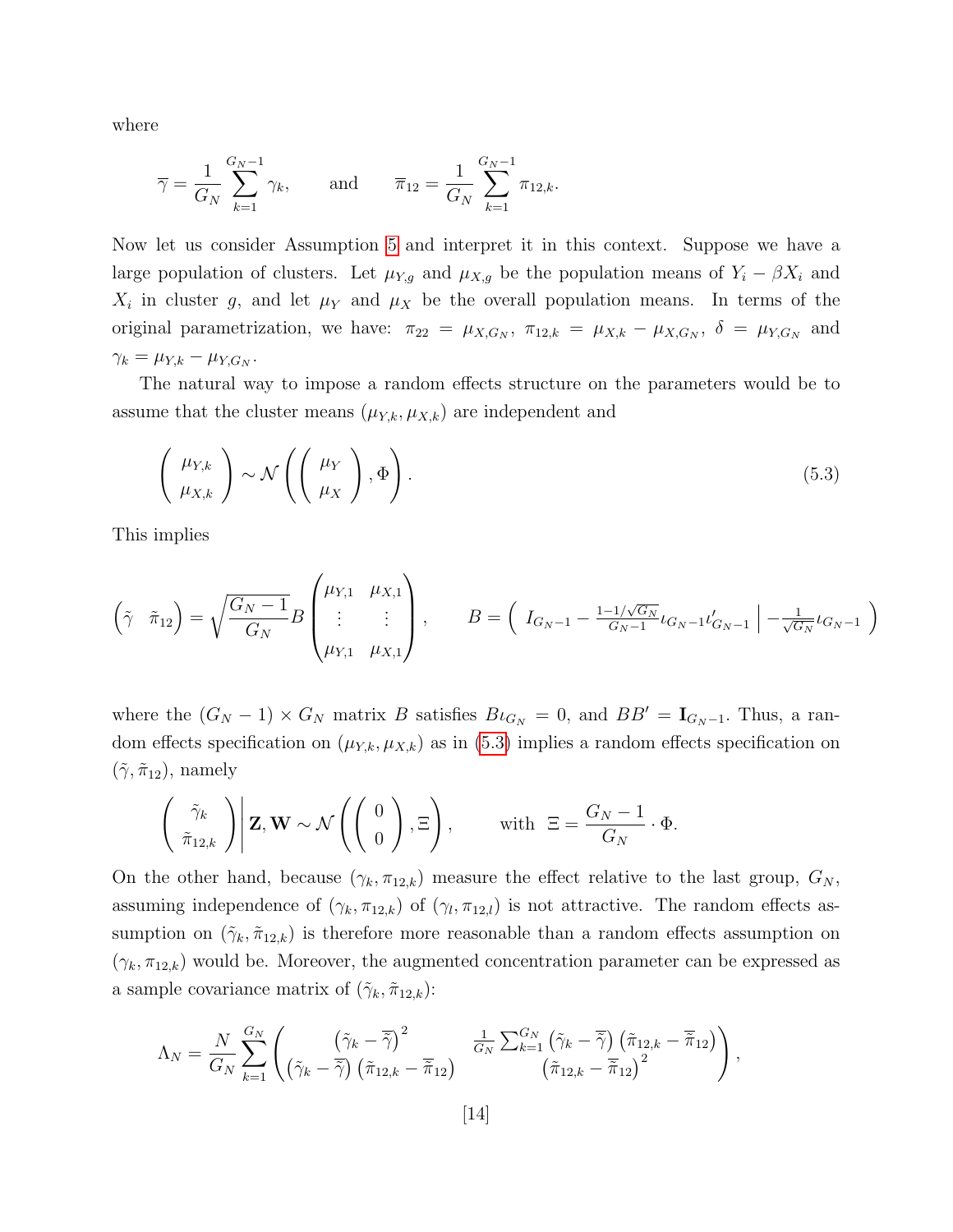where  $\overline{\tilde{\gamma}} = \frac{1}{C}$  $\frac{1}{G_N} \sum_{g=1}^{G_N} \tilde{\gamma}_k$  and  $\overline{\tilde{\pi}}_{12} = \frac{1}{G_N}$  $\frac{1}{G_N} \sum_{g=1}^{G_N} \tilde{\pi}_{12,k}.$ 

There is an alternative representation to the set up in  $(5.1)$ – $(5.2)$  that ties it in more closely to the clustering literature. In this alternative representation the demeaned direct effects  $\mu_{Y,g} - \mu_Y$  are viewed as random effects reflecting clustering. Let us write the outcome equation [\(5.1\)](#page-14-1) as

$$
Y_i = \mu_Y + \beta X_i + \eta_i
$$
, where  $\eta_i = (\mu_{Y,G_i} - \mu_Y) + \epsilon_i$ ,

is the composite residual. The cluster-specific component is equal to the direct effect of the instrument. Hence, we can think of the residuals  $\eta_i$  having a clustering structure associated with the instruments

$$
\mathbb{E}[\eta_i | \mathbf{Z}] = 0 \qquad \qquad \mathbb{E}[\eta_i \eta_j | \mathbf{Z}] = \begin{cases} \Sigma_{11} + \Phi_{11} & \text{if } i = j, \\ \Phi_{11} & \text{if } G_i = G_j, i \neq j, \\ 0 & \text{otherwise.} \end{cases}
$$

Analogously we can write the second equation with a clustering structure:

$$
X_i = \mu_X + \zeta_i \qquad \text{where } \zeta_i = \left(\mu_{X,G_i} - \mu_X\right) + \nu_i,
$$

and

$$
\mathbb{E}\left[\zeta_i|\mathbf{Z}\right] = 0 \qquad \qquad \mathbb{E}\left[\zeta_i\zeta_j|\mathbf{Z}\right] = \begin{cases} \Sigma_{22} + \Phi_{22} & \text{if } i = j, \\ \Phi_{22} & \text{if } G_i = G_j, i \neq j, \\ 0 & \text{otherwise.} \end{cases}
$$

In addition, let  $\Phi_{12} = \mathbb{E}[\zeta_i \eta_j | G_i = G_j].$  The critical assumption that  $\Lambda_{12}$  is equal to zero (equivalent to  $\Phi_{12} = 0$ ) in this representation amounts to assuming that the cluster component in the outcome equation is uncorrelated with the cluster component in the first stage. This assumption is not innocuous, but assumptions about zero correlations for cluster components are often made in clustering settings. It is obviously substantively weaker than assuming the absence of clustering effects in the outcome equation, or  $\Phi_{11} = 0$ .

In this case with the instruments equal to the group dummies the original jive estimator has an interesting form. The predicted value for  $X_i$  underlying the tsls estimator is the average value of  $X_j$  for all units in the cluster,

$$
\widehat{X}_i^{\text{tsls}} = \frac{1}{N_{G_i}} \sum_{j: G_j = G_i} X_j
$$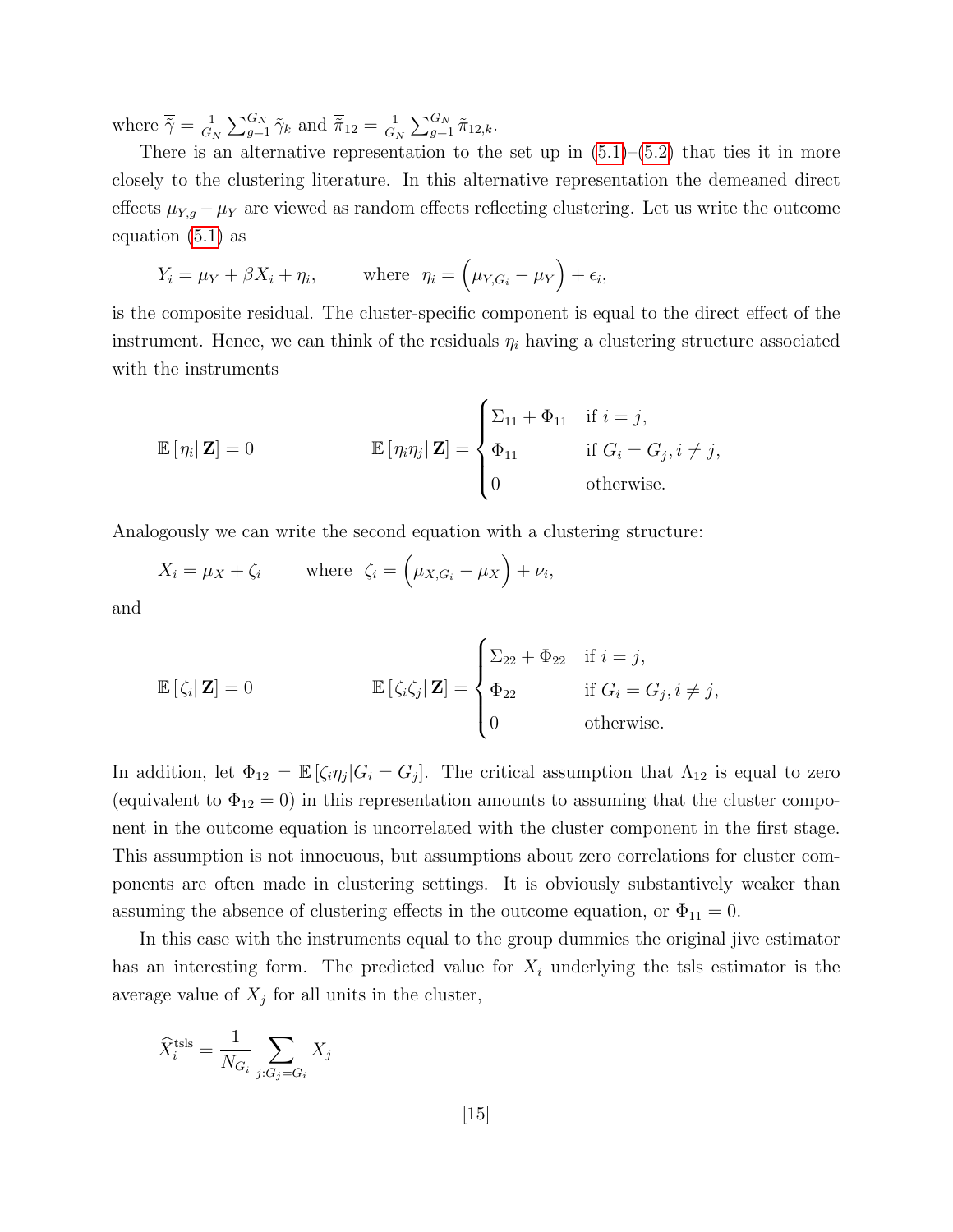The jive estimator modifies that to the average over all units in the cluster, excluding unit i itself:

$$
\widehat{X}_i^{\text{jive}} = \frac{1}{N_{G_i} - 1} \sum_{j: G_j = G_i, j \neq i} X_j.
$$

With a finite number of units per cluster omitting unit i can make a substantial difference, and this is reflected in the inconsistency of tsls in this setting.

The properties of the previously discussed estimators liml, btsls, mbtsls, jive, and mjive follow as a special case of Theorems [1-](#page-10-0)[3,](#page-13-1) specializing it to the case with  $L<sub>N</sub> = 1$  so that  $\alpha_L = 0$ . In this case there is no difference asymptotically between jive and mjive and between btsls and mbtsls because the number of exogenous variables is fixed.

### <span id="page-17-0"></span>5.2 Special Case II: Clusters with Interactions

In the second case we maintain the cluster structure with cluster indicator  $G_i \in \{1, 2, \ldots, G_N\}$ . For each unit there is a binary indicator  $Q_i$  that serves as the basic instrument. More generally we could have a number of basic instruments, and allow these to be discrete or continuous. This special case is motivated by the Angrist-Krueger analysis where the basic instruments are quarter of birth indicators. We generate additional instruments by interacting the cluster indicator with this binary instrument. We include the cluster indicators as exogenous covariates,  $W_{i,k} = \mathbf{1}_{G_i=k}$ , so that again  $K_N = L_N = G_N$ . Again for ease of exposition let us assume that the clusters are all equal size,  $N_g = N/G_N$  for all g, and that the fraction of  $Q_i = 1$  units in each cluster is equal to  $q = \sum_i Q_i \cdot \mathbf{1}_{G_i = g} / N_g$  for all g. The model can now be written as

<span id="page-17-1"></span>
$$
Y_i = \beta X_i + \sum_{k=1}^{K_N} \delta_k W_{ik} + \sum_{k=1}^{K_N} \gamma_k Z_{ik} + \epsilon_i,
$$
\n(5.4)

<span id="page-17-2"></span>
$$
X_i = \sum_{k=1}^{K_N} \pi_{12,k} Z_{ik} + \sum_{k=1}^{K_N} \pi_{22,k} W_{ik} + \nu_i.
$$
\n(5.5)

In this case the limit of the augmented concentration parameter is

$$
\Lambda = \left(\begin{array}{c} \mu_{\gamma} \\ \mu_{\pi} \end{array}\right) \left(\begin{array}{c} \mu_{\gamma} \\ \mu_{\pi} \end{array}\right)' + \Xi. \tag{5.6}
$$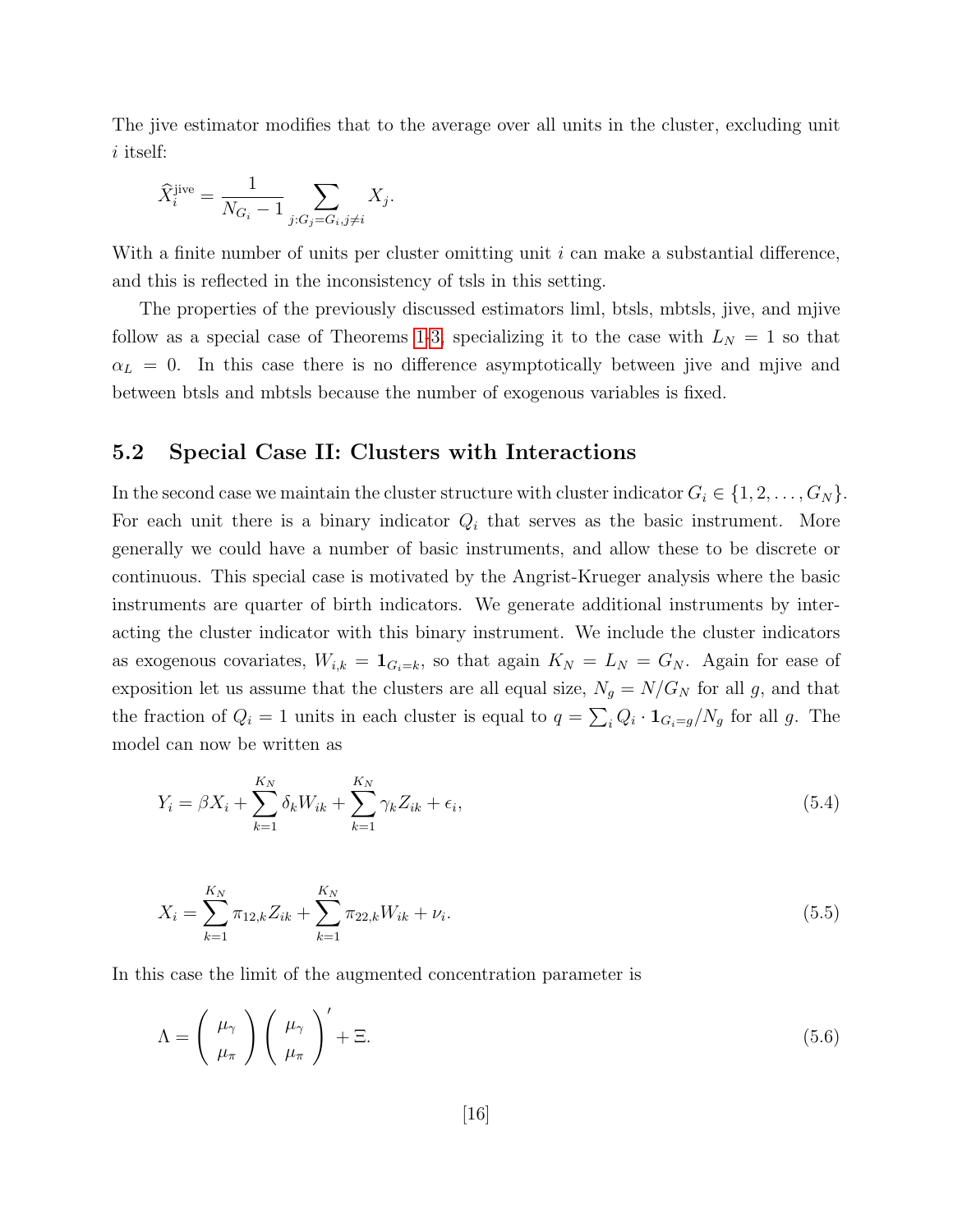We can directly apply the results from Section [4,](#page-9-0) which imply that mjive and mbtsls are consistent and asymptotically normally distributed if  $\Lambda_{12}$  is equal to zero. In this case  $\Lambda_{12}=0$  is not necessarily an attractive assumption. It would require that  $\mu_{\gamma} \cdot \mu_{\pi} + \Xi_{12} = 0$ , which essentially requires that both  $\mu_{\gamma}$  and  $\Xi_{12}$  are zero. We can in fact relax the sufficient conditions for identification in this special setting. We consider two specific alternatives. First, we assume that  $\mu_{\gamma} = 0$ , allowing  $\Xi_{12}$  to be different from zero. Second, we consider the assumption that  $\Xi_{12} = 0$ , allowing  $\mu_{\gamma}$  to be different from zero. In both cases  $\Lambda_{12} \neq 0$ , yet the parameter of interest is identified.

Under the first assumption,  $\mu_{\gamma} = 0$ , we can simply use the Wald estimator with  $Q_i$  as the single instrument and  $W_i = 1$  as a single exogenous regressor:

<span id="page-18-1"></span>
$$
\hat{\beta}_{\text{wald}} = \frac{\frac{1}{Nq} \sum_{i: Q_i=1} Y_i - \frac{1}{N(1-q)} \sum_{i: Q_i=0} Y_i}{\frac{1}{Nq} \sum_{i: Q_i=1} X_i - \frac{1}{N(1-q)} \sum_{i: Q_i=0} X_i}
$$

Adding the interactions of the type  $Q_i \cdot \mathbf{1}_{G_i=k}$  as additional instruments would lead to inconsistency if we use the liml, btsls, mbtsls, jive or mjive estimators.

#### Theorem 4.(Zero Mean)

Suppose the model in  $(5.4)-(5.5)$  $(5.4)-(5.5)$  $(5.4)-(5.5)$  holds. Suppose also that Assumptions [1](#page-9-2)[–3](#page-9-7) and [5](#page-13-0) hold. Suppose that in addition  $\mu_{\gamma} = 0$  and  $\mu_{\pi} \neq 0$ . Then  $\hat{\beta}_{\text{wald}}$  is consistent for  $\beta$  and satisfies

$$
\sqrt{N}\left(\hat{\beta}_{\text{wald}} - \beta\right) \stackrel{d}{\rightarrow} \mathcal{N}(0, \left(\Xi_{11}/\alpha_K + \Sigma_{11}\right) / \mu_\pi^2)
$$

In the second case with  $\mu_{\gamma} \neq 0$  and  $\Xi_{12} = 0$ , again using all interactions as instruments does not lead to consistency whether we use liml, btsls, mbtsls, jive or mjive. However, in this case we can base a consistent estimator on a strategy where we treat  $Q_i$  as an exogenous regressor instead of an instrument, and only use the remaining  $K_N - 1$  interactions of the type  $Q_i \cdot \mathbf{1}_{G_i=k}$  as instruments with the mbtsls or mjive estimators:

<span id="page-18-0"></span>
$$
Y_i = X_i \beta + Q_i \delta_0 + \sum_{i=1}^{K_N} W_{ik} \delta_k + \epsilon_i
$$
\n(5.7a)

$$
X_i = Q_i \pi_{22,0} + \sum_{k=1}^{K_N} W_{ik} \pi_{22,k} + \sum_{k=1}^{K_N - 1} \pi_{12,k} Q_i W_{ik} + \nu_i
$$
\n(5.7b)

<span id="page-18-2"></span>This allows for a direct (common) effect of the original basic instrument, but rules out interaction effects.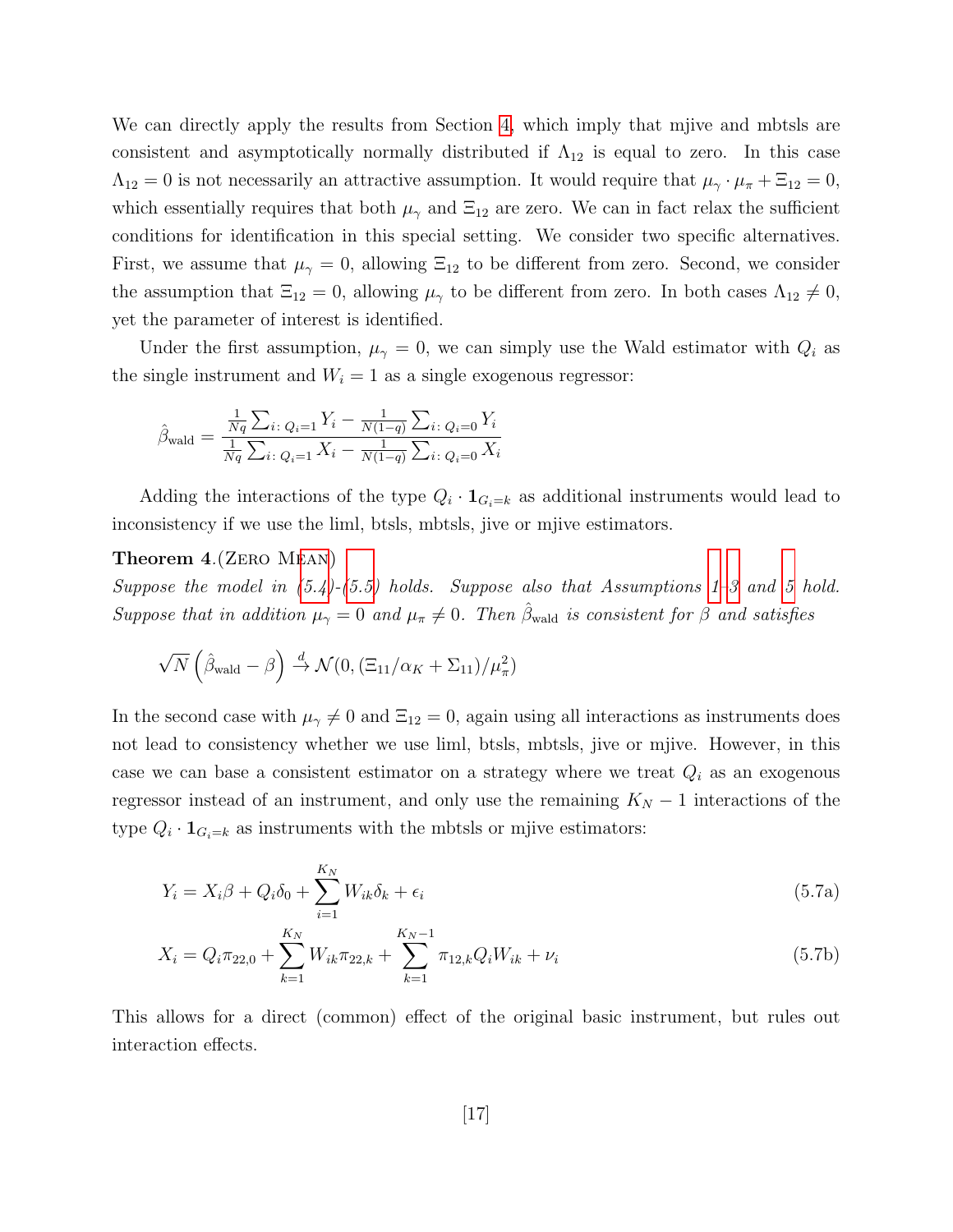#### Theorem 5. (INTERACTIONS)

Suppose that the model  $(5.4)$ – $(5.5)$  holds. Suppose also that Assumptions [1](#page-9-2)[–5](#page-13-0) hold and that  $\Xi_{12} = 0$ . Then the mbtsls and mjive estimators based on the model [\(5.7\)](#page-18-0) are consistent for  $\beta$ . Moreover, under those assumptions:

$$
\begin{split} \sqrt{N}(\hat{\beta}_{\text{mbtsls}}-\beta) &\xrightarrow{d} \\ \mathcal{N}\left(0,\Xi_{22}^{-2}\left(\Xi_{11}\Xi_{22}/\alpha_K+\Xi_{11}\Sigma_{22}+\Xi_{22}\Sigma_{11}+\frac{(1-\alpha_K)\alpha_K}{(1-2\alpha_K)}\left(\Sigma_{11}\Sigma_{22}+\Sigma_{12}^2\right)\right)\right) \end{split}
$$

and

$$
\sqrt{N}(\hat{\beta}_{mjive} - \beta) \stackrel{d}{\rightarrow}
$$
  
\n
$$
\mathcal{N}\left(0, \Xi_{22}^{-2} \left(\Xi_{11} \Xi_{22} / \alpha_K + \Xi_{11} \Sigma_{22} + \Xi_{22} \Sigma_{11} + (1 - \alpha_K)((1 - \alpha_K)\tau - 1) \left(\Sigma_{11} \Sigma_{22} + \Sigma_{12}^2\right)\right)\right)
$$
  
\n
$$
\mathcal{N}\left(0, \Xi_{22}^{-2} \left(\Xi_{11} \Xi_{22} / \alpha_K + \Xi_{11} \Sigma_{22} + \Xi_{22} \Sigma_{11} + (1 - \alpha_K)((1 - \alpha_K)\tau - 1) \left(\Sigma_{11} \Sigma_{22} + \Sigma_{12}^2\right)\right)\right)
$$

where  $\tau = \frac{q^2}{q_0 q}$  $\frac{q^2}{q - \alpha_K} + \frac{(1-q)^2}{1-q - \alpha_K}$  $\frac{(1-q)^2}{1-q-\alpha_K}$  is the probability limit of  $tr((\mathbf{I} - \mathbf{D}_{\overline{Z}})^{-1}/N)$ .

# <span id="page-19-0"></span>6 An Application

We apply some of the methods to a subset of the [Angrist and Krueger \(1991\)](#page-39-5) data. We use individuals born in the first and fourth quarter (so we have a single binary basic instrument, although this is not essential), dropping observations from Alaska because there are some years birth quarters with no observations, leaving us with observations on 162,487 individuals.

Let  $W_{ik}$ , for  $k = 1, \ldots, G_N$  be the cluster indicators, corresponding to year of birth times state of birth interactions, so that  $G_N = 500$ , and let  $Q_i$  be the binary quarter of birth indicator. The general model we consider is

$$
Y_i = \beta X_i + \sum_{k=1}^{K_N} \delta_k W_{ik} + \sum_{k=1}^{K_N} \gamma_k Q_i W_{ik} + \epsilon_i,
$$
\n(6.1)

$$
X_i = \sum_{k=1}^{K_N} \pi_{12,k} Q_i W_{ik} + \sum_{k=1}^{K_N} \pi_{22,k} W_{ik} + \nu_i.
$$
\n(6.2)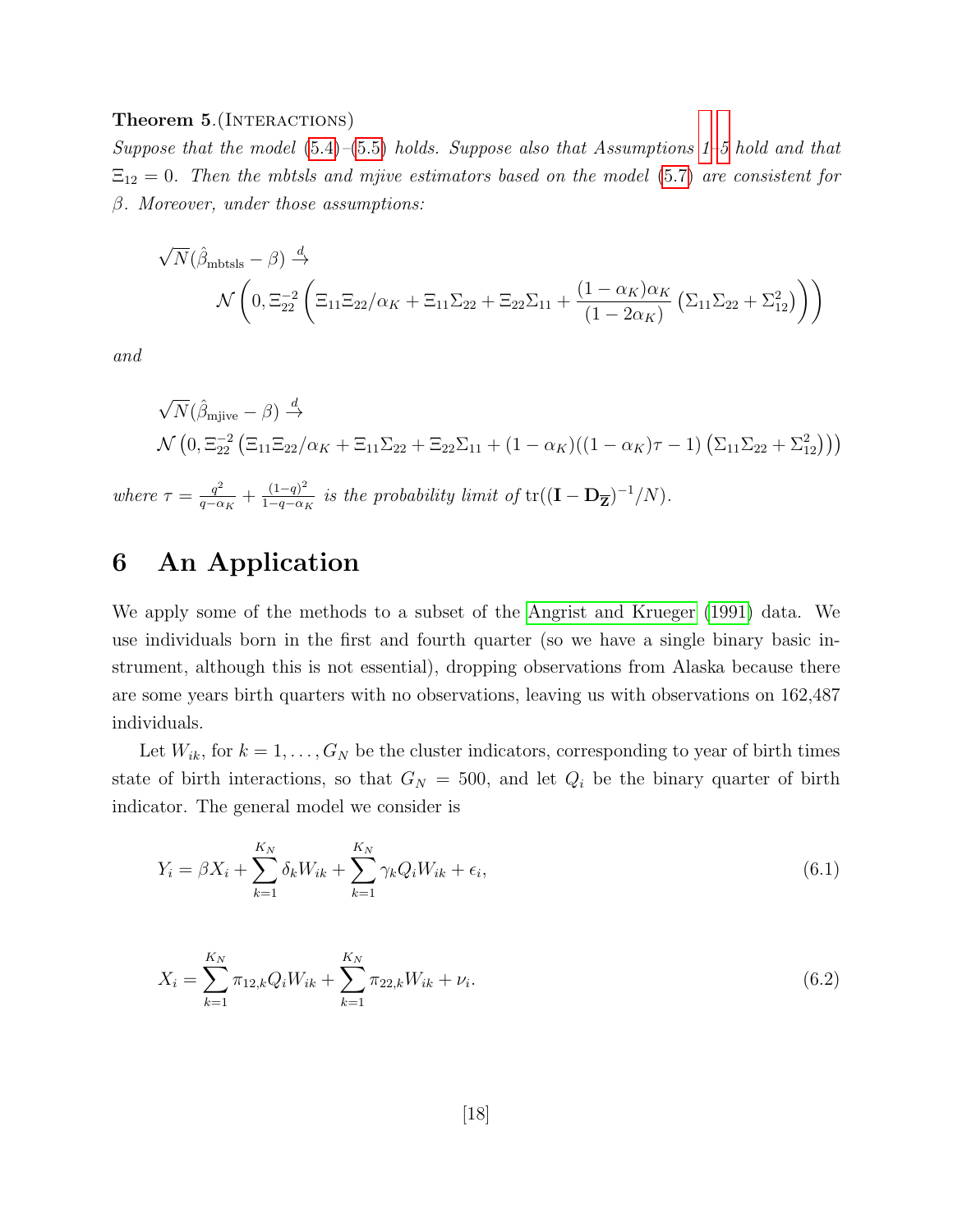$$
\left(\begin{array}{c}\gamma_k\\ \pi_{12,k}\end{array}\right)\middle|\mathbf{Z},\mathbf{W}\sim\mathcal{N}\left(\left(\begin{array}{c}\mu_\gamma\\ \mu_\pi\end{array}\right),\Xi\right).
$$

We look at six estimators, the five studied in this paper and the two-stage-least-squares (tsls) estimator. We consider three sets of instruments and exogenous variables.

In the first setting, we use a single binary instrument, an indicator for being born in the fourth quarter,  $Z_i = Q_i$ . There are no exogenous covariates beyond the intercept. The properties of this estimator are captured by Theorem [4.](#page-18-1) In particular, in this just-identified case the iv estimator is valid here if the average direct effect of the instruments is zero,  $\mu_{\gamma}=0.$ 

In the second case we interact the qob dummy with state of year times year of birth dummies, for a total of 500 instruments, and 500 exogenous regressors. Here Theorems [1](#page-10-0) and [3](#page-13-1) contain the relevant results. In this case liml is not consistent unless  $\Xi_{11}$ ,  $\Xi_{12}$  and  $\mu_{\gamma}$ are zero. The mjive and mbtsls estimators are consistent under the weaker condition that the linear combination  $\Lambda_{12} = \Xi_{12} + \mu_\gamma \cdot \mu_\pi$  is equal to zero. Within the context of the model this setting requires the strongest conditions.

In the third case we only use the interactions as instruments and treat the basic quarter of birth dummy as an exogenous variable rather than as an excluded instrument. We also include the year of birth times quarter of birth dummies as exogenous covariates. For this case Theorem [5](#page-18-2) has the appropriate results. Here liml is not consistent unless both  $\Xi_{11}$  and  $\Xi_{12}$  are equal to zero. The mbtsls and mjive estimators are consistent under the weaker condition that  $\Xi_{12} = 0$ .

Table [1](#page-43-0) presents the estimates and standard errors under various assumptions. Liml, mbtsls, and mjive yield similar point estimates, irrespective of the set of instruments. Jive yields smaller point estimates under the designs which include many exogenous regressors, which is consistent with Theorem [1.](#page-10-0) On the other hand, the bias of btsls under these designs appears small.

The standard errors are quite different though for the different estimators when we use a large number of instruments. Taking into account the large number of exogenous variables does not appear to matter very much. Neither does taking into account non-zero values for  $\mu_{\gamma}$ ,  $\Xi_{12}$  or  $\Xi_{11}$ . In this specific case this appears to be due to the fact that point estimates for  $\Lambda_{11}$  conditional on  $\Lambda_{12} = 0$  are close to zero: for this data set there is little evidence for direct effects of the instruments, consistent with the validity of the instruments.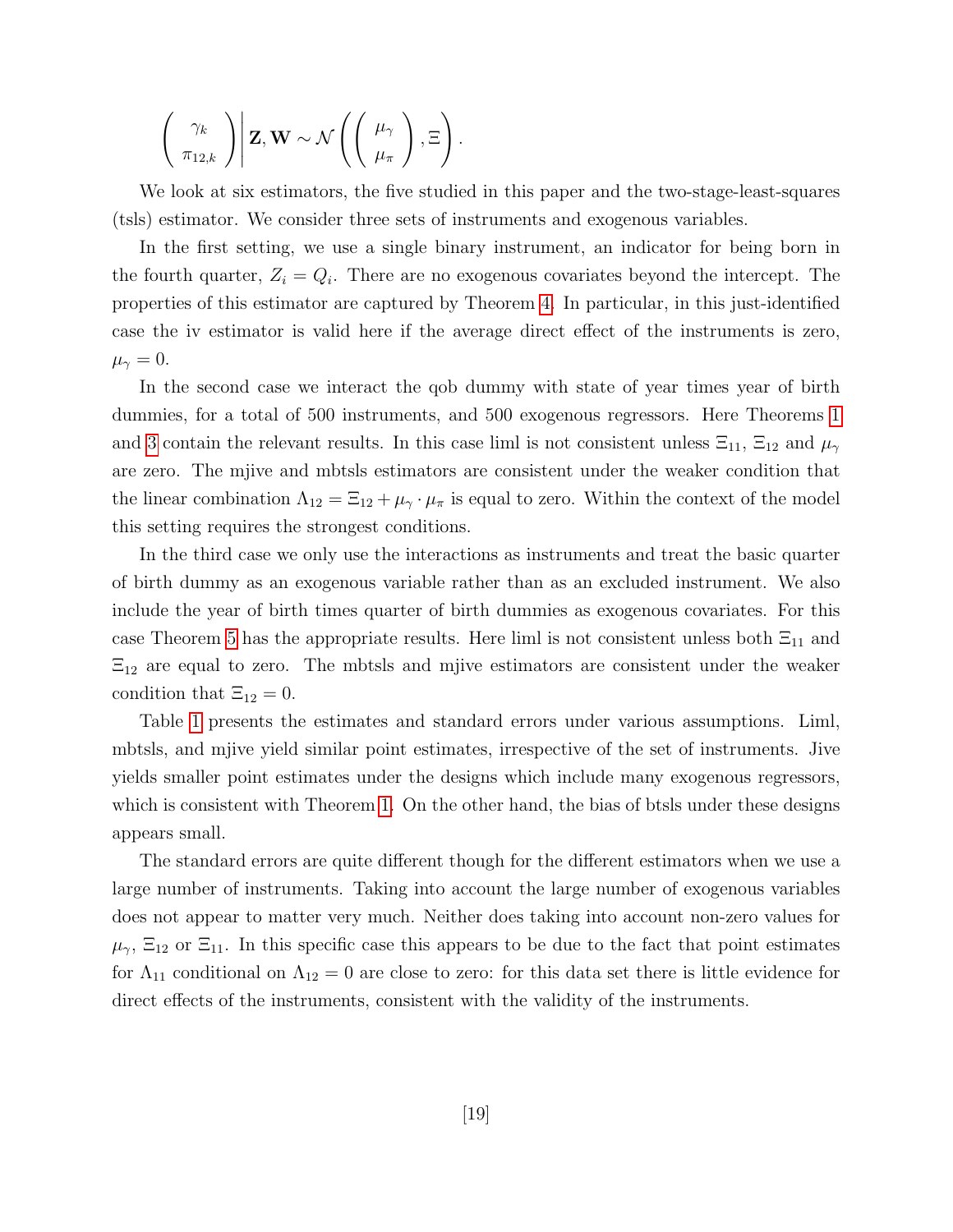## <span id="page-21-0"></span>7 Conclusion

In this paper we analyze linear models with a single endogenous and many instruments. Departing from the current literature we allow for direct effects of the instruments on the outcome. Such direct effects have very different impacts on standard estimators. The liml estimator, efficient in the many-valid-instrument case, is inconsistent in the presence of such effects. The btsls and jive estimators are consistent if the direct effects are uncorrelated with the effects of the instruments on the endogenous regressor. This condition is not innocuous. In many cases direct effects of the instruments on the outcome may well be correlated with effects on the endogenous regressor. However, it does shift the discussion of identification issues in instrumental variables away from the focus on the requirement that none of the instruments have any direct effects whatsoever, which in cases with many instruments may be unrealistic, and as this paper shows, unnecessarily restrictive. The results in the paper also suggest a re-assesment of the merits of liml versus other estimators in the many-instrument setting.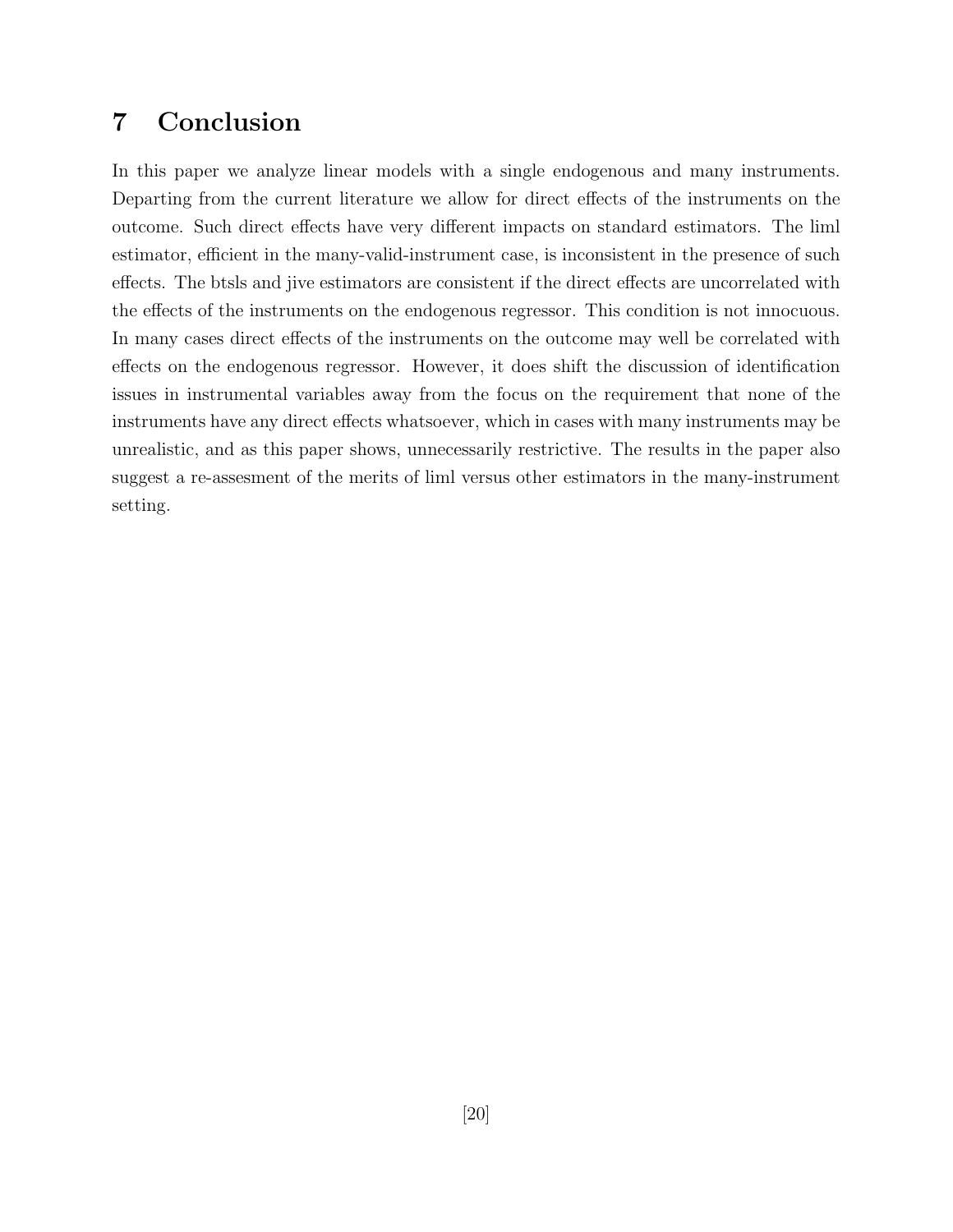## Appendices

We first define some additional notation. Write the reduced-form based on Equations [\(2.1\)](#page-5-1) as:

$$
(Y_i \quad X_i) = (Z_i \quad W_i) \begin{pmatrix} \pi_{11} & \pi_{12} \\ \pi_{21} & \pi_{22} \end{pmatrix} + V'_i
$$

where  $\pi_{11} = \gamma + \pi_{12}\beta$  and  $\pi_{21} = \delta + \pi_{12}\beta$ , and  $V_i = (\epsilon_i + \nu_i\beta, \nu_i)'$ , and let **V** be the N by 2 matrix with *i*th row equal to  $V_i'$ . Denote the upper  $K_N \times 2$  submatrix of the matrix of reduced-form coefficients by  $\Pi_1 = (\pi_{11}, \pi_{12})$ . Let:

$$
\Gamma = \begin{pmatrix} 1 & 0 \\ -\beta & 1 \end{pmatrix}
$$

Let  $\Omega = \mathbb{E}[V_i V_i']$  denote the reduced-form covariance matrix. Then:

$$
\Omega = \Gamma^{-1'} \Sigma \Gamma^{-1} = \begin{pmatrix} \Sigma_{11} + 2\Sigma_{12}\beta + \Sigma_{22}\beta^2 & \Sigma_{12} + \Sigma_{22}\beta \\ \Sigma_{21} + \Sigma_{22}\beta & \Sigma_{22} \end{pmatrix}
$$

Let  $W_d(f, V, V^{-1}M)$  denote a d-dimensional non-central Wishart distribution with f degrees of freedom, scale parameter V, and non-centrality parameter M. Let  $S^{1/2}$  denote the symmetric square root of a symmetric positive semi-definite matrix S.

## Appendix A Auxilliary Lemmata

### <span id="page-22-0"></span>Lemma A.1.

<span id="page-22-1"></span>Consider the quadratic form  $Q = (M + U)'C(M + U)$ , where  $M \in \mathbb{R}^{N \times S}, C \in \mathbb{R}^{N \times N}$  are non-stochastic, C is symmetric, and  $U = (u_1, \ldots, u_N)'$ , with  $u_i \sim [0, \Omega]$  iid. Let  $a \in \mathbb{R}^S$  be a non-stochastic vector. Assume  $u_i$  has finite fourth moments. Denote  $d_C = \text{diag}(C)$ . Then: (i) (Lemma 1, [Bekker and van der Ploeg, 2005\)](#page-39-12)

$$
\mathbb{E}[Q | C] = M'CM + \text{tr}(C)\Omega
$$
  
\n
$$
\text{var}(Qa | C) = a'\Omega a M'C^2 M + a'M'C^2 Ma\Omega + \Omega a a'M'C^2 M + MC^2 M a a'\Omega
$$
  
\n
$$
+ \text{tr}(C^2)(a'\Omega a\Omega + \Omega a a'\Omega)
$$
  
\n
$$
+ d'_C d_C[\mathbb{E}(a'u)^2 uu' - a'\Omega a a'\Omega - a'\Omega a\Omega] + 2d'_C C M a \mathbb{E}[(a'u)uu']
$$
  
\n
$$
+ M' C d_C \mathbb{E}[(a'u)^2 u'] + \mathbb{E}[(a'u)^2 u] d'_C CM
$$

If the distribution of  $u_i$  is Normal, the last two lines of the variance expression equals zero.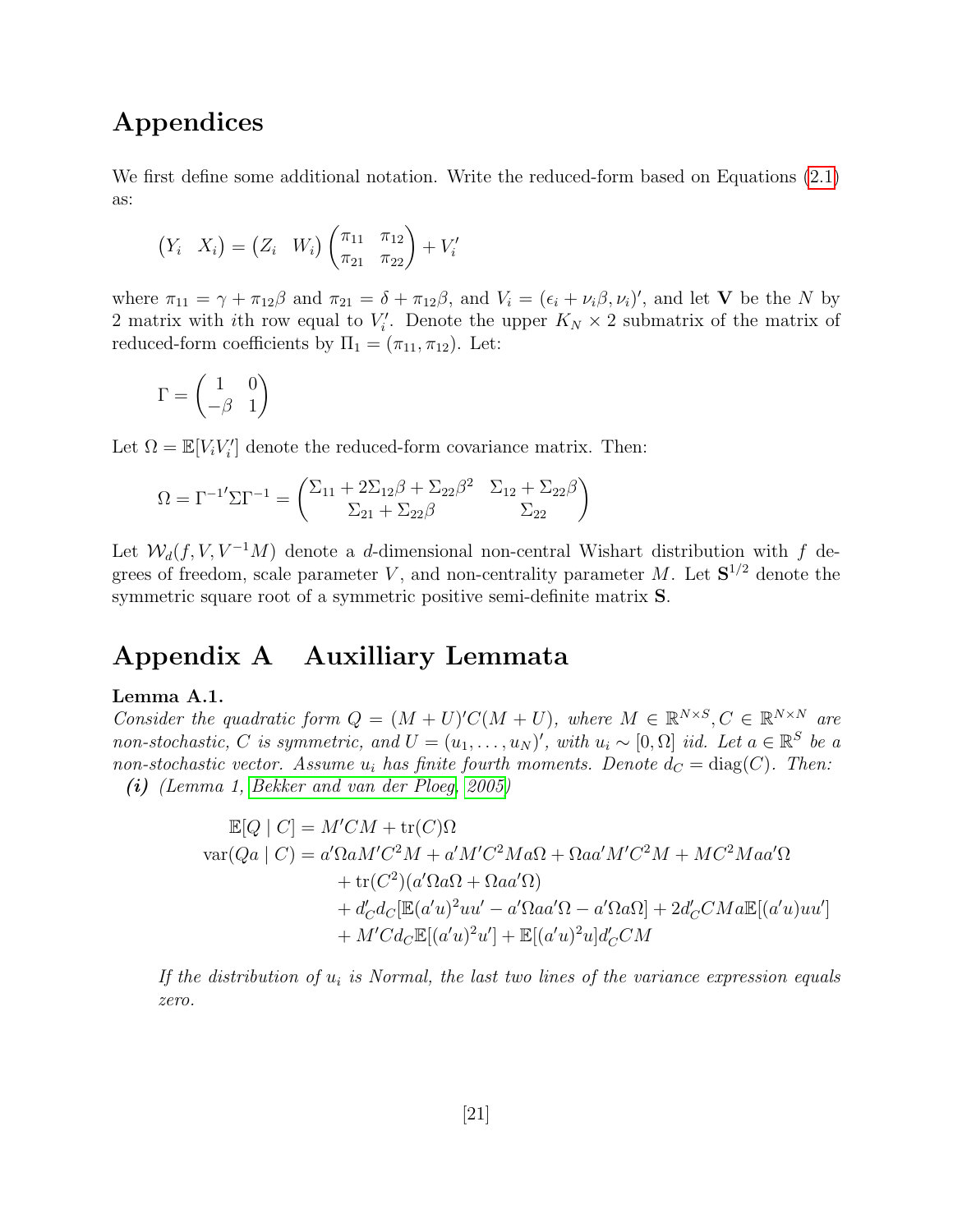<span id="page-23-0"></span>(ii) Suppose that the distribution of  $u_i$  is Normal, and that, as  $N \to \infty$ :

$$
M'C^2M/N \to Q_{CM} \qquad \text{tr}(C^2)/N \to \tau_{C^2}
$$

where the elements  $c_{is}$  of C may depend on N. Suppose also that  $\max_{i\leq N} ||m_{is}||/$ √  $N \rightarrow$ 0 and  $\sup_N \max_{i \le N} \sum_{j=1}^N |c_{ij}| = D_C < \infty$ . Then:

$$
\sqrt{N} (Qa/N - \mathbb{E} Qa/N) \stackrel{d}{\rightarrow} \mathcal{N}(0, V),
$$

where

<span id="page-23-1"></span>
$$
V = a'\Omega aQ_{CM} + a'Q_{CM}a\Omega + \Omega aa'Q_{CM} + Q_{CM}aa'\Omega + \tau_{C^2}(a'\Omega a\Omega + \Omega aa'\Omega).
$$

**Proof.** We only prove Part [\(ii\).](#page-23-0) We follow the arguments in [van Hasselt \(2010\)](#page-42-10), who proves asymptotic Normality of  $Qa/N$  when  $u_i$  are non-normal, but imposes slightly stronger regularity conditions. By the Cramér-Wold device, it suffices to prove that for any vector  $b \in \mathbb{R}^S$ :

$$
N^{-1/2} \left( b'Qa - \mathbb{E}\left[ b'Qa \right] \right) \stackrel{d}{\to} \mathcal{N}\left(0, b'Vb\right). \tag{A.1}
$$

Let  $m^b = Mb$  be an N-vector with the *i*th element equal to  $\sum_{s=1}^{S} m_{is}b_s$ , and similarly for  $m^a, u^b$ and  $u^a$ . Let also  $\Omega_{p,r} = p'\Omega r$ , for  $p, r \in \{a, b\}$ . Then the left-hand side of [\(A.1\)](#page-23-1) can be written as:

$$
N^{-1/2} \left( b'Qa - \mathbb{E} \left[ b'Qa \right] \right) = \sum_{i} \sum_{j} c_{ij} (u_i^a m_i^b + m_i^a u_i^b + u_i^a u_i^b) - \sum_{i} c_{ii} \Omega_{a,b} = N^{-1/2} \sum_{i} D_i^{a,b},
$$

where, using the fact that  $c_{ij} = c_{ji}$ :

$$
D_{N,i}^{a,b} = c_{ii}(u_i^a u_i^b - \Omega_{a,b}) + u_i^b \sum_{j < i} c_{ij} u_j^a + u_i^a \sum_{j < i} c_{ij} u_j^b + u_i^b \sum_j c_{ij} m_j^a + u_i^a \sum_j c_{ij} m_j^b. \tag{A.2}
$$

 $\{N^{-1/2}D_{N,i}^{a,b}, 1 \le i \le N\}$  is a martingale-difference sequence with respect to the filtration  $\mathcal{F}_{N,i}$  $\sigma(u_1,\ldots,u_i)$ . To apply a martingale central limit theorem, we need to verify that:

<span id="page-23-2"></span>
$$
N^{-1} \sum_{i=1}^{N} \mathbb{E}\left[ (D_{N,i}^{a,b})^2 \mid \mathcal{F}_{N,i-1} \right] \xrightarrow{p} b'Vb \tag{A.3}
$$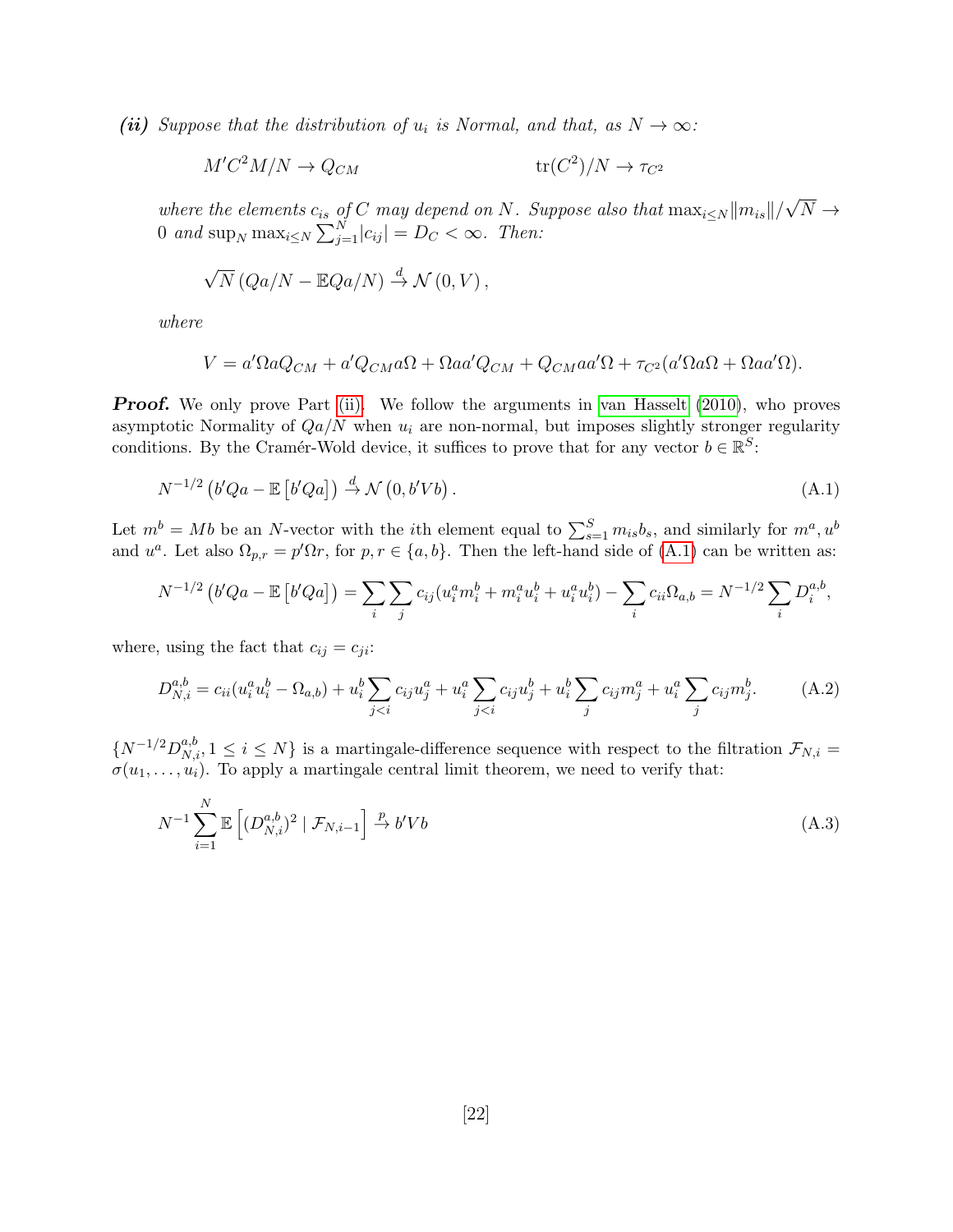Expanding the expression yields:

$$
N^{-1} \sum_{i} \mathbb{E} \left[ (D_{N,i}^{a,b})^{2} \mid \mathcal{F}_{n,i-1} \right] = N^{-1} \sum_{i} c_{ii}^{2} (\Omega_{a,a} \Omega_{b,b} + \Omega_{a,b}^{2}) + \Omega_{b,b} N^{-1} \sum_{i} \sum_{j < i} \sum_{k < i} c_{ij} c_{ik} u_{j}^{a} u_{k}^{a} + \Omega_{a,a} N^{-1} \sum_{i} \sum_{j < i} \sum_{k < i} c_{ij} c_{ik} u_{j}^{b} u_{k}^{b} + 2 \Omega_{a,b} N^{-1} \sum_{i} \sum_{j < i} \sum_{k < i} c_{ij} c_{ik} u_{j}^{a} u_{k}^{b} + \Omega_{b,b} a' M' C^{2} M a / N + \Omega_{a,a} b' M C^{2} M b / N + 2 \Omega_{a,b} b' M C^{2} M a / N + 2 \Omega_{b,b} N^{-1} \sum_{i} \sum_{j < i} \sum_{k} c_{ij} c_{ik} m_{k}^{a} u_{j}^{a} + 2 \Omega_{a,b} N^{-1} \sum_{i} \sum_{j < i} \sum_{k} c_{ij} c_{ik} m_{k}^{b} u_{j}^{a} + 2 \Omega_{a,b} N^{-1} \sum_{i} \sum_{j < i} \sum_{k} c_{ij} c_{ik} m_{k}^{b} u_{j}^{a} + 2 \Omega_{a,b} N^{-1} \sum_{i} \sum_{j < i} \sum_{k} c_{ij} c_{ik} m_{k}^{b} u_{j}^{b}
$$
\n
$$
+ 2 \Omega_{a,b} N^{-1} \sum_{i} \sum_{j < i} \sum_{k} c_{ij} c_{ik} m_{k}^{a} u_{j}^{b} + 2 \Omega_{a,a} N^{-1} \sum_{i} \sum_{j < i} \sum_{k} c_{ij} c_{ik} m_{k}^{b} u_{j}^{b}
$$
\n(A.4)

The last four terms are  $o_p(1)$  since their variance converges to zero. This follows from writing them as:

$$
N^{-1} \sum_{i} \sum_{j < i} \sum_{k} c_{ij} c_{ik} m_{k}^{p} u_{j}^{r} = \sum_{i} \left( N^{-1} \sum_{j > i} \sum_{k} c_{ij} c_{jk} m_{k}^{p} \right) u_{i}^{r} \qquad p, r \in \{a, b\}
$$

and noting that

$$
\sum_{i} \left( N^{-1} \sum_{j>i} \sum_{k} c_{ij} c_{jk} m_{k}^{p} \right)^{2} \leq (\max_{i \leq N} m_{i}^{p} / \sqrt{N})^{2} N^{-1} \sum_{i} \left( \sum_{j} c_{ij} \sum_{k} c_{ik} \right)^{2} \leq (\max_{i \leq N} m_{i}^{p} / \sqrt{N})^{2} C_{M}^{4} \to 0
$$

Now consider the terms of the form:

$$
N^{-1} \sum_{i} \sum_{j < i} \sum_{k < i} c_{ij} c_{ik} u_j^p u_k^r = N^{-1} \sum_{i} \sum_{j < i} c_{ij}^2 u_j^p u_j^r + N^{-1} \sum_{i} \sum_{j < i} \sum_{k < j} c_{ij} c_{ik} (u_j^p u_k^r + c_{ij} c_{ik} u_j^r u_k^p)
$$
\n
$$
= \frac{1}{N} \sum_{j} \left( \sum_{i > j} c_{ij}^2 + \frac{1}{2} c_{ii}^2 \right) u_j^p u_j^r + N^{-1} \sum_{i} \sum_{j < i} \sum_{k < j} c_{ij} c_{ik} (u_j^p u_k^r + u_j^r u_k^p) - \frac{1}{2N} \sum_{i} c_{ii}^2 u_i^p u_i^r
$$
\n
$$
= \frac{1}{2} \tau_{C^2} p' \Omega r - \frac{1}{2N} \sum_{i} c_{ii}^2 u_i^p u_i^r + o_p(1)
$$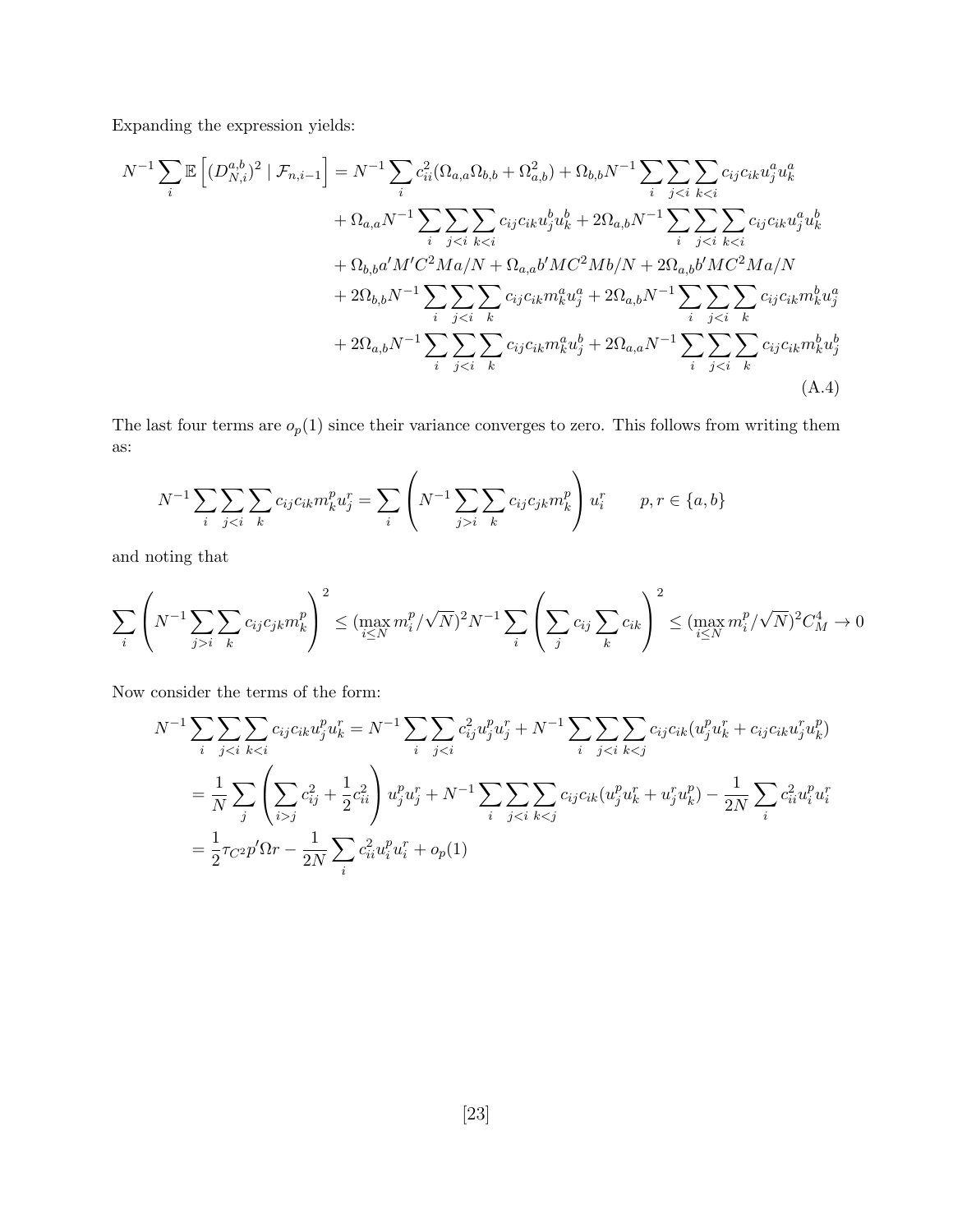The last line follows from applying Chebyshev inequality to the first two terms, and noting that:

$$
\operatorname{var}\left(\frac{1}{N}\sum_{j}\left(\sum_{i>j}c_{ij}^{2}+\frac{1}{2}c_{ii}^{2}\right)u_{j}^{p}u_{j}^{r}\right) = \operatorname{var}(u_{j}^{p}u_{j}^{r})\cdot N^{-2}\sum_{j}\left(\sum_{i>j}c_{ij}^{2}+\frac{1}{2}c_{ii}^{2}\right)^{2}
$$

$$
\leq \operatorname{var}(u_{j}^{p}u_{j}^{r})N^{-2}t_{C^{2}}D_{C}^{2} \to 0
$$

$$
\operatorname{var}\left(\frac{1}{N}\sum_{i}\sum_{jj}c_{ij}c_{ik}\right)^{2} \leq O(N^{-2}D_{C}^{4}) \to 0
$$

Pulling together the results yields:

$$
N^{-1} \sum_{i} \mathbb{E}\left[ (D_{N,i}^{a,b})^2 \mid \mathcal{F}_{n,i-1} \right] = b' V b +
$$
  

$$
N^{-1} \sum_{i} c_{ii}^2 (\Omega_{a,a} b' \Omega b + (\Omega_{a,b})^2 - \Omega_{a,a} u_i^b u_i^b / 2 - b' \Omega b u_i^a u_i^a / 2 - \Omega_{a,b} u_i^a u_i^b)
$$

This establishes [\(A.3\)](#page-23-2), since the second term is  $o_p(1)$  as  $\max_i c_{ii}^2/N \to 0$ .

Secondly, it is possible to show that  $N^{-2}\sum_i \mathbb{E}(D_{N,i}^{a,b})^4 \to 0$ , so that the Lindeberg condition holds. Hence, a martingale central limit theorem applies, which yields the result.  $\square$ 

### <span id="page-25-4"></span>Lemma A.2.

Consider a sequence of random matrices  $\{X_N\}_{N=1}^{\infty}$  such that  $X_N \sim \mathcal{W}_S(J_N, \Omega, \Omega^{-1} \Xi_N)$ . Suppose that  $\Xi_N/N \to \Xi$ , and that  $J_N/N = \alpha + o(N^{-1/2})$ ,  $\alpha > 0$ . Then, for any vector  $a \in \mathbb{R}^S$ 

$$
N^{-1/2} (X_N a/N - (\Xi_N/N + \alpha \Omega)a)
$$
  
\n
$$
\stackrel{d}{\to} \mathcal{N} (0, (a'\Omega a\Xi + a'\Xi a\Omega + \Omega a a'\Xi + \Xi a a'\Omega) + \alpha (a'\Omega a\Omega + \Omega a a'\Omega))
$$

**Proof.** By definition of a non-central Wishart distribution, we can decompose  $X_N = (U + M)'(U +$ M), where  $U = (u_1, \ldots, u_{J_N})'$ ,  $u_j \sim N(0, \Omega)$  iid,  $M'M = \Xi_N$ , and  $\Xi_N/J_N \to \Xi/\alpha$ . Hence, we can apply Lemma [A.1](#page-22-0) [\(ii\)](#page-23-0) with  $C = I_{J_N}$  to get:

$$
J_N^{-1/2}(X_N a - (\Xi_N + J_N \Omega)a)
$$
  

$$
\stackrel{d}{\to} \mathcal{N}(0, \alpha^{-1}(a'\Omega a \Xi + a'\Xi a\Omega + \Omega a a'\Xi + \Xi a a'\Omega) + a'\Omega a\Omega + \Omega a a'\Omega)
$$

which yields the result.  $\Box$ 

<span id="page-25-3"></span>Lemma A.3. Suppose Assumptions [1,](#page-9-2)  $2(i)$ , [3](#page-9-7) and [4](#page-9-1) hold. Then:

<span id="page-25-2"></span><span id="page-25-1"></span><span id="page-25-0"></span>
$$
\overline{\mathbf{Y}}_{\perp}' \overline{\mathbf{Y}}_{\perp}/N \xrightarrow{p} \Psi + (1 - \alpha_L) \Omega \tag{A.5a}
$$

$$
\overline{\mathbf{Y}}_{\perp}' \mathbf{P}_{\mathbf{Z}_{\perp}} \overline{\mathbf{Y}}_{\perp}/N \xrightarrow{p} \Psi + \alpha_K \Omega \tag{A.5b}
$$

$$
\overline{\mathbf{Y}}_{\perp}^{\prime} \mathbf{H}_{\overline{\mathbf{Z}}} \overline{\mathbf{Y}}_{\perp} / N \stackrel{p}{\to} \Omega \tag{A.5c}
$$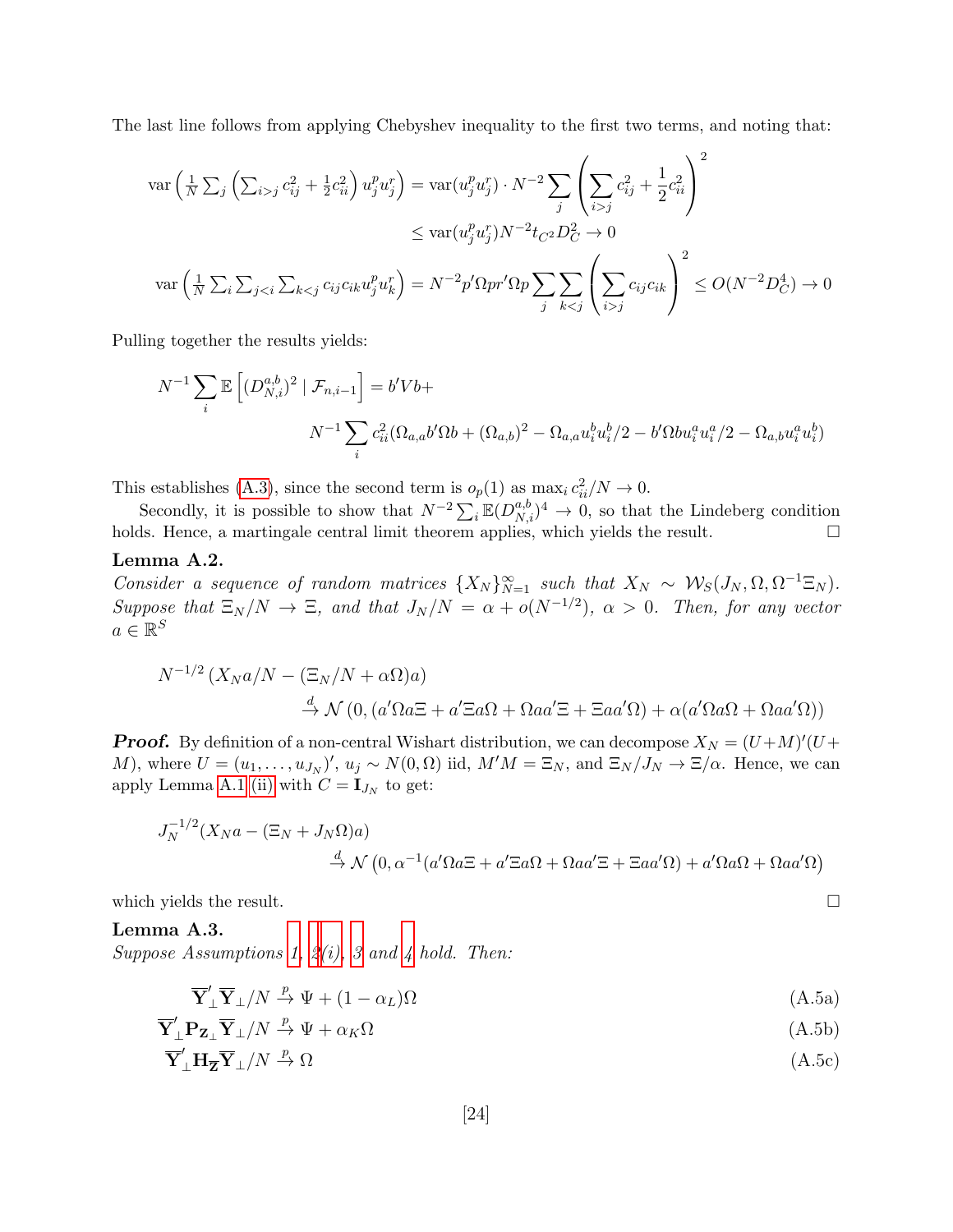where

$$
\Psi = \begin{pmatrix} \Lambda_{11} + 2\Lambda_{12}\beta + \Lambda_{22}\beta^2 & \Lambda_{12} + \Lambda_{22}\beta \\ \Lambda_{12} + \Lambda_{22}\beta & \Lambda_{22} \end{pmatrix}
$$
 (A.6)

These probability limits also hold conditional on  $\overline{Z}$ .

**Proof.** First we establish the probability limit of  $V'P_{Z_\perp}V/N$ . By Lemma [A.1](#page-22-0) [\(i\):](#page-22-1)

<span id="page-26-0"></span>
$$
\mathbb{E}[\mathbf{V}'\mathbf{P}_{\mathbf{Z}_{\perp}}\mathbf{V}/N \mid \mathbf{Z}_{\perp}] = (K_N/N)\Omega
$$
\n(A.7)

Fix  $a \in \mathbb{R}^2$ . Since  $\mathbf{P}_{\mathbf{Z}_{\perp}}$  is a projection matrix,  $0 \leq (\mathbf{P}_{\mathbf{Z}_{\perp}})_{ii} \leq 1$ . Hence,  $\sum_i (\mathbf{P}_{\mathbf{Z}_{\perp}})_{ii}^2 \leq \sum_i (\mathbf{P}_{\mathbf{Z}_{\perp}})_{ii} \leq$  $\mathcal{K}_{N}.$  Therefore:

<span id="page-26-1"></span>
$$
\begin{split} \text{var}(\mathbf{V}'\mathbf{P}_{\mathbf{Z}_{\perp}}\mathbf{V}a/N) &= \mathbb{E} \, \text{var}(\mathbf{V}'\mathbf{P}_{\mathbf{Z}_{\perp}}\mathbf{V}a/N \mid \mathbf{P}_{\mathbf{Z}_{\perp}}) \\ &= \mathbb{E} \left[ \text{tr}(\mathbf{P}_{\mathbf{Z}_{\perp}}/N^2) \right] (a'\Omega a\Omega + \Omega a a'\Omega) \\ &+ \mathbb{E} \left[ N^{-2} \sum_{i} (\mathbf{P}_{\mathbf{Z}_{\perp}})_{ii}^2 \right] \left[ \mathbb{E} (a'V_i)^2 V_i V_i' - a'\Omega a a'\Omega - a'\Omega a\Omega \right] \\ &\leq \frac{K_N}{N^2} (a'\Omega a\Omega + \Omega a a'\Omega) + \frac{K_N}{N^2} \left[ \mathbb{E} (a'v_i)^2 v_i v_i' - a'\Omega a a'\Omega - a'\Omega a\Omega \right] \\ &= O(K_N/N^2) \end{split} \tag{A.8}
$$

Combining Equations [\(A.7\)](#page-26-0) and [\(A.8\)](#page-26-1) with Assumption [3](#page-9-7) yields :

<span id="page-26-4"></span>
$$
\mathbf{V'}\mathbf{P}_{\mathbf{Z}_{\perp}}\mathbf{V}/N \stackrel{p}{\rightarrow} \alpha_K \Omega \tag{A.9}
$$

By similar arguments:

 $\overline{a}$ 

<span id="page-26-2"></span>
$$
\mathbf{V}'\mathbf{M}_{\mathbf{W}}\mathbf{V}/N \stackrel{p}{\to} (1 - \alpha_L)\Omega \tag{A.10}
$$

Next, by Assumption [2](#page-9-5) [\(i\),](#page-9-6)  $\mathbb{E}[\Pi'_1 \mathbf{Z}'_{\perp} \mathbf{V}/N | \mathbf{Z}_{\perp}] = 0$ , so that:

$$
\operatorname{var}\left(\Pi_1' \mathbf{Z}_\perp' \mathbf{V} a/N\right) = \mathbb{E}\left[\operatorname{var}\left(\Pi_1' \mathbf{Z}_\perp' \mathbf{V} a/N \mid \mathbf{Z}_\perp\right)\right] = (a'\Omega a)\mathbb{E}\left[\Pi_1' \mathbf{Z}_\perp' \mathbf{Z}_\perp \Pi_1/N^2\right]
$$

$$
= (a'\Omega a)\Gamma^{-1'}\mathbb{E}\left[\Lambda_N/N^2\right]\Gamma^{-1} = O(1/N)
$$

where the last equality follows by Assumption [4.](#page-9-1) Consequently:

<span id="page-26-3"></span>
$$
\Pi_1 \mathbf{Z}'_{\perp} \mathbf{V}/N \stackrel{p}{\to} 0 \tag{A.11}
$$

Combining the representation  $\mathbf{Y}_{\perp} = \mathbf{Z}_{\perp} \Pi_1 + \mathbf{V}_{\perp}$  with the limits in Equations [\(A.10\)](#page-26-2) and [\(A.11\)](#page-26-3), and Assumption [4](#page-9-1) establishes [\(A.5a\)](#page-25-0):

$$
\overline{\mathbf{Y}}'_{\perp}\overline{\mathbf{Y}}_{\perp}/N = \Pi'_1 \mathbf{Z}'_{\perp} \mathbf{Z}_{\perp} \Pi_1/N + \Pi'_1 \mathbf{Z}_{\perp} \mathbf{V}/N + \mathbf{V}' \mathbf{Z}_{\perp} \Pi_1/N + \mathbf{V}' \mathbf{M}_{\mathbf{W}} \mathbf{V}/N
$$
  
=  $\Gamma^{-1} \Lambda_N \Gamma^{-1}/N + (1 - \alpha_L) \Omega + o_p(1)$   
=  $\Psi + (1 - \alpha_L) \Omega$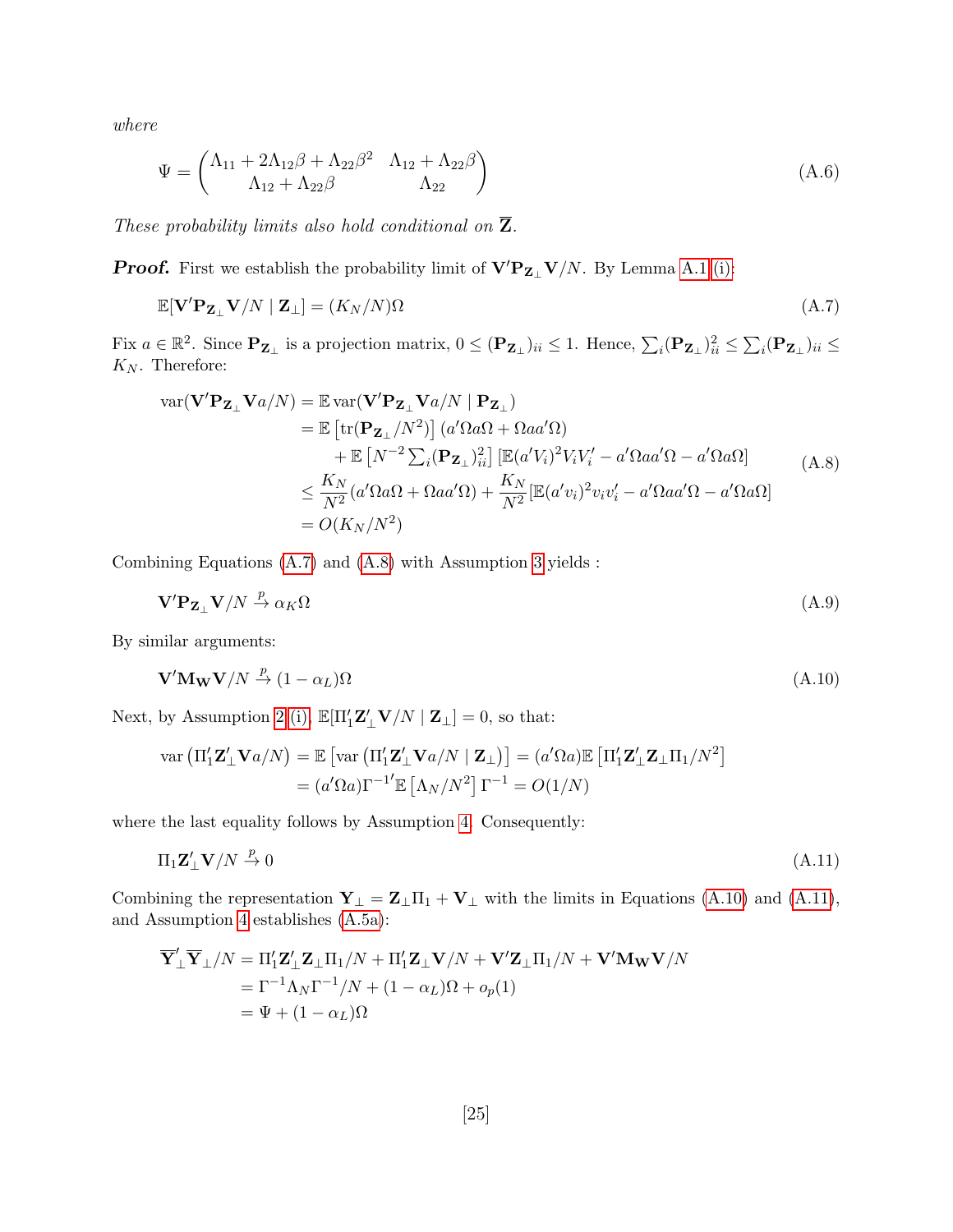Claim  $(A.5b)$  follows by similar arguments from Equations  $(A.9)$  and  $(A.11)$ :

$$
\overline{\mathbf{Y}}_\perp'\mathbf{P}_{\mathbf{Z}_\perp}\overline{\mathbf{Y}}_\perp/N=\Pi_1'\mathbf{Z}_\perp'\mathbf{Z}_\perp\Pi_1/N+\Pi_1'\mathbf{Z}_\perp\mathbf{V}/N+\mathbf{V}'\mathbf{Z}_\perp\Pi_1/N+\mathbf{V}'\mathbf{P}_{\mathbf{Z}_\perp}\mathbf{V}/N
$$

Next we prove [\(A.5c\)](#page-25-2). As an intermediate step, we need to find the probability limit of  $V'H_{\overline{Z}}V$ . Because  $H_{\overline{Z}}$  is symmetric, we can apply Lemma [A.1](#page-22-0) [\(i\),](#page-22-1) so that:

$$
\mathbb{E}[\mathbf{V}'\mathbf{H}_{\overline{\mathbf{Z}}}\mathbf{V}/N] = \mathbb{E} \operatorname{tr}(\mathbf{H}_{\overline{\mathbf{Z}}}/N) \boldsymbol{\Omega} = \boldsymbol{\Omega}
$$

since  $tr(\mathbf{H}_{\overline{Z}}) = N$ . Denoting  $t = tr(\mathbf{H}_{\overline{Z}}^2)$ , we have  $t = tr(\mathbf{M}_{\overline{Z}}(\mathbf{I} - \mathbf{D}_{\overline{Z}})^{-2}) = tr((\mathbf{I} - \mathbf{D}_{\overline{Z}})^{-1}) \le \frac{N}{1-c}$ by Assumption [1.](#page-9-2) Moreover,  $\sum_i (\mathbf{H}_{\overline{Z}})_i^2 = \sum_i 1^2 = N$ . Hence, for any  $a \in \mathbb{R}^{G+1}$ :

$$
\begin{split} \text{var}(\mathbf{V}' \mathbf{H}_{\overline{\mathbf{Z}}} \mathbf{V} a/N) &= \mathbb{E} \, \text{var}(\mathbf{V}' \mathbf{H}_{\overline{\mathbf{Z}}} \mathbf{V} a/N \mid \overline{\mathbf{Z}}) \\ &= \mathbb{E}[t] \cdot (a' \Omega a \Omega + \Omega a a' \Omega)/N^2 + \mathbb{E} \left[ \sum_i (\mathbf{H}_{\overline{\mathbf{Z}}})_{ii}^2 \right] \cdot \left[ \mathbb{E}(a' v_i)^2 v_i v_i' - a' \Omega a a' \Omega - a' \Omega a \Omega \right] / N^2 \\ &\le \frac{1}{1 - c} (a' \Omega a \Omega + \Omega a a' \Omega) / N + \left[ \mathbb{E}(a' v_i)^2 v_i v_i' - a' \Omega a a' \Omega - a' \Omega a \Omega \right] / N \\ &= O(N^{-1}) \end{split}
$$

Therefore, by Chebyshev's inequality:

$$
\overline{\mathbf{Y}}'\mathbf{H}_{\overline{\mathbf{Z}}}\overline{\mathbf{Y}}/N = \mathbf{V'}\mathbf{H}_{\overline{\mathbf{Z}}}\mathbf{V}/N \stackrel{p}{\to} \Omega
$$
\n(A.12)

Finally, the same calculations go through even if we condition on  $\overline{Z}$ , so that the probability limits hold also conditional on  $\overline{Z}$ .

#### <span id="page-27-2"></span>Lemma A.4.

Consider a k-class estimator with  $\hat{k} \stackrel{p}{\to} k$  subject to  $k < \frac{1-\alpha_L}{1-\alpha_L-\alpha_K} + \frac{\Lambda_{22}/\Sigma_{22}}{1-\alpha_L-\alpha_K}$  $\frac{\Lambda_{22}/\Sigma_{22}}{1-\alpha_L-\alpha_K}$ . Then under Assumptions [1,](#page-9-2) [2](#page-9-5) [\(i\),](#page-9-6) [3](#page-9-7) and  $\ddot{4}$ :

<span id="page-27-0"></span>
$$
\hat{\beta}_{\hat{k}} \xrightarrow{p} \beta + \frac{\Lambda_{12} + (1 - \alpha_L - (1 - \alpha_K - \alpha_L)k)\Sigma_{12}}{\Lambda_{22} + (1 - \alpha_L - (1 - \alpha_K - \alpha_L)k)\Sigma_{22}}
$$

**Proof.** Combining Lemma [A.3](#page-25-3) with the condition  $\hat{k} = k + o_p(1)$  yields:

$$
(1 - \hat{k})\overline{\mathbf{Y}}_{\perp}^{\prime}\overline{\mathbf{Y}}_{\perp}/N + \hat{k}\overline{\mathbf{Y}}_{\perp}^{\prime}\mathbf{P}_{\mathbf{Z}_{\perp}}\overline{\mathbf{Y}}_{\perp}/N = (1 - k)(\Psi + (1 - \alpha_L)\Omega) + k(\Psi + \alpha_K\Omega) + o_p(1)
$$
  
=  $\Psi + (1 - \alpha_L - (1 - \alpha_K - \alpha_L)k)\Omega + o_p(1)$  (A.13)

The  $(2,2)$  element of  $(A.13)$  is given by:

<span id="page-27-1"></span>
$$
(1 - \hat{k})\mathbf{X}_{\perp}'\mathbf{X}_{\perp}/N + \hat{k}\mathbf{X}_{\perp}'\mathbf{P}_{\mathbf{Z}_{\perp}}\mathbf{X}_{\perp}/N = \Lambda_{22} + (1 - \alpha_L - (1 - \alpha_K - \alpha_L)k)\Sigma_{22} + o_p(1)
$$

becausee  $\Sigma_{22} = \Omega_{22}$ . By the condition on k,  $\Lambda_{22} + (1 - \alpha_L - (1 - \alpha_K - \alpha_L)k)\Sigma_{22} > 0$ , so that:

$$
\left((1-\hat{k})\mathbf{X}_{\perp}'\mathbf{X}_{\perp}/N+\hat{k}\mathbf{X}_{\perp}'\mathbf{P}_{\mathbf{Z}_{\perp}}\mathbf{X}_{\perp}/N\right)^{-1}=(\Lambda_{22}+(1-\alpha_{L}-(1-\alpha_{K}-\alpha_{L})k)\Sigma_{22})^{-1}+o_{p}(1)
$$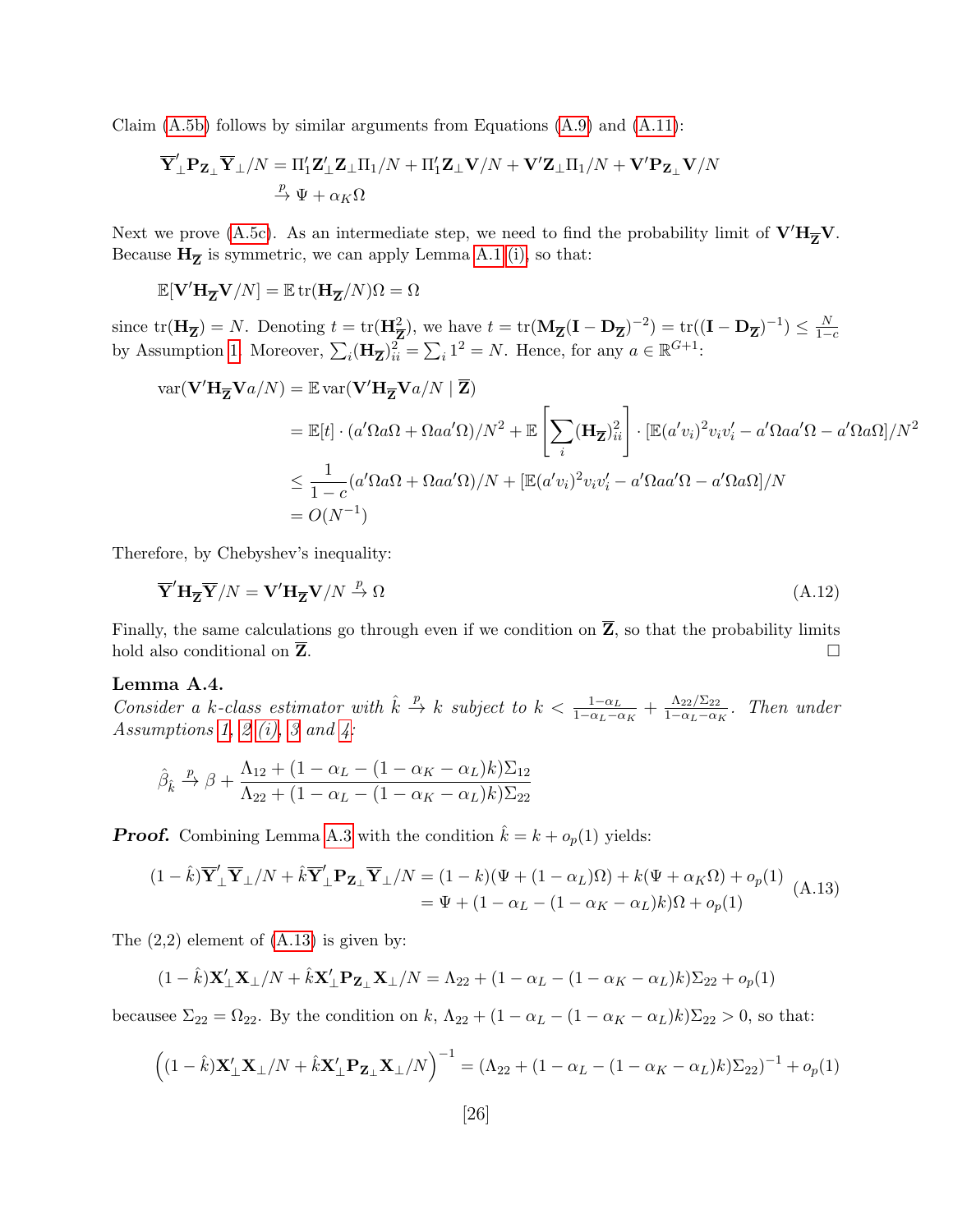<span id="page-28-0"></span>(A.14)

The  $(1,2)$  element in Equation  $(A.13)$  is given by:

$$
(1 - \hat{k})\mathbf{X}_{\perp}'\mathbf{Y}_{\perp}/N + \hat{k}\mathbf{X}_{\perp}'\mathbf{P}_{\mathbf{Z}_{\perp}}\mathbf{Y}_{\perp}/N = \Lambda_{12} + \Lambda_{22}\beta + (1 - \alpha_{L} - (1 - \alpha_{K} - \alpha_{L})k)\Omega_{12} + o_{p}(1)
$$
  
=  $\Lambda_{12} + (1 - \alpha_{L} - (1 - \alpha_{K} - \alpha_{L})k)\Sigma_{12} + (1 - \alpha_{L} - (1 - \alpha_{K} - \alpha_{L})k)\Sigma_{22}\beta + \Lambda_{22}\beta + o_{p}(1)$  (A.15)

Applying Equations [\(A.14\)](#page-27-1) and [\(A.15\)](#page-28-0) to  $\hat{\beta}_{\hat{k}}$ :

$$
\hat{\beta}_{\hat{k}} = \frac{(1-\hat{k})\mathbf{X}_{\perp}'\mathbf{Y}_{\perp}/N + \hat{k}x_{\perp}'\mathbf{P}_{\mathbf{Z}_{\perp}}\mathbf{Y}_{\perp}}{(1-\hat{k})\mathbf{X}_{\perp}'\mathbf{X}_{\perp}/N + \hat{k}\mathbf{X}_{\perp}'\mathbf{P}_{\mathbf{Z}_{\perp}}\mathbf{X}_{\perp}/N} = \beta + \frac{\Lambda_{12} + ((1-k)(1-\alpha_L) + \alpha_K k)\Sigma_{12}}{\Lambda_{22} + ((1-k)(1-\alpha_L) + \alpha_K k)\Sigma_{22}} + o_p(1). \quad \Box
$$

## Appendix B Proofs of Theorems

**Proof of Theorem [1.](#page-10-0)** The results for a general k-class estimator, btsls and mbtsls follows directly from Lemma [A.4.](#page-27-2) We therefore just need to derive the results for liml, jive and mjive.

First, we establish the result for liml. Define

$$
\hat{Q}_N(\phi) = \frac{\phi' \overline{\mathbf{Y}}_\perp' \overline{\mathbf{Y}}_\perp/N\phi}{\phi' \overline{\mathbf{Y}}_\perp'M_{\mathbf{Z}_\perp} \overline{\mathbf{Y}}_\perp/N\phi}
$$

Then

$$
\hat{k}_{\text{liml}} = \min_{\tilde{\beta}} \frac{(1, -\tilde{\beta})\overline{\mathbf{Y}}'_{\perp} \overline{\mathbf{Y}}_{\perp} / N(1, -\tilde{\beta})'}{(1, -\tilde{\beta})\overline{\mathbf{Y}}'_{\perp} M_{\mathbf{Z}_{\perp}} \overline{\mathbf{Y}}_{\perp} / N(1, -\tilde{\beta})'} = \min_{\phi \in S^{1}} \hat{Q}_{N}(\phi)
$$

.

where  $S^1$  denotes the unit circle in  $\mathbb{R}^2$ . Applying Lemma [A.3](#page-25-3) yields:

$$
\hat{Q}_N(\phi) \xrightarrow{p} \frac{\phi'(\Psi + (1 - \alpha_L)\Omega)\phi}{(1 - \alpha_L - \alpha_K)\phi'\Omega\phi} \equiv \frac{\phi'T\phi}{\phi'T_\perp\phi} \equiv Q(\phi)
$$

where we define  $T = \Psi + (1 - \alpha_L)\Omega$  and  $T_{\perp} = (1 - \alpha_L - \alpha_K)\Omega$ . Assumption [2](#page-9-5) [\(i\)](#page-9-6) guarantees that the denominator is non-zero for any value of  $\phi$ . The minimum of  $Q(\phi)$  is achieved at:

$$
\min_{\phi \in S^1} Q(\phi) = \frac{1 - \alpha_L}{1 - \alpha_K - \alpha_L} + \frac{1}{1 - \alpha_L - \alpha_K} \min_{\phi \in S^1} \frac{\phi' \Psi \phi}{\phi' \Omega \phi}
$$

$$
= \frac{1 - \alpha_L}{1 - \alpha_K - \alpha_L} + \frac{\min \text{eig}(\Sigma^{-1} \Lambda)}{1 - \alpha_K - \alpha_L} = k_{\text{liml}}
$$

where the last line follows since the eigenvalues of  $\Omega^{-1}\Psi$  correspond to the eigenvalues of  $\Sigma^{-1}\Lambda$ . The minimand  $\phi_{\text{lim}}$  is given by the eigenvector corresponding to the smallest eigenvalue of the matrix:

$$
\frac{1}{1 - \alpha_K - \alpha_L} \Omega^{-1} \left( \Psi + (1 - \alpha_L) \Omega \right)
$$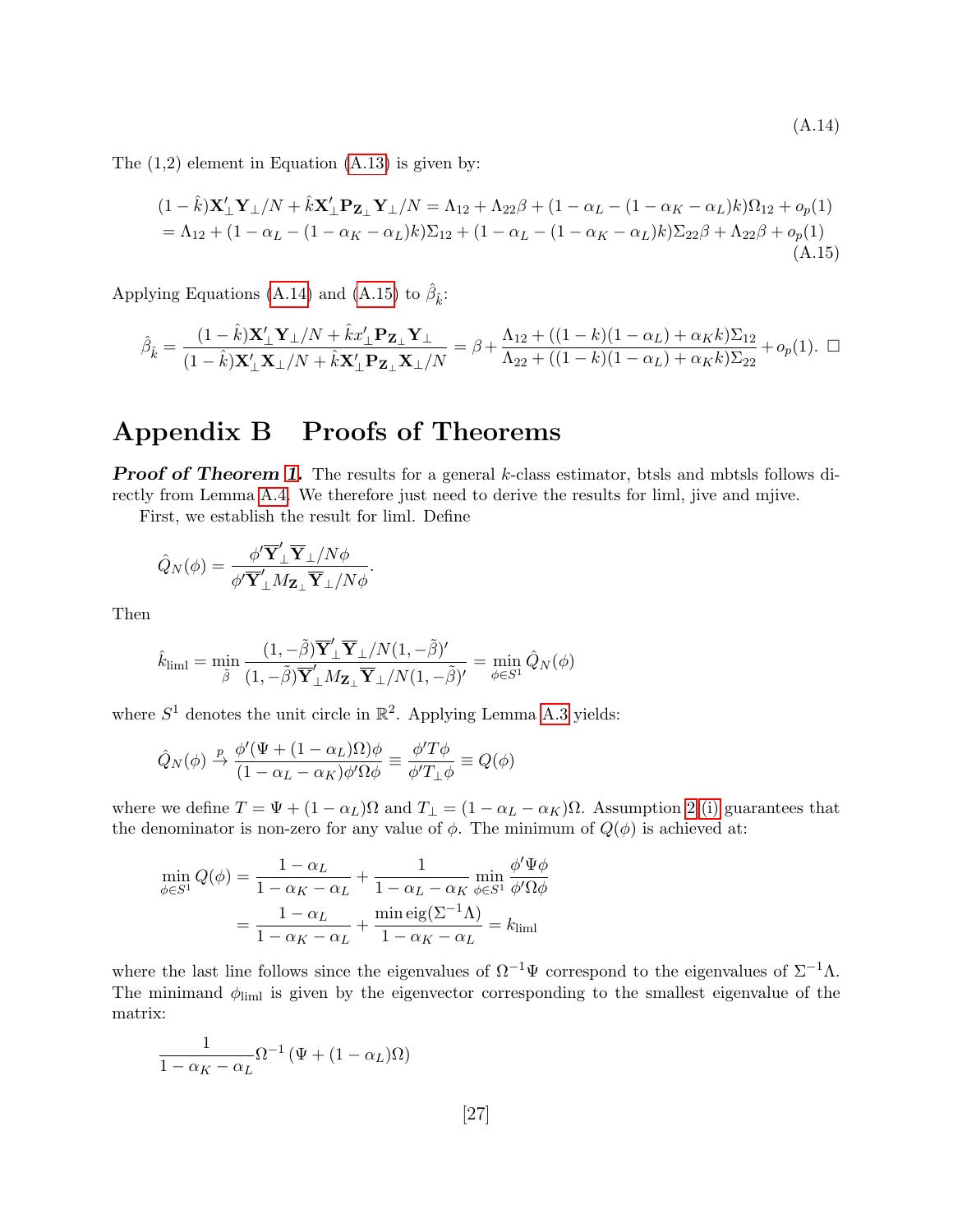We now need to show that:

<span id="page-29-2"></span><span id="page-29-1"></span>
$$
\hat{k}_{\text{liml}} - k_{\text{liml}} = \min_{\phi \in S^1} \hat{Q}_N(\phi) - Q(\phi_{\text{liml}}) \stackrel{p}{\to} 0 \tag{A.1}
$$

To this end, we first show that the convergence of the objective function is uniform:

<span id="page-29-0"></span>
$$
\sup_{\phi \in S^1} |\hat{Q}_N(\phi) - Q(\phi)| \xrightarrow{p} 0 \tag{A.2}
$$

Fix  $\phi \in S^1$ . By triangle inequality:

$$
|\hat{Q}_{N}(\phi) - Q(\phi)| \leq \frac{1}{|\phi'\overline{\mathbf{Y}}'_{\perp}M_{\mathbf{Z}_{\perp}}\overline{\mathbf{Y}}_{\perp}\phi/N|} \left|\phi'\overline{\mathbf{Y}}'_{\perp}\overline{\mathbf{Y}}_{\perp}\phi/N - Q(\phi)\phi'\overline{\mathbf{Y}}'_{\perp}M_{\mathbf{Z}_{\perp}}\overline{\mathbf{Y}}_{\perp}\phi/N| \right|
$$
  
\n
$$
= \frac{1}{|\phi'\overline{\mathbf{Y}}'_{\perp}M_{\mathbf{Z}_{\perp}}\overline{\mathbf{Y}}_{\perp}\phi/N|} \left|\phi'(\overline{\mathbf{Y}}'_{\perp}\overline{\mathbf{Y}}_{\perp}/N - T)\phi - Q(\phi)\phi'\left(\overline{\mathbf{Y}}'_{\perp}M_{\mathbf{Z}_{\perp}}\overline{\mathbf{Y}}_{\perp}/N - T_{\perp}\right)\phi\right|
$$
  
\n
$$
\leq \frac{1}{|\phi'\overline{\mathbf{Y}}'_{\perp}M_{\mathbf{Z}_{\perp}}\overline{\mathbf{Y}}_{\perp}\phi/N|} \left(\left|\phi'(\overline{\mathbf{Y}}'_{\perp}\overline{\mathbf{Y}}_{\perp}/N - T)\phi\right| + Q(\phi)\left|\phi'\left(\overline{\mathbf{Y}}'_{\perp}M_{\mathbf{Z}_{\perp}}\overline{\mathbf{Y}}_{\perp}/N - T_{\perp}\right)\phi\right|\right)
$$
  
\n(A.3)

We now need to bound all three terms in the expression uniformly in  $\phi$ . Because the trace operator is the inner product under Frobenius norm, by Cauchy-Schwarz inequality:

$$
\begin{aligned} |\phi'(\overline{\mathbf{Y}}_{\perp}' M_{\mathbf{Z}_{\perp}} \overline{\mathbf{Y}}_{\perp}/N - T_{\perp})\phi| &= \left| \text{tr}\left( (\overline{\mathbf{Y}}_{\perp}' M_{\mathbf{Z}_{\perp}} \overline{\mathbf{Y}}_{\perp}/N - T_{\perp})\phi \phi' \right) \right| \\ &\leq \sqrt{\text{tr}((\phi \phi')^2)} ||(\overline{\mathbf{Y}}_{\perp}' M_{\mathbf{Z}_{\perp}} \overline{\mathbf{Y}}_{\perp}/N - T_{\perp}) ||_F \\ &= ||(\overline{\mathbf{Y}}_{\perp}' M_{\mathbf{Z}_{\perp}} \overline{\mathbf{Y}}_{\perp}/N - T_{\perp}||_F \\ &= o_p(1) \end{aligned}
$$

where the third line follows since  $\|\phi\|_2 = 1$ , and the last line follows since  $\overline{\mathbf{Y}}'_{\perp} M_{\mathbf{Z}_{\perp}} \overline{\mathbf{Y}}_{\perp}/N \stackrel{p}{\to} T_{\perp}$  by Lemma [A.3.](#page-25-3) By similar argument

$$
|\phi'(\overline{\mathbf{Y}}_{\perp}'\overline{\mathbf{Y}}_{\perp}/N-T)\phi|=o_p(1)
$$

Finally, we bound the denominator. Because  $\overline{\mathbf{Y}}'_{\perp} M_{\mathbf{Z}_{\perp}} \overline{\mathbf{Y}}_{\perp}/N \stackrel{p}{\to} T_{\perp} > 0$ ,  $\phi' \overline{\mathbf{Y}}'_{\perp} M_{\mathbf{Z}_{\perp}} \overline{\mathbf{Y}}_{\perp} \phi/N > 0$ wpa1, so that wpa1  $|\phi'\overline{Y}'_{\perp}M_{Z_{\perp}}\overline{Y}_{\perp}\phi/N| < C$  for some  $C < \infty$ . Applying these bounds and the fact that  $Q(\phi)$  is bounded implies that the right-hand side in  $(A.3)$  is  $o_p(1)$ , which implies  $(A.2)$ .

Next, denote the argmin of  $\hat{Q}_N(\phi)$  by  $\hat{\phi}$ . Note that  $\hat{k}_{\text{liml}}$  and hence  $\hat{\phi}$  exists wpa1. We can now establish [\(A.1\)](#page-29-2), using the uniform convergence result [\(A.2\)](#page-29-1):

$$
Q(\phi_{\text{lim1}}) \le Q(\hat{\phi}) = \hat{Q}_N(\hat{\phi}) + (Q(\hat{\phi}) - \hat{Q}_N(\hat{\phi})) \le \hat{Q}(\phi_{\text{lim1}}) + (Q(\hat{\phi}) - \hat{Q}_n(\hat{\phi}))
$$
  
=  $Q(\phi_{\text{lim1}}) + (\hat{Q}_N(\phi_{\text{lim1}}) - Q(\phi_{\text{lim1}})) + (Q(\hat{\phi}) - \hat{Q}_N(\hat{\phi}))$   
=  $Q(\phi_{\text{lim1}}) + o_p(1)$ 

The probability limit for liml then follows by Lemma [A.4.](#page-27-2)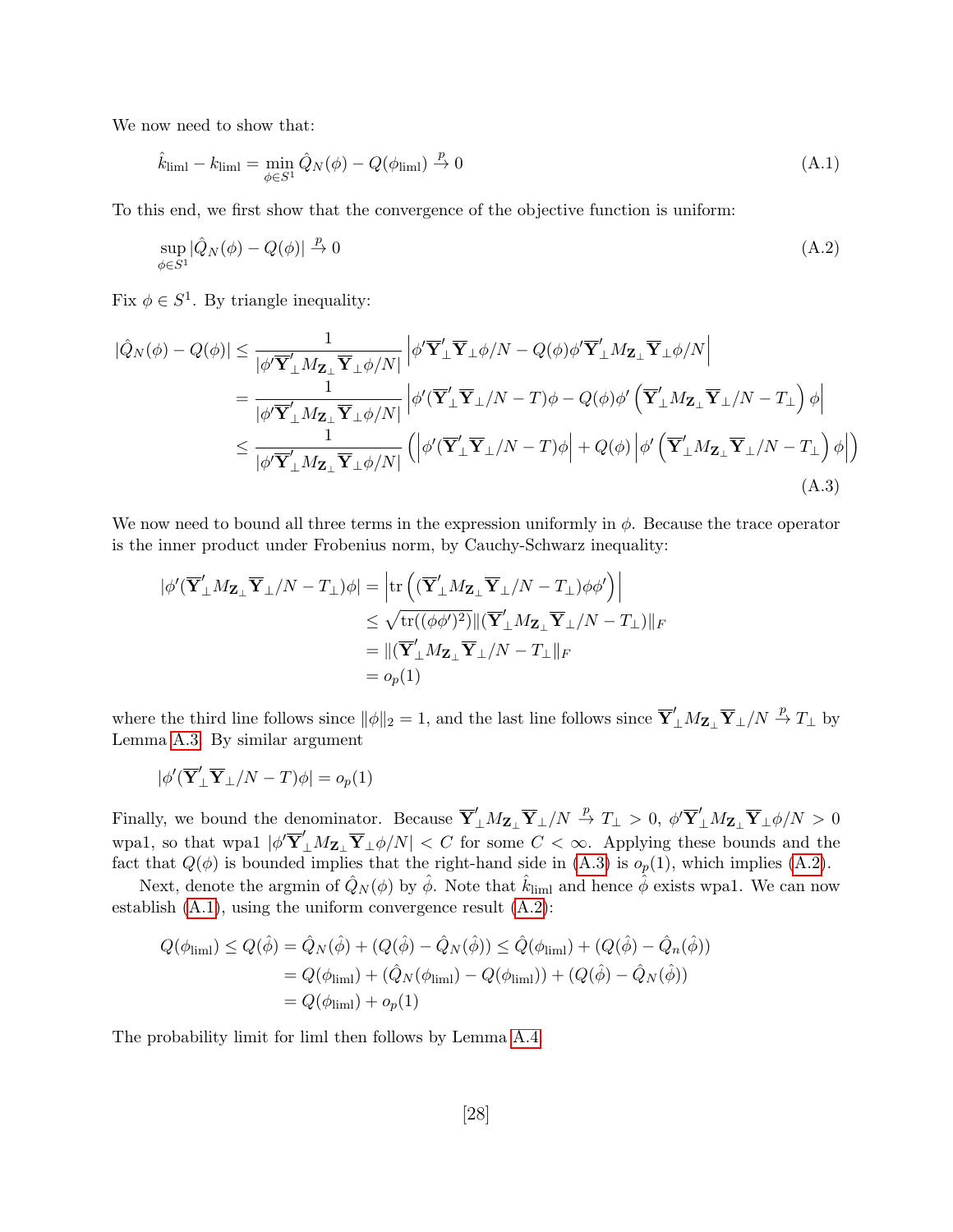It remains to establish the results for jive and mjive. Applying Lemma [A.3,](#page-25-3) we get:

<span id="page-30-1"></span><span id="page-30-0"></span>
$$
\overline{\mathbf{Y}}'(\mathbf{M_W} - \mathbf{H}_{\overline{\mathbf{Z}}})\overline{\mathbf{Y}}/N \stackrel{p}{\to} \Psi - \alpha_L \Omega \tag{A.4}
$$

$$
\overline{\mathbf{Y}}'(\mathbf{M_W} - (1 - L_N/N)\mathbf{H}_{\overline{\mathbf{Z}}})\overline{\mathbf{Y}}/N \stackrel{p}{\to} \Psi
$$
\n(A.5)

Because  $\Lambda_{22} > \alpha_L \Sigma_{22}$ , it follows from the (2,2) element of [\(A.4\)](#page-30-0) that:

$$
(\mathbf{X}'(\mathbf{M_W} - \mathbf{H}_{\overline{\mathbf{Z}}})\mathbf{X})^{-1} = (\Lambda_{22} - \alpha_L \Sigma_{22}) + o_p(1)
$$

$$
(\mathbf{X}'(\mathbf{M_W} - (1 - L_N/N)\mathbf{H}_{\overline{\mathbf{Z}}})\mathbf{X})^{-1} = \Lambda_{22} + o_p(1)
$$

Combining these with an expansion of the (2,1) element in [\(A.4\)](#page-30-0) and [\(A.5\)](#page-30-1) yields the results for jive and mjive.

**Proof of Theorem [2.](#page-12-0)** All probability statements are conditional on  $\overline{Z}$ . We omit the conditioning for ease of notation.

**Proof of part [\(i\)](#page-12-3)** The liml estimator is given by the minimand of the objective function:

$$
\hat{Q}_N(\tilde{\beta}) = \frac{(\mathbf{Y}_{\perp} - \mathbf{X}_{\perp} \tilde{\beta})'(\mathbf{Y}_{\perp} - \mathbf{X}_{\perp} \tilde{\beta})}{(\mathbf{Y}_{\perp} - \mathbf{X}_{\perp} \tilde{\beta})' \mathbf{M}_{\mathbf{Z}_{\perp}} (\mathbf{Y}_{\perp} - \mathbf{X}_{\perp} \tilde{\beta})}
$$

The associated first-order condition is proportional to  $\hat{g}_N(\hat{\beta}_{\text{liml}}) = 0$ , where

$$
\hat{g}_N(\tilde{\boldsymbol{\beta}}) = -\frac{1}{N}\mathbf{X}_\perp'(\mathbf{Y}_\perp - \mathbf{X}_\perp \tilde{\boldsymbol{\beta}}) + \frac{\hat{Q}_N(\tilde{\boldsymbol{\beta}})}{N}\mathbf{X}_\perp' \mathbf{M}_{\mathbf{Z}_\perp}(\mathbf{Y}_\perp - \mathbf{X}_\perp \tilde{\boldsymbol{\beta}})
$$

The derivative of the first-order condition is given by:

$$
\hat{g}'_N(\tilde{\beta}) = \frac{\mathbf{X}'_{\perp}\mathbf{X}_{\perp}}{N} - \hat{Q}_N(\tilde{\beta})\mathbf{X}'_{\perp}\mathbf{M}_{\mathbf{Z}_{\perp}}\mathbf{X}_{\perp} + \frac{2\hat{g}_N(\tilde{\beta})}{(\mathbf{Y}_{\perp} - \mathbf{X}_{\perp}\tilde{\beta})'\mathbf{M}_{\mathbf{Z}_{\perp}}(\mathbf{Y}_{\perp} - \mathbf{X}_{\perp}\tilde{\beta})}\mathbf{X}'_{\perp}\mathbf{M}_{\mathbf{Z}_{\perp}}(\mathbf{Y}_{\perp} - \mathbf{X}_{\perp}\tilde{\beta})
$$

We will show that for any estimator  $\hat{\beta}$  with  $\hat{\beta} \stackrel{p}{\rightarrow} \beta$ :

<span id="page-30-2"></span>
$$
\hat{g}'_N(\hat{\beta}) \stackrel{p}{\to} \Lambda_{22} \tag{A.6}
$$

Secondly, we will show that at the true value:

<span id="page-30-3"></span>
$$
\sqrt{N}\hat{g}_N(\beta) \stackrel{d}{\rightarrow} \mathcal{N}\left(0, \Sigma_{12}\Lambda_{22} + \frac{\alpha_K(1-\alpha_L)}{1-\alpha_K-\alpha_L} \left(\Sigma_{11}\Sigma_{22} - \Sigma_{12}^2\right)\right) \tag{A.7}
$$

Because the limit of  $\hat{g}'_N(\hat{\beta})$  does not depend on  $\beta$  and it is positive, and since  $\hat{\beta}_{\text{liml}} \stackrel{p}{\to} \beta$  is consistent by Theorem [1,](#page-10-0) assertion [\(\(i\)\)](#page-12-3) the theorem will follow (see [Newey and McFadden, 1994\)](#page-42-11)

We first prove [\(A.6\)](#page-30-2). Let  $\phi = (1, -\beta)$ . By Lemma [A.3](#page-25-3) and consistency of  $\hat{\beta}$ :

$$
\hat{Q}_N(\hat{\beta}) \xrightarrow{p} \frac{\phi'(\Psi + (1 - \alpha_L)\Omega)\phi}{(1 - \alpha_L - \alpha_K)\phi'\Omega\phi} = \frac{1 - \alpha_L}{1 - \alpha_L - \alpha_K} \equiv k_{\text{lim}}
$$

$$
\hat{g}_N(\hat{\beta}) \xrightarrow{p} -(1 - \alpha_L)\Sigma_{12} + \frac{1 - \alpha_L}{1 - \alpha_L - \alpha_K}(1 - \alpha_K - \alpha_L)\Sigma_{12} = 0
$$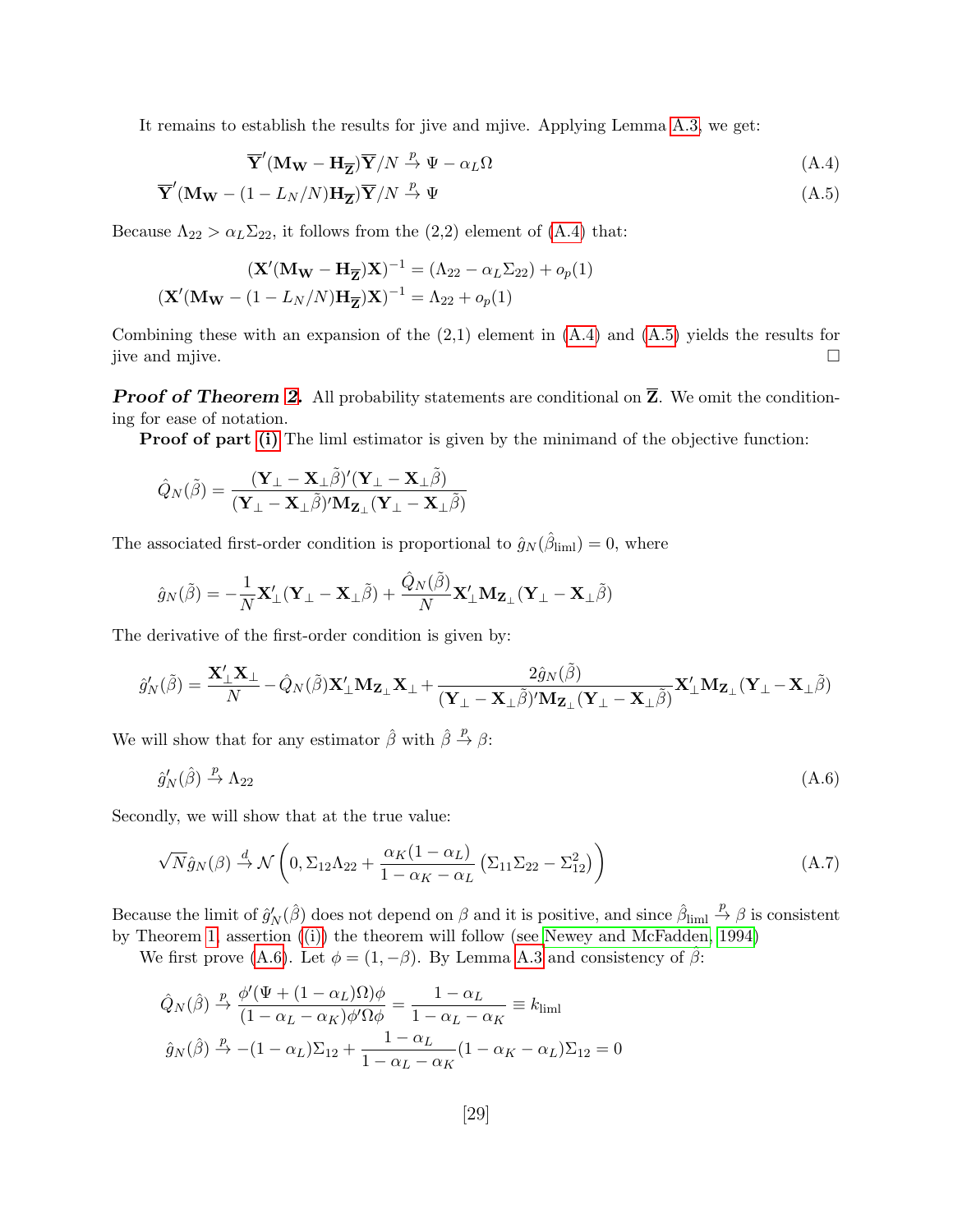where we use the fact that  $\Lambda_{11} = \Lambda_{12} = 0$  since  $\gamma = 0$ . Hence:

$$
\hat{g}'_N(\hat{\beta}) \stackrel{p}{\rightarrow} \Lambda_{22} + (1 - \alpha_L) \Sigma_{22} - k \Sigma_{22} + 0 = \Lambda_{22}
$$

which proves [\(A.6\)](#page-30-2). It remains to show that  $\hat{g}_N(\beta_{\text{lim}})$  satisfies a central limit theorem. Let  $\tilde{\nu} =$  $\nu - \varrho \epsilon$ , where  $\varrho = \Sigma_{12}/\Sigma_{11}$  be a projection of  $\nu$  onto space orthogonal to  $\epsilon$ . We have:

$$
\sqrt{N}\hat{g}_N(\beta) = N^{-1/2} \left( \nu' \mathbf{M}_{\overline{Z}} \epsilon \frac{\epsilon' \mathbf{M}_{\mathbf{W}} \epsilon}{\epsilon' \mathbf{M}_{\overline{Z}} \epsilon} - \mathbf{X}' \mathbf{M}_{\mathbf{W}} \epsilon \right)
$$
  
=  $N^{-1/2} \left( \tilde{\nu}' \mathbf{M}_{\overline{Z}} \epsilon \frac{\epsilon' \mathbf{M}_{\mathbf{W}} \epsilon}{\epsilon' \mathbf{M}_{\mathbf{Z}} \epsilon} - (\mathbf{Z}_{\perp} \pi_{12} + \tilde{\nu})' \mathbf{M}_{\mathbf{W}} \epsilon \right)$   
=  $N^{-1/2} \left( \tilde{\nu}' \mathbf{M}_{\overline{Z}} \epsilon \cdot k_{\text{liml}} - (\mathbf{Z}_{\perp} \pi_{12} + \tilde{\nu})' \mathbf{M}_{\mathbf{W}} \epsilon \right) + o_p(1)$ 

where the third line follows since  $\frac{\epsilon' M_{\mathbf{W}} \epsilon}{\epsilon' M_{\mathbf{Z}} \epsilon} = k_{\text{liml}} + o_p(1)$  by arguments in Lemma [A.3,](#page-25-3) and  $N^{-1/2} \tilde{\nu}' M_{\mathbf{Z}} \epsilon$ is  $O_p(1)$ . Therefore, we can write:

$$
\sqrt{N}\hat{g}_N(\beta) = N^{-1/2} (\mathbf{Z}_{\perp}\pi_{12} + \tilde{\nu})' (k_{\text{liml}}\mathbf{M}_{\overline{\mathbf{Z}}} - \mathbf{M}_{\mathbf{W}}) \epsilon
$$

This expression is the (2,1) element of the quadratic form:

 $N^{-1/2} \begin{pmatrix} \epsilon & {\bf Z}_\perp \pi_{12} + \tilde \nu \end{pmatrix}^\prime C \begin{pmatrix} \epsilon & {\bf Z}_\perp \pi_{12} + \tilde \nu \end{pmatrix}$ 

where  $C = k_{\text{lim}}\mathbf{M}_{\overline{Z}} - \mathbf{M}_{\mathbf{W}}$ . To establish [\(A.7\)](#page-30-3), we need to check the assumptions of Lemma [A.1](#page-22-0)[\(ii\).](#page-23-0) We have:

<span id="page-31-0"></span>
$$
\operatorname{tr}(C) = o(N^{-1/2}) \qquad \qquad \tau_{C^2} = \frac{\alpha_K (1 - \alpha_L)}{1 - \alpha_L - \alpha_K} \tag{A.8a}
$$

$$
Q_{CM} = \begin{pmatrix} 0 & 0 \\ 0 & \Lambda_{22} \end{pmatrix} \qquad \qquad \text{cov}\begin{pmatrix} \epsilon_i \\ \tilde{\nu}_i \end{pmatrix} = \begin{pmatrix} \Sigma_{11} & 0 \\ 0 & \Sigma_{22} - \Sigma_{12}^2 / \Sigma_{11} \end{pmatrix} \qquad (A.8b)
$$

Applying Lemma [A.1](#page-22-0) [\(ii\)](#page-23-0) then yields [\(A.7\)](#page-30-3).

Proof of part [\(ii\)](#page-12-1) We can write:

$$
\sqrt{N}\left(\hat{\beta}_{\rm{mbtsls}}-\beta\right)=\left(\mathbf{X}'(\mathbf{M_W}-\hat{k}_{\rm{mbtsls}}\mathbf{M}_{\overline{\mathbf{Z}}})\mathbf{X}/N\right)^{-1}N^{-1/2}\left(\mathbf{X}'(\mathbf{M_W}-\hat{k}_{\rm{mbtsls}}\mathbf{M}_{\overline{\mathbf{Z}}})\epsilon\right)
$$

By Lemma [A.3,](#page-25-3) we have:

<span id="page-31-1"></span>
$$
\left(\mathbf{X}'(\mathbf{M}_{\mathbf{W}} - \hat{k}_{\text{mbtsls}}\mathbf{M}_{\overline{\mathbf{Z}}})\mathbf{X}/N\right)^{-1} = \Lambda_{22} + o_p(1) \tag{A.9}
$$

The second term is a (2,1) element of the quadratic form:

$$
N^{-1/2} \left(\epsilon \quad \mathbf{Z}_{\perp} \pi_{12} + \nu \right)' C \left(\epsilon \quad \mathbf{Z}_{\perp} \pi_{12} + \nu \right)
$$

where  $C = (\mathbf{M_W} - \hat{k}_{\text{mbtsls}} \mathbf{M_{Z}})$ . Applying Lemma [A.1](#page-22-0) [\(ii\)](#page-23-0) with  $\text{tr}(C), \tau_{C^2}$  and  $Q_{CM}$  given by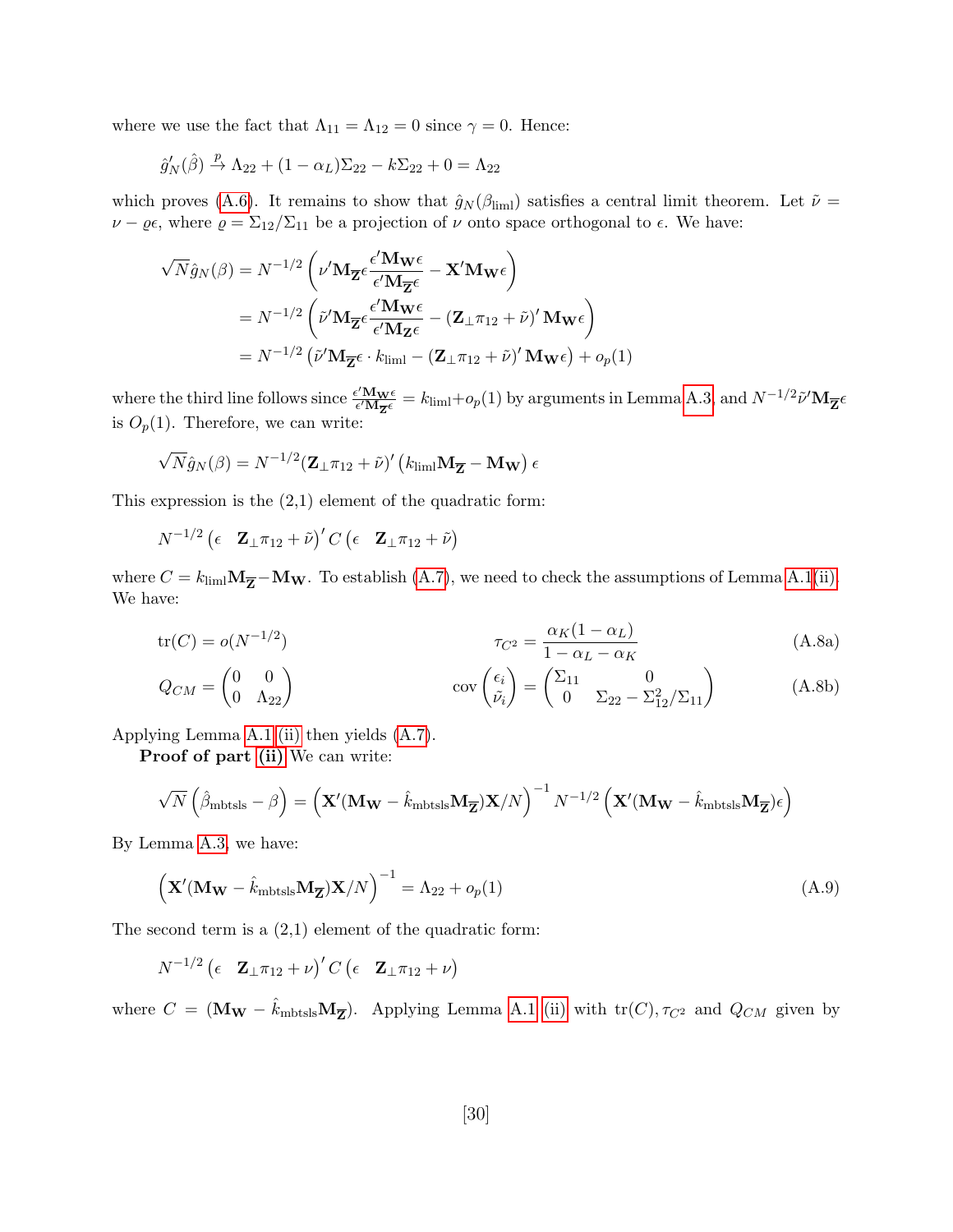Equation [\(A.8\)](#page-31-0), and  $cov(\epsilon_i, \nu_i) = \Sigma$  then yields:

$$
N^{-1/2}\left(\mathbf{X}'(\mathbf{M_W} - \hat{k}_{\text{mbtsls}}\mathbf{M}_{\overline{\mathbf{Z}}})\epsilon\right) \stackrel{d}{\rightarrow} \mathcal{N}\left(0, \Sigma_{11}\Lambda_{22} + \frac{\alpha_K(1-\alpha_L)}{1-\alpha_L-\alpha_K}(\Sigma_{11}\Sigma_{22} + \Sigma_{12}^2)\right)
$$

Combining this result with [\(A.9\)](#page-31-1) yields part [\(\(ii\)\)](#page-12-1) in the Theorem.

Proof of Part [\(iii\)](#page-12-2) Write the estimator as:

$$
\sqrt{N}\left(\hat{\beta}_{\text{mjive}} - \beta\right) = (\mathbf{X}'(\mathbf{M_W} - (1 - L_N/N)\mathbf{H}_{\overline{\mathbf{Z}}})\mathbf{X}/N)^{-1}N^{-1/2}\mathbf{X}'(\mathbf{M_W} - (1 - L_N/N)\mathbf{H}_{\overline{\mathbf{Z}}})\epsilon.
$$

By Lemma [A.3,](#page-25-3) the first term satisfies:

<span id="page-32-0"></span>
$$
\left(\mathbf{X}'(\mathbf{M_W} - (1 - L_N/N)\mathbf{H}_{\overline{\mathbf{Z}}})\mathbf{X}/N\right)^{-1} = \Lambda_{22}^{-1} + o_p(1)
$$
\n(A.10)

The second term is the  $(2,1)$  element of:

$$
N^{-1/2} (\epsilon \mathbf{Z}_{\perp} \pi_{12} + \nu)' C (\epsilon \mathbf{Z}_{\perp} \pi_{12} + \nu)
$$

where  $C = M_{\mathbf{W}} - (1 - L_N/N) \mathbf{H}_{\overline{\mathbf{Z}}}$ . Because  $\text{tr}(\mathbf{H}_{\overline{\mathbf{Z}}}(\mathbf{I} - \mathbf{D}_{\overline{\mathbf{Z}}})^{-1}) = \text{tr}((\mathbf{I} - \mathbf{D}_{\overline{\mathbf{Z}}})^{-1})$ , we have:

$$
\text{tr}(C) = N - L_N - (1 - L_N/N)N = 0
$$
  
 
$$
\text{tr}(C^2/N) = (L_N/N - 1) + (1 - L_N/N)^2 \text{tr}((\mathbf{I} - \mathbf{D}_{\overline{Z}})^{-1}/N)
$$
  
\n
$$
\xrightarrow{p} (\alpha_L - 1) + (1 - \alpha_L)^2 \tau
$$

 $Q_{CM}$  is given by Equation [\(A.8\)](#page-31-0), and  $cov(\epsilon_i, \nu_i) = \Sigma$ . Moreover, by Assumption [1:](#page-9-2)

$$
\sup_{N} \max_{i \leq N} \sum_{j=1}^{N} |c_{ij}| \leq 1 + \sup_{N} \max_{i \leq N} \sum_{j=1}^{N} |(\mathbf{P}_{\mathbf{W}})_{ij}|
$$
  
+  $(1 - L_N/N) \sup_{N} \max_{i \leq N} \sum_{j=1}^{N} |(\mathbf{I}_{ij} - (\mathbf{P}_{\mathbf{W}})_{ij} - (\mathbf{P}_{\mathbf{Z}_{\perp}})_{ij})||((\mathbf{I} - \mathbf{D}_{\overline{\mathbf{Z}}})^{-1})_{jj}|$   
 $\leq 1 + C_P + \frac{C_P}{1 - C_D} < \infty$ 

Applying Lemma [A.1](#page-22-0) [\(ii\)](#page-23-0) and combining it with  $(A.10)$  then yields the result.  $\square$ 

Proof of Theorem [3.](#page-13-1) Under Assumption [2,](#page-9-5) we have:

$$
\frac{\sqrt{\alpha_K} \left( \left( \mathbf{Z}_{\perp}^{\prime} \mathbf{Z}_{\perp} \right)^{-1/2} \mathbf{Z}_{\perp}^{\prime} \mathbf{Y}}{\left( \mathbf{Z}_{\perp}^{\prime} \mathbf{Z}_{\perp} \right)^{-1/2} \mathbf{Z}_{\perp}^{\prime} \mathbf{X}} \right) \left| \overline{\mathbf{Z}} \sim \mathcal{N} \left( \left( \begin{matrix} \tilde{\pi}_{12} \beta + \tilde{\gamma} \\ \tilde{\pi}_{12} \end{matrix} \right), \alpha_K \Omega \otimes \mathbf{I}_{K_N} \right) \right. \\ \left. \overline{\mathbf{Y}}_{\perp}^{\prime} \mathbf{M}_{\mathbf{Z}_{\perp}} \overline{\mathbf{Y}}_{\perp} \left| \overline{\mathbf{Z}} \sim \mathcal{W}_2 (N - K_N - L_N, \Omega) \right. \right)
$$

Moreover, these two statistics are independent. Let  $b = (1, -\beta)'$  and  $a = (\beta, 1)$ . Assumption [5](#page-13-0)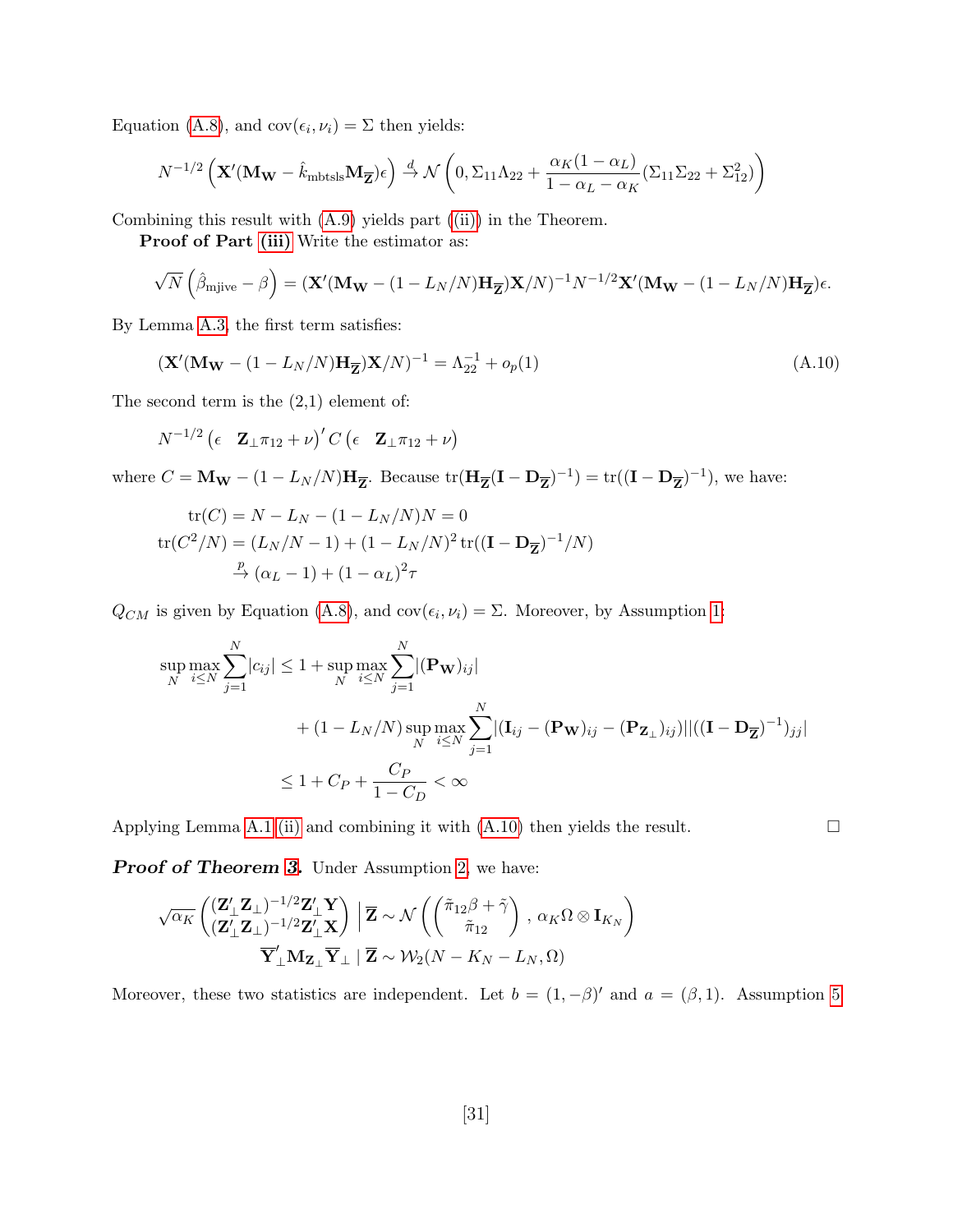then implies that unconditionally:

$$
\overline{\mathbf{Y}}_{\perp}' \mathbf{P}_{\mathbf{Z}_{\perp}} \overline{\mathbf{Y}}_{\perp} \sim \mathcal{W}_2(K_N, \Gamma^{-1'} \Xi \Gamma^{-1} / \alpha_K + \Omega, (\Gamma^{-1'} \Xi \Gamma^{-1} / \alpha_K + \Omega)^{-1} K_N a a' \mu_{\pi}^2 / \alpha_K)
$$
  

$$
\overline{\mathbf{Y}}_{\perp}' \mathbf{M}_{\mathbf{Z}_{\perp}} \overline{\mathbf{Y}}_{\perp} \sim \mathcal{W}_2(N - K_N - L_N, \Omega)
$$

with the independence property preserved. Applying Lemma [A.2](#page-25-4) then after some algebra yields:

$$
N^{1/2} \left( \mathbf{X}_{\perp}^{\prime} \mathbf{M}_{\mathbf{Z}_{\perp}} \overline{\mathbf{Y}}_{\perp} b / N - (1 - \alpha_K - \alpha_L) \Sigma_{12} \right) \stackrel{d}{\rightarrow} \mathcal{N} \left( 0, \left( 1 - \alpha_K - \alpha_L \right) V_{\Sigma} \right) \tag{A.11a}
$$

<span id="page-33-0"></span>
$$
N^{1/2} \left( \mathbf{X}_{\perp}^{\prime} \mathbf{P}_{\mathbf{Z}_{\perp}} \overline{\mathbf{Y}}_{\perp} / N b - (\alpha_K \Sigma_{12}) \right) \stackrel{d}{\to} \mathcal{N} \left( 0, \alpha_K V_{\Sigma} + V_{\Xi} \right)
$$
(A.11b)

where

$$
V_{\Sigma} = \Sigma_{22} \Sigma_{11} + \Sigma_{12}^2
$$
  
\n
$$
V_{\Xi} = \Lambda_{22} \Sigma_{11} + \Lambda_{11} \Sigma_{22} + \alpha_K^{-1} \Lambda_{22} \Lambda_{11}
$$

Equations [\(A.11\)](#page-33-0) imply:

$$
N^{1/2} \left( \mathbf{X}_{\perp}^{\prime} \mathbf{P}_{\mathbf{Z}_{\perp}} \overline{\mathbf{Y}}_{\perp} / N + (1 - k_{\text{mbtsls}}) \mathbf{X}_{\perp}^{\prime} \mathbf{M}_{\mathbf{Z}_{\perp}} \overline{\mathbf{Y}}_{\perp} / N \right) b \stackrel{d}{\rightarrow} \mathcal{N} \left( 0, V_{\Xi} + \frac{\alpha_K (1 - \alpha_L)}{1 - \alpha_K - \alpha_L} V_{\Sigma} \right)
$$

Because, by Lemma [A.3,](#page-25-3)  $(\mathbf{X}'_{\perp} \mathbf{P}_{\mathbf{Z}_{\perp}} \mathbf{X}_{\perp} N + (1 - k_{\text{mbtsls}}) \mathbf{X}'_{\perp} \mathbf{M}_{\mathbf{Z}_{\perp}} \mathbf{X}_{\perp} / N)^{-1} \stackrel{p}{\rightarrow} \Lambda_{22}^{-1} + o_p(1)$ , this yields the claim in the theorem.

Now consider mjive. Write the estimator as:

$$
\sqrt{N}\left(\hat{\beta}_{\text{mjive}}-\beta\right)=(\mathbf{X}'(\mathbf{M_W}-(1-L_N/N)\mathbf{H}_{\overline{\mathbf{Z}}})\mathbf{X}/N)^{-1}N^{-1/2}\mathbf{X}'(\mathbf{M_W}-(1-L_N/N)\mathbf{H}_{\overline{\mathbf{Z}}})(\mathbf{Z}_\perp\gamma+\epsilon).
$$

By Lemma [A.3,](#page-25-3) the first term satisfies:

$$
\left(\mathbf{X}'(\mathbf{M_W} - (1 - L_N/N)\mathbf{H}_{\overline{\mathbf{Z}}})\mathbf{X}/N\right)^{-1} = \Lambda_{22}^{-1} + o_p(1)
$$
\n(A.12)

Let where  $\tilde{\epsilon} = (\mathbf{Z}_{\perp}'\mathbf{Z}_{\perp})^{-1/2}\mathbf{Z}_{\perp}'\epsilon$  and  $\tilde{\nu} = (\mathbf{Z}_{\perp}'\mathbf{Z}_{\perp})^{-1/2}\mathbf{Z}_{\perp}'\nu$ . The second term can be rewritten as:

$$
N^{-1/2}\mathbf{X}'(\mathbf{M_W} - (1 - L_N/N)\mathbf{H}_{\overline{\mathbf{Z}}})(\mathbf{Z}_{\perp}\gamma + \epsilon)
$$
  
=  $N^{-1/2} \left( \pi'_{12}\mathbf{Z}'_{\perp}\mathbf{Z}_{\perp}\gamma + \pi'_{12}\mathbf{Z}'_{\perp}\epsilon + \gamma'\mathbf{Z}'_{\perp}\nu + \nu'(\mathbf{M_W} - (1 - L_N/N)\mathbf{H}_{\overline{\mathbf{Z}}})\epsilon \right)$   
=  $N^{-1/2} \left( (\alpha_K^{-1/2}\tilde{\pi}_{12} + \tilde{\nu})'(\alpha_K^{-1/2}\tilde{\pi}_{12} + \tilde{\epsilon}) + \nu'((\mathbf{I} - (1 - L_N/N)(\mathbf{I} - \mathbf{D}_{\overline{\mathbf{Z}}})^{-1})\mathbf{M_W}\mathbf{M_{\mathbf{Z}_{\perp}}})\epsilon \right)$ 

Because  $(\tilde{\epsilon}, \tilde{\nu})$  is independent of  $M_{Z_{\perp}}(\epsilon, \nu)$ , the two terms are independent. The distribution of the first term is given by the  $(2,1)$  element of a random variable with distribution

$$
\mathcal{W}_2\left(K_N, \Omega + \alpha_K^{-1} \Xi, (\Omega + \alpha_K^{-1} \Xi)^{-1} \begin{pmatrix} 0 & 0\\ 0 & \frac{K_N}{\alpha_K} \mu_\pi^2 \end{pmatrix} \right)
$$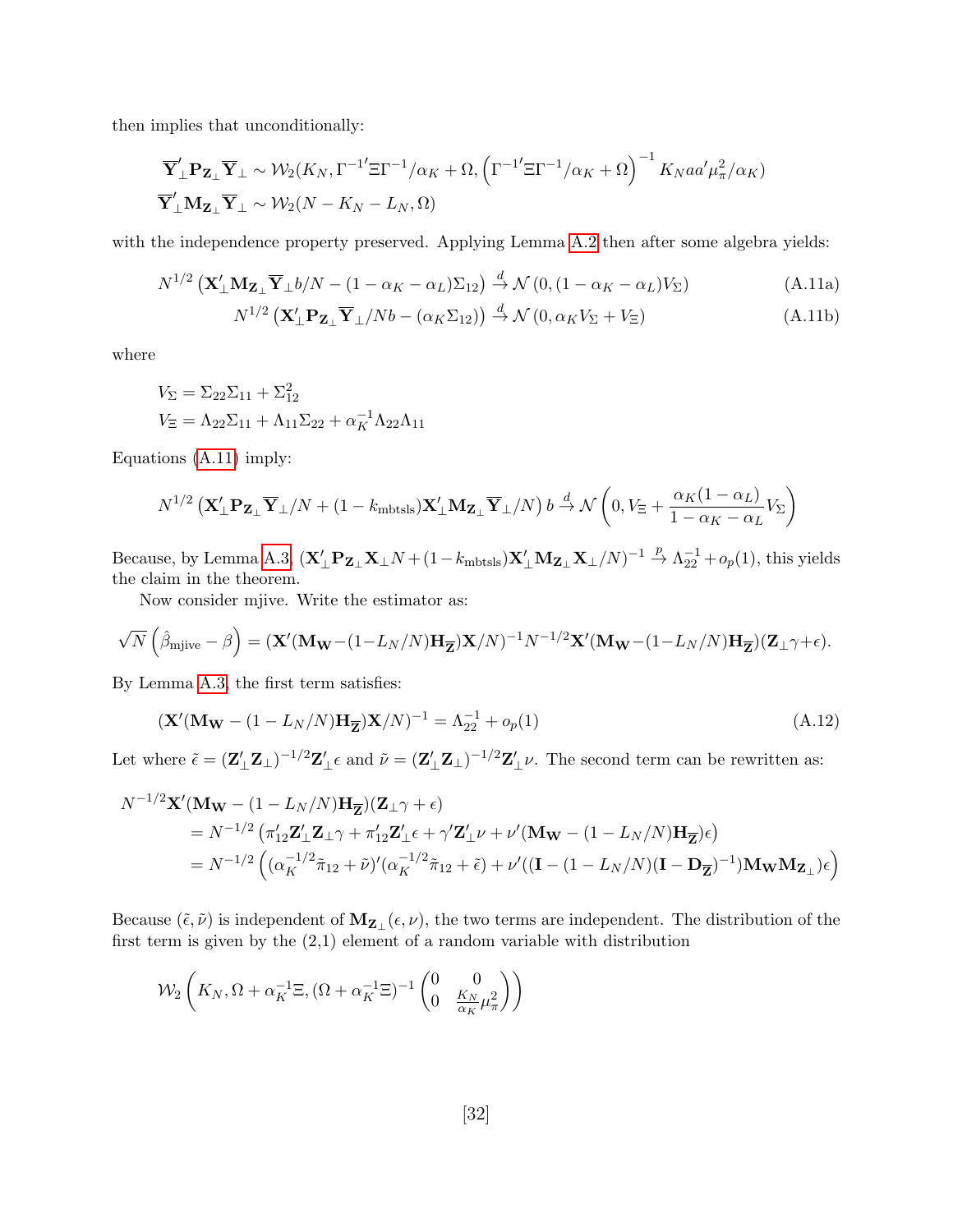so that by Lemma [A.2:](#page-25-4)

$$
N^{-1/2} \left( (\alpha_K^{-1/2} \tilde{\pi}_{12} + \tilde{\nu})' (\alpha_K^{-1/2} \tilde{\pi}_{12} + \tilde{\epsilon}) - K_N \Omega_{12} \right)
$$
  

$$
\stackrel{d}{\to} \mathcal{N} \left( 0, \Sigma_{11} \Lambda_{22} + \alpha_K (\Sigma_{11} \Sigma_{22} + \Sigma_{12}^2) + \Lambda_{11} (\Sigma_{11} + \Lambda_{22} / \alpha_K) \right)
$$

Applying Lemma [A.1](#page-22-0)[\(ii\)](#page-23-0) to the second term yields:

$$
N^{-1/2} \left( \nu' ((\mathbf{I} - (1 - L_N/N)(\mathbf{I} - \mathbf{D}_{\overline{\mathbf{Z}}})^{-1}) \mathbf{M_W} \mathbf{M_{Z_\perp}}) \epsilon + K_N \Omega_{12} \right)
$$
  

$$
\stackrel{d}{\rightarrow} \mathcal{N} \left( 0, (\alpha_L - 1 - \alpha_K + (1 - \alpha_L)^2 \tau) (\Sigma_{11} \Sigma_{22} + \Sigma_{12}^2) \right)
$$

Adding the variances of these limit distributions yields the result.

**Proof of Theorem [4.](#page-18-1)** Because  $\tilde{\gamma}_k = \sqrt{q(1-q)}\gamma_k$  and  $\tilde{\pi}_{12,k} = \sqrt{q(1-q)}\pi_{12,k}$ , we can write the estimator as:

$$
\hat{\beta}_{\text{wald}} = \beta + \frac{\frac{1}{K_N} \sum_k \tilde{\gamma}_k + \sqrt{q(1-q)} \left( \frac{1}{Nq} \sum_{i: Q_i=1} \epsilon_i - \frac{1}{N(1-q)} \sum_{i: Q_i=0} \epsilon_i \right)}{\frac{1}{K_N} \sum_k \tilde{\pi}_{12,k} + \sqrt{q(1-q)} \left( \frac{1}{Nq} \sum_{i: Q_i=1} \nu_i - \frac{1}{N(1-q)} \sum_{i: Q_i=0} \nu_i \right)}
$$

By law of large numbers, we have:

$$
\frac{1}{K_N} \sum_{k} \tilde{\pi}_{12,k} + \sqrt{q(1-q)} \left( \frac{1}{Nq} \sum_{i \colon Q_i = 1} \nu_i - \frac{1}{N(1-q)} \sum_{i \colon Q_i = 0} \nu_i \right) \xrightarrow{p} \mu_{\pi}
$$

Therefore, because  $\mu_{\pi} \neq 0$ :

$$
\sqrt{N}\left(\hat{\beta}_{\text{wald}}-\beta\right)=\frac{1}{\mu_{\pi}}\left(\frac{\sqrt{N/K_N}}{\sqrt{K_N}}\sum_{k}\tilde{\gamma}_k+\frac{\sqrt{(1-q)}}{\sqrt{Nq}}\sum_{i\colon Q_i=1}\epsilon_i-\frac{\sqrt{q}}{\sqrt{N(1-q)}}\sum_{i\colon Q_i=0}\epsilon_i\right)+o_p(1)
$$

All three terms are Normally distributed and mutually independent. Adding up the variances yields the result.  $\square$ 

**Proof of Theorem [5.](#page-18-2)** Denote the matrices of instruments and exogenous regressors in the model [\(5.7\)](#page-18-0) by  $\sim$ , so that  $\mathbf{W} = [\mathbf{Q}, \mathbf{W}]$ , where **Q** is an N-vector of basic instruments, **Z** is the matrix of first  $K_N - 1$  columns of Z, and  $\tilde{\mathbf{Z}}_{\perp} = \mathbf{M}_{\tilde{\mathbf{W}}} \tilde{\mathbf{Z}}$ . Then  $\mathbf{P}_{\tilde{\mathbf{W}}} = \mathbf{P}_{\mathbf{W}} + \mathbf{P}_{\mathbf{Q}_{\perp}}$ , where  $(\mathbf{P}_{\mathbf{Q}_{\perp}})_{ij} = \frac{(Q_i-q)(Q_j-q)}{Na(1-q)}$  $\frac{i-q}{Nq(1-q)}$ . Note that **Z** remains the same.

Let  $\bar{\nu}_k = \frac{K_N}{N} \sum_{i: G_i = k} \nu_i$  denote group averages, let  $\bar{\nu}_{1,k} = \frac{K_N}{qN} \sum_{i: Q_i = 1, G_i = k} \nu_i$  denote group averages for individuals with  $Q_i = 1$ , and let  $\bar{\nu}_{0,k} = \frac{K_N}{(1-q)N} \sum_{i: Q_i = 0, G_i = k} \nu_i$  denote group averages

$$
\boxed{\phantom{0}}
$$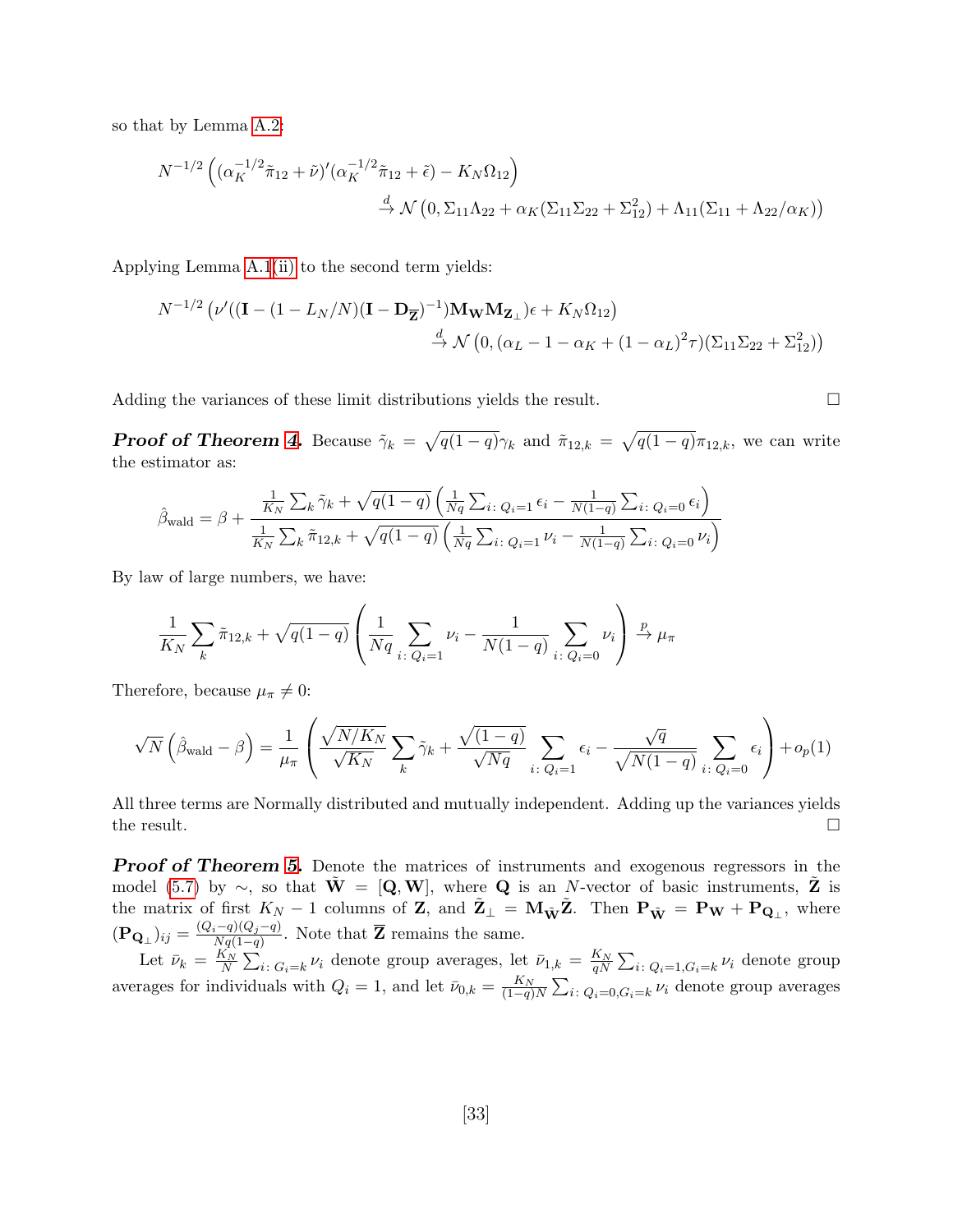for individuals with  $Q_i = 0$ . Define:

$$
\hat{\Sigma}_{12,k} = \frac{K_N}{N} \sum_{i \colon G_i = k} \nu_i \epsilon_i - \bar{\nu}_k \bar{\epsilon}_k
$$
\n
$$
\hat{\Sigma}_{22,k} = \frac{K_N}{N} \sum_{i \colon G_i = k} \nu_i^2 - \bar{\nu}_k^2
$$
\n
$$
\epsilon_{10,k} = \frac{K_N}{N} \sum_{i \colon G_i = k} \frac{Q_i - q}{\sqrt{(1 - q)q}} \epsilon_i = \sqrt{q(1 - q)} (\bar{\epsilon}_{1,k} - \bar{\epsilon}_{0,k})
$$
\n
$$
s_k^{\gamma, \epsilon} = \tilde{\gamma}_k - \mu_\gamma + \epsilon_{10,k}
$$

Some tedious algebra shows that the mbtsls estimator is given by:

$$
\hat{\beta}_{\text{mbtsls}} = \frac{(1 - \hat{k}_{\text{mbtsls}}) \mathbf{X}' \mathbf{M}_{\tilde{\mathbf{W}}} \mathbf{Y} + \hat{k}_{\text{mbtsls}} \mathbf{X}' \mathbf{P}_{\tilde{\mathbf{Z}}_{\perp}} \mathbf{Y}}{(1 - \hat{k}_{\text{mbtsls}}) \mathbf{X}' \mathbf{M}_{\tilde{\mathbf{W}}} \mathbf{X} + \hat{k}_{\text{mbtsls}} \mathbf{X}' \mathbf{P}_{\tilde{\mathbf{Z}}_{\perp}} \mathbf{X}}
$$
\n
$$
= \beta + \frac{\frac{1}{K_N} \sum_{k} \left( s_k^{\gamma, \epsilon} s_k^{\pi_{12}, \nu} + (1 - \hat{k}_{\text{mbtsls}}) (\hat{\Sigma}_{12, k} - \epsilon_{10, k} \nu_{10, k}) \right) - \frac{1}{K_N^2} \sum_{k} \sum_{l} s_l^{\pi_{12}, \nu} s_k^{\gamma, \epsilon}}{\frac{1}{K_N} \sum_{k} \left( (s_k^{\pi_{12}, \nu})^2 + (1 - \hat{k}_{\text{mbtsls}}) (\hat{\Sigma}_{22, k} - \nu_{10, k}^2) \right) - \frac{1}{K_N^2} \sum_{k} \sum_{l} s_l^{\pi_{12}, \nu} s_k^{\pi_{12}, \nu}}
$$

By the weak law of large numbers, we have:

<span id="page-35-1"></span>
$$
\frac{1}{K_N} \sum_{k} \hat{\Sigma}_{22,k} \xrightarrow{p} (1 - \alpha_K) \Sigma_{22} \qquad \qquad \frac{1}{K_N} \sum_{k} \nu_{10,k}^2 \xrightarrow{p} \alpha_K \Sigma_{22} \qquad (A.13a)
$$

<span id="page-35-0"></span>
$$
\frac{1}{K_N} \sum_k (s_k^{\pi_{12}, \nu})^2 \xrightarrow{p} \Xi_{22} + \alpha_K \Sigma_{22} \qquad \qquad \frac{1}{K_N} \sum_k s_k^{\pi_{12}, \nu} \xrightarrow{p} 0 \qquad (A.13b)
$$

Hence:

$$
\left(\frac{1}{K_N} \sum_{k} \left( (s_k^{\pi_{12}, \nu})^2 + (1 - \hat{k}_{\text{mbtsls}}) (\hat{\Sigma}_{22, k} - \nu_{10, k}^2) \right) - \frac{1}{K_N^2} \sum_{k} \sum_{l} s_l^{\pi_{12}, \nu} s_k^{\pi_{12}, \nu} \right)^{-1} = \Xi_{22} + o_p(1) \tag{A.14}
$$

The nominator can be written as:

$$
\frac{1}{K_N} \sum_{k} \left( s_k^{\gamma, \epsilon} s_k^{\pi_{12}, \nu} + (1 - \hat{k}_{\text{mbtsls}}) (\hat{\Sigma}_{12, k} - \epsilon_{10, k} \nu_{10, k}) \right) - \frac{1}{K_N^2} \sum_{k} \sum_{l} s_l^{\pi_{12}, \nu} s_l^{\gamma, \epsilon} =
$$
\n
$$
\frac{1}{K_N} \sum_{k} D_{k, \hat{k}_{\text{mbtsls}}} - \frac{1}{K_N^2} \sum_{k} s_k^{\gamma, \epsilon} s_k^{\pi_{12}, \nu} = \frac{1}{K_N} \sum_{k} D_{k, \hat{k}_{\text{mbtsls}}} + O_p(1/K_N)
$$

where:

$$
D_{k,\hat{k}_{\rm{mbtsls}}} = s_k^{\gamma,\epsilon} s_k^{\pi_{12},\nu} + (1-\hat{k}_{\rm{mbtsls}}) (\hat{\Sigma}_{12,k} - \epsilon_{10,k}\nu_{10,k}) - \frac{1}{K_N} \sum_{l < k} \left( s_l^{\pi_{12},\nu} s_k^{\gamma,\epsilon} + s_k^{\pi_{12},\nu} s_l^{\gamma,\epsilon} \right)
$$

Note that under the Assumption that  $\Xi_{12} = 0$ ,  $\{K_N^{-1/2}D_{k,\hat{k}_{\text{mbts}}} \}_{k \ge 1}$  is a martingale difference sequence with respect to the filtration  $\mathcal{F}_k = \sigma(\gamma_k, \pi_{12,k}, {\{\epsilon_i : G_i = k\}}, {\{\nu_i : G_i = k\}}).$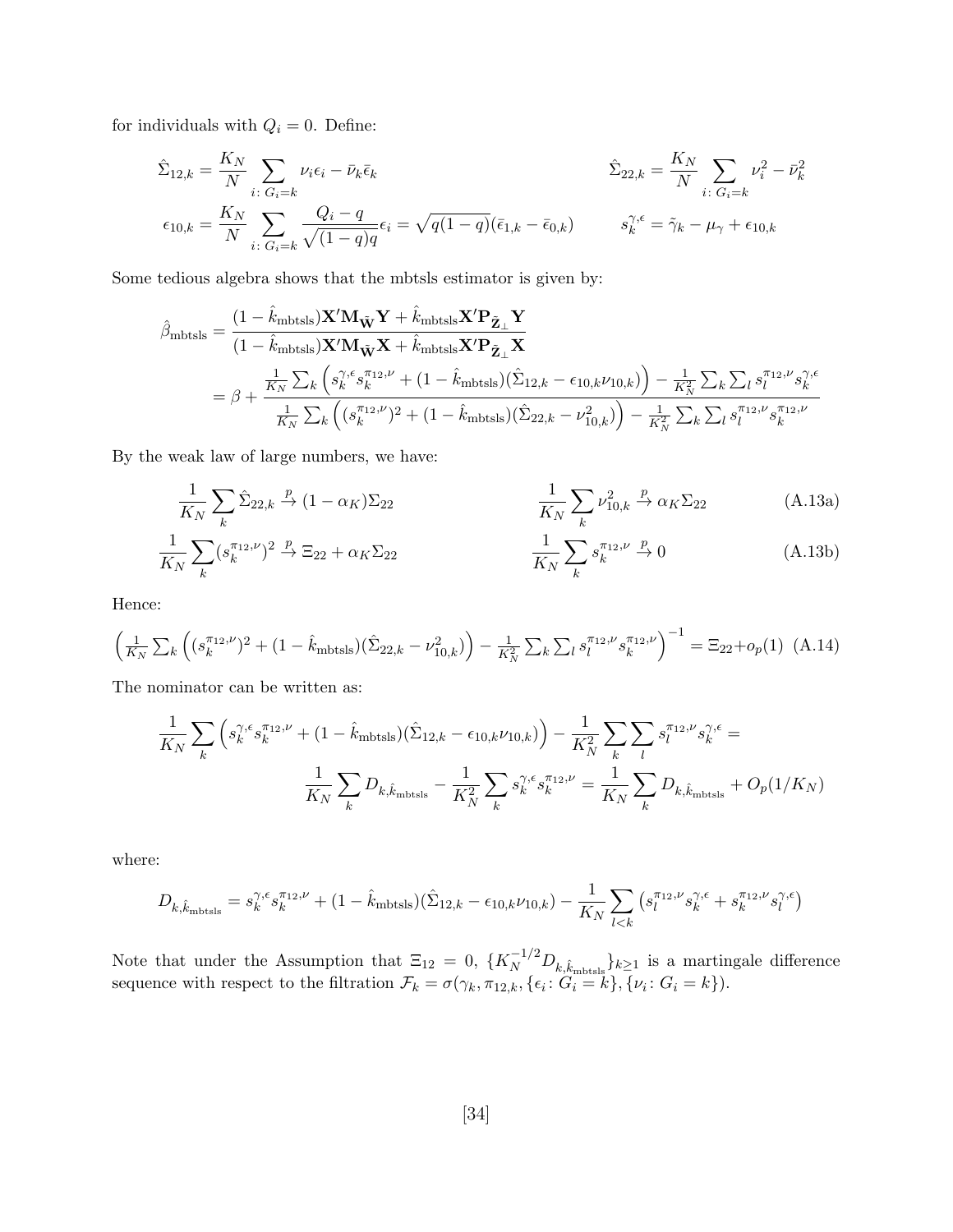The next step is to show that:

<span id="page-36-1"></span><span id="page-36-0"></span>
$$
\frac{\sqrt{N}}{K_N} \sum_{k} D_{k, \hat{k}_{\text{mbtsls}}} \xrightarrow{d} \mathcal{N} \left( 0, \Xi_{11} \Xi_{22} / \alpha_K + \Xi_{11} \Sigma_{22} + \Xi_{22} \Sigma_{11} + \frac{(1 - \alpha_K) \alpha_K}{(1 - 2\alpha_K)} \left( \Sigma_{11} \Sigma_{22} + \Sigma_{12}^2 \right) \right)
$$
\n(A.15)

by applying the martingale central limit theorem. The claim of the theorem for mbtsls will then follow by combining  $(A.15)$  with  $(A.14)$ . To show  $(A.15)$ , we first need to check that:

<span id="page-36-2"></span>
$$
\frac{1}{K_N} \sum_{k=1}^{K_N} \mathbb{E}[D_{k,\hat{k}_{\text{mbtsls}}}^2 \mid \mathcal{F}_{N,k-1}] \xrightarrow{p} \Xi_{11} \Xi_{22} + \alpha_K (\Xi_{11} \Sigma_{22} + \Xi_{22} \Sigma_{11}) + \frac{(1 - \alpha_K) \alpha_K^2}{(1 - 2\alpha_K)} (\Sigma_{11} \Sigma_{22} + \Sigma_{12}^2)
$$
\n(A.16)

Expanding the left-hand side yields:

$$
\mathbb{E}[D_{k,\hat{k}_{\text{mbtsls}}}^{2} \mid \mathcal{F}_{N,k-1}] = \Xi_{11}\Xi_{22} + \frac{K_{N}}{N}\Xi_{11}\Sigma_{22} + \frac{K_{N}}{N}\Xi_{22}\Sigma_{11} + 2\frac{K_{N}}{N}\Sigma_{12}\frac{1}{K_{N}^{2}}\sum_{l\n(A.17)
$$

where the expectations in the last line equal

$$
\mathbb{E}\hat{\Sigma}_{12,k}^2 = \frac{K_N}{N}(1 - \frac{K_N}{N})\Sigma_{11}\Sigma_{22} + (1 - \frac{K_N}{N})\Sigma_{12}^2
$$

$$
\mathbb{E}\hat{\epsilon}_{10,k}\nu_{10,k}\Sigma_{12,k} = \frac{K_N}{N}\Sigma_{11}\Sigma_{22} + \alpha\Sigma_{12}^2
$$

We can therefore write:

$$
\frac{1}{K_N} \sum_{k=1}^{K_N} \mathbb{E}[D_{k,\hat{k}_{\text{mbtsls}}}^2 \mid \mathcal{F}_{N,k-1}] = \Xi_{11} \Xi_{22} + \frac{K_N}{N} \Xi_{11} \Sigma_{22} \n+ \frac{K_N}{N} \Xi_{22} \Sigma_{11} + \frac{(1 - K_N/N)(K_N/N)^2}{(1 - 2(K_N/N))^2} \left( \Sigma_{11} \Sigma_{22} + \Sigma_{12}^2 \right) + 2 \frac{K_N}{N} \Sigma_{12} \frac{1}{K_N^3} \sum_{k} \sum_{l < k} \sum_{m < k} s_l^{\pi_{12}, \nu} s_m^{\gamma_{12}} \kappa_{m}^2 + (\Xi_{11} + \frac{K_N}{N} \Sigma_{11}) \frac{1}{K_N^3} \sum_{k} \sum_{l < k} \sum_{m < k} s_l^{\pi_{12}, \nu} s_m^{\pi_{12}, \nu} + (\Xi_{22} + \frac{K_N}{N} \Sigma_{22}) \frac{1}{K_N^3} \sum_{k} \sum_{l < k} \sum_{m < k} s_l^{\gamma_{1} \epsilon} s_m^{\gamma_{1} \epsilon} s_m^{\gamma_{1} \epsilon}
$$

Now, for  $a, b \in \{(\gamma, \epsilon), (\pi_{12}, \nu)\}\$ , note that:

$$
\frac{1}{K_N^3} \sum_{k} \sum_{l < k} \sum_{m < k} s_l^b s_m^a = \frac{1}{K_N^3} \sum_{l} (K_N - l) s_l^b s_l^a + \frac{1}{K_N^3} \sum_{l} (K_N - l) \sum_{m < l} (s_l^b s_m^a + s_m^b s_l^a) = o_p(1)
$$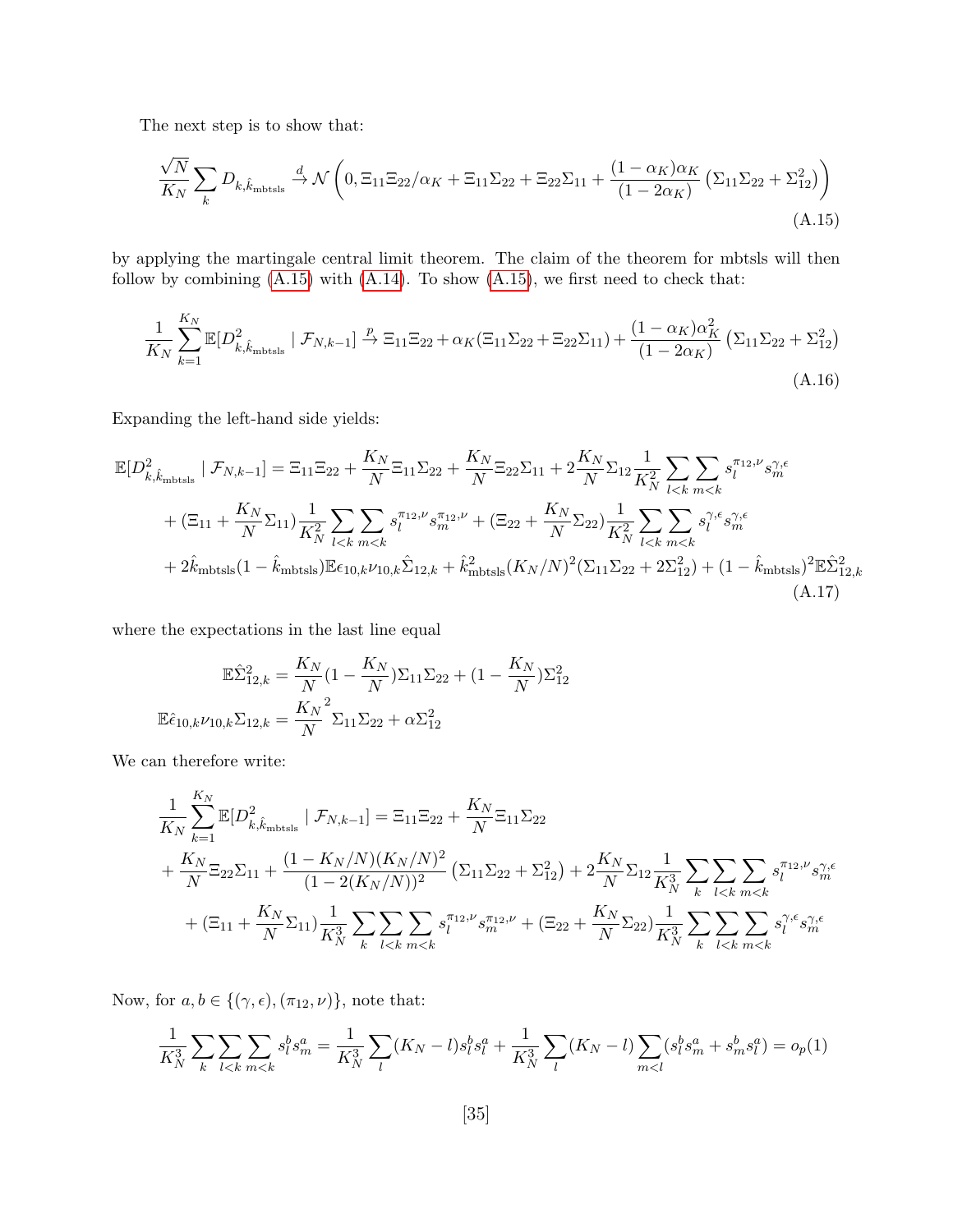Therefore, the last three terms are  $o_p(1)$ , which proves [\(A.16\)](#page-36-1). One can also show that  $K_N^{-2} \sum_k \mathbb{E} D^4_{k,\hat{k}_{\text{mbtsls}}} \to$ 0, which implies [\(A.15\)](#page-36-0). Next consider the mjive estimator. Let

$$
\hat{\Sigma}_{12,k}^{1} = \frac{K_N}{N} \sum_{i: G_i = k} Q_i v_i \epsilon_i \qquad \Sigma_{12,k}^{0} = \frac{K_N}{N} \sum_{i: G_i = k} (1 - Q_i) v_i \epsilon_i
$$
\n
$$
t_k^{12} = \frac{q}{q - K_N/N} \left( \hat{\Sigma}_{12,k}^{1} - q \bar{\nu}_{1,k} \bar{\epsilon}_{1,k} \right) + \frac{1 - q}{1 - q - K_N/N} \left( \hat{\Sigma}_{12,k}^{0} - (1 - q) \bar{\nu}_{0,k} \bar{\epsilon}_{0,k} \right)
$$

Then we can write the mjive estimator as:

$$
\hat{\beta}_{mjive} = \frac{\mathbf{X}' \mathbf{M}_{\tilde{\mathbf{W}}} \mathbf{Y} - \left(1 - \frac{K_N}{N}\right) \mathbf{X}' \mathbf{M}_{\overline{\mathbf{Z}}} \left(\mathbf{I} - \mathbf{D}_{\overline{\mathbf{Z}}}\right)^{-1} \mathbf{Y}}{\mathbf{X}' \mathbf{M}_{\tilde{\mathbf{W}}} \mathbf{X} - \left(1 - \frac{K_N}{N}\right) \mathbf{X}' \mathbf{M}_{\overline{\mathbf{Z}}} \left(\mathbf{I} - \mathbf{D}_{\overline{\mathbf{Z}}}\right)^{-1} \mathbf{X}}
$$
\n
$$
= \beta + \frac{\frac{1}{K_N} \sum_{k} \left(s_k^{\gamma, \epsilon} s_k^{\pi_{12}, \nu} + \hat{\Sigma}_{12, k} - \epsilon_{10, k} \nu_{10, k} - \left(1 - \frac{K_N}{N}\right) t_k^{12}\right) - K_N^{-2} \sum_{k} \sum_{l} s_k^{\gamma, \epsilon} s_l^{\pi, \nu}}{\frac{1}{K_N} \sum_{k} \left((s_k^{\pi_{12}, \nu})^2 + \hat{\Sigma}_{22, k} - \nu_{10, k}^2 - \left(1 - \frac{K_N}{N}\right) t_k^{22}\right) - K_N^{-2} \sum_{k} \sum_{l} s_k^{\pi, \nu} s_l^{\pi, \nu}}
$$

Using [\(A.13\)](#page-35-1) and the fact that by the weak law of large numbers  $t_k^{22} \stackrel{p}{\to} \Sigma_{22}$ , we get:

$$
\left(\frac{1}{K_N} \sum_{k} \left( (s_k^{\pi_{12}, \nu})^2 + \hat{\Sigma}_{22, k} - \nu_{10, k}^2 - (1 - \frac{K_N}{N}) t_k^{22} \right) - K_N^{-2} \sum_{k} \sum_{l} s_k^{\pi, \nu} s_l^{\pi, \nu} \right)^{-1} = \Xi_{22} + o_p(1)
$$
\n(A.18)

We can rewrite the nominator as:

$$
\frac{1}{K_N} \sum_{k} \left( s_k^{\gamma, \epsilon} s_k^{\pi_{12}, \nu} + \hat{\Sigma}_{12, k} - \epsilon_{10, k} \nu_{10, k} - (1 - \frac{K_N}{N}) t_k^{12} \right) - K_N^{-2} \sum_{k} \sum_{l} s_k^{\gamma, \epsilon} s_l^{\pi, \nu} = \frac{1}{K_N} \sum_{k} \tilde{D}_k + o_p(K_N^{-1})
$$

where:

$$
\tilde{D}_k = D_{k,0} - (1 - \frac{K_N}{N})t_k^{12}
$$

Like in the case of mbtsls, under the Assumption that  $\Xi_{12}=0$ ,  $\{K_N^{-1/2}D_{k,\hat{k}_{\text{mbtsls}}}\}_{k\geq1}$  is a martingale difference sequence with respect to the filtration  $\mathcal{F}_k = \sigma(\gamma_k, \pi_{12,k}, {\{\epsilon_i : G_i = k\}}, {\{\nu_i : G_i = k\}})$ . To prove the claim of the theorem for mjive, it therefore remains to check that:

<span id="page-37-0"></span>
$$
\frac{1}{K_N} \sum_{k=1}^{K_N} \mathbb{E}[\tilde{D}_k^2 | \mathcal{F}_{N,k-1}] \xrightarrow{p} \n\Xi_{11} \Xi_{22} + \alpha_K (\Xi_{11} \Sigma_{22} + \Xi_{22} \Sigma_{11}) + \alpha_K (1 - \alpha_K)((1 - \alpha_K)\tau - 1) (\Sigma_{11} \Sigma_{22} + \Sigma_{12}^2)
$$
\n(A.19)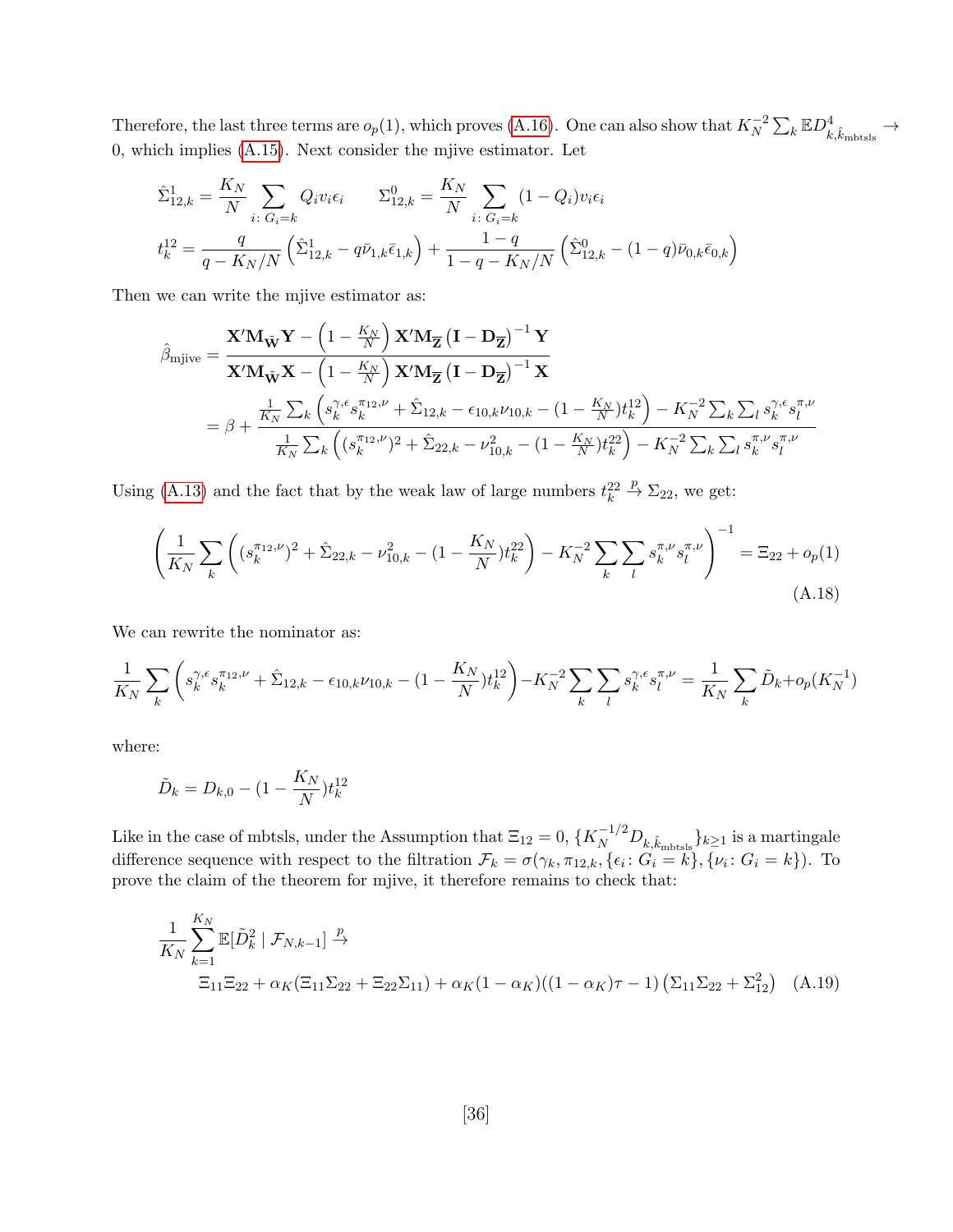and that:

<span id="page-38-0"></span>
$$
K_N^{-2} \sum_k \mathbb{E}\tilde{D}_k^4 \to 0 \tag{A.20}
$$

These two conditions will allow us to apply the martingale central limit theorem to  $K_N^{-1} \sum_k \tilde{D}_k$ . We first establish  $(A.19)$ . Using the expansion in  $(A.17)$ , we get that:

$$
\frac{1}{K_N} \sum_{k=1}^{K_N} \mathbb{E}[\tilde{D}_k^2 | \mathcal{F}_{N,k-1}] = \Xi_{11} \Xi_{22} + \alpha_K (\Xi_{11} \Sigma_{22} + \Xi_{22} \Sigma_{11}) + \alpha_K (1 - \alpha_K) \Sigma_{11} \Sigma_{22} + (1 - \alpha_K) \Sigma_{12}^2
$$

$$
+ (1 - K_N/N)^2 \mathbb{E}[t_k^{12} t_k^{12}] - 2(1 - K_N/N) \mathbb{E}[D_{k,0} t_k^{12}] + o_p(1)
$$

The remaining expectations are given by:

$$
\mathbb{E}[D_{k,0}t_k^{12} | \mathcal{F}_{N,k-1}] = \frac{K_N}{N} \Sigma_{11} \Sigma_{22} + \Sigma_{12}^2
$$
  

$$
\mathbb{E}[t_k^{12}t_k^{12} | \mathcal{F}_{N,k-1}] = \left(\frac{q^2}{1 - K_N/N} + \frac{(1-q)^2}{1 - q - K_N/N}\right) \frac{K_N}{N} (\Sigma_{11} \Sigma_{22} + \Sigma_{12}^2) + \Sigma_{12}^2
$$

Substituting them in the expansion above yields [\(A.19\)](#page-37-0). It can also be shown that [\(A.20\)](#page-38-0) holds, which proves the result.  $\Box$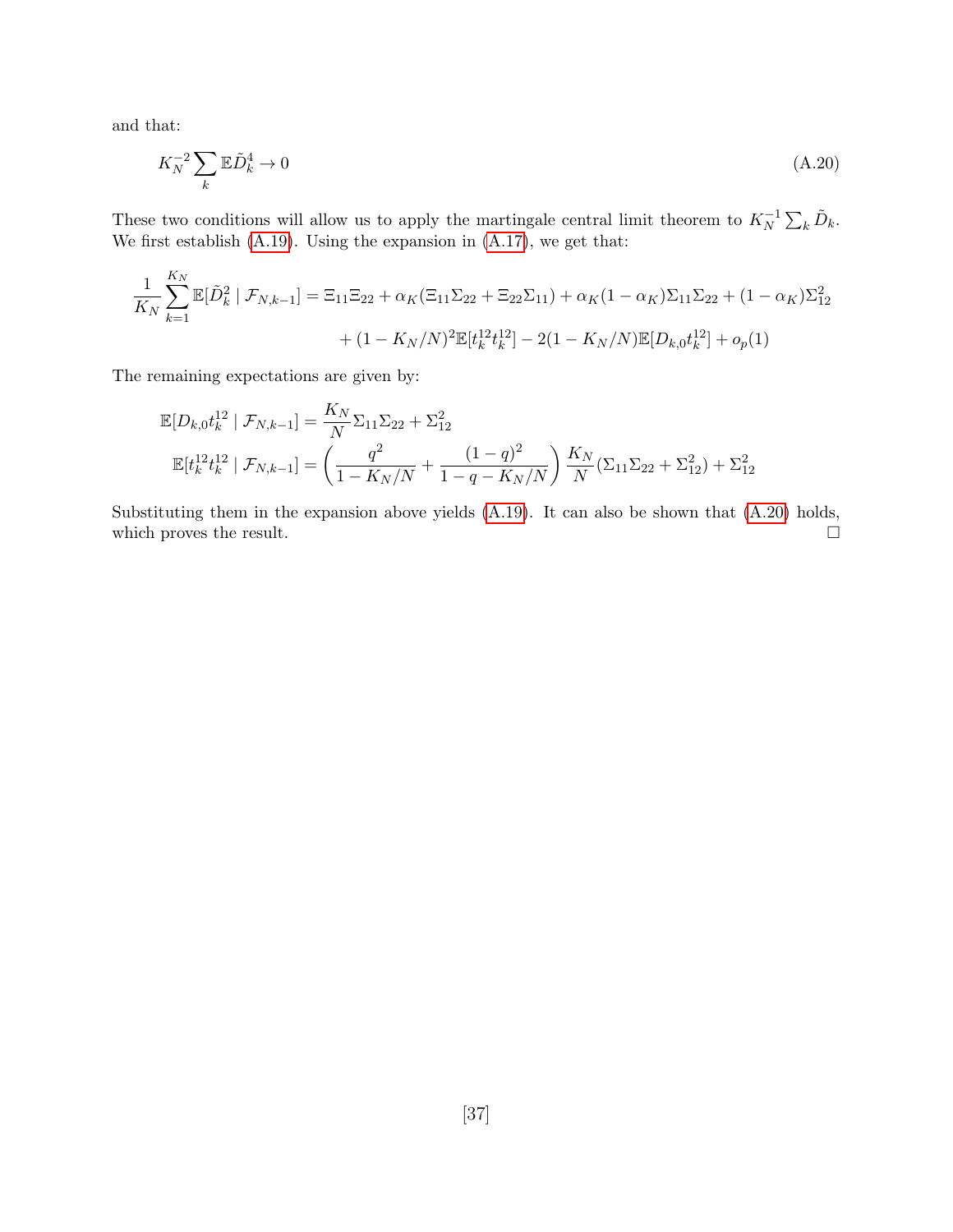## References

- <span id="page-39-6"></span>Ackerberg, D. A. and Devereux, P. J. (2009). Improved Jive estimators for overidentified linear models with and without heteroskedasticity. Review of Economics and Statistics, 91 (2), 351–362.
- <span id="page-39-4"></span>AIZER, A. and DOYLE, J.R., J. J. (2011). Effects of Juvenile Incarceration: Evidence from Randomly-Assigned Judges, unpublished manuscript.
- <span id="page-39-3"></span>Anatolyev, S. (2011). Instrumental variables estimation and inference in the presence of many exogenous regressors, unpublished manuscript.
- <span id="page-39-1"></span>ANDERSON, T. W., KUNITOMO, N. and MATSUSHITA, Y. (2010). On the asymptotic optimality of the LIML estimator with possibly many instruments. Journal of Econometrics,  $157$  (2), 191–204.
- <span id="page-39-10"></span>— and Rubin, H. (1949). Estimation of the Parameters of a Single Equation in a Complete System of Stochastic Equations. The Annals of Mathematical Statistics,  $20$  (1), 46–63.
- <span id="page-39-8"></span>Andrews, D. W. K., Moreira, M. J. and Stock, J. H. (2006). Optimal Two-Sided Invariant Similar Tests for Instrumental Variables Regression. Econometrica, 74 (3), 715–752.
- <span id="page-39-2"></span>Angrist, J. D., Imbens, G. W. and Krueger, A. B. (1999). Jackknife instrumental variables estimation. Journal of Applied Econometrics, 14 (1), 57–67.
- <span id="page-39-5"></span>— and Krueger, A. B. (1991). Does compulsory school attendance affect schooling and earnings? The Quarterly Journal of Economics, 106 (4), 979–1014.
- <span id="page-39-11"></span>— and Pischke, J.-S. (2009). Mostly Harmless Econometrics: An Empiricist's Companion. Princeton: Princeton University Press.
- <span id="page-39-7"></span>Ashley, R. (2009). Assessing the credibility of instrumental variables inference with imperfect instruments via sensitivity analysis. Journal of Applied Econometrics, 24 (2), 325–337.
- <span id="page-39-9"></span>Basmann, R. L. (1957). A generalized classical method of linear estimation of coefficients in a structural equation. Econometrica, 25 (1), 77–83.
- <span id="page-39-0"></span>Bekker, P. A. (1994). Alternative Approximations to the Distributions of Instrumental Variable Estimators. Econometrica, 62 (3), 657–681.
- <span id="page-39-12"></span>— and VAN DER PLOEG, J. (2005). Instrumental variable estimation based on grouped data. Statistica Neerlandica, 59 (3), 239–267.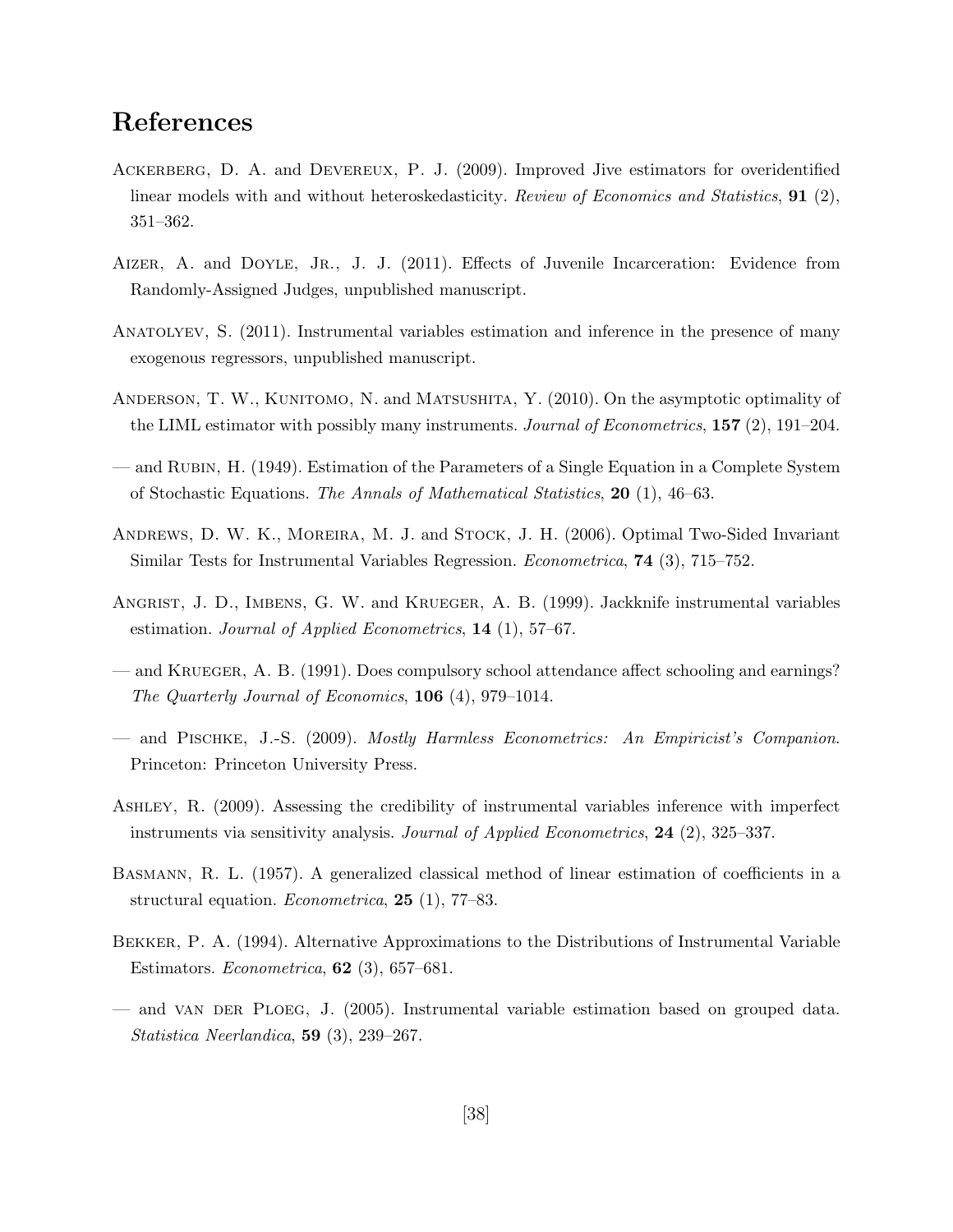- <span id="page-40-6"></span>BELLONI, A., CHEN, D., CHERNOZHUKOV, V. and HANSEN, C. B. (2011). Sparse models and methods for optimal instruments with an application to eminent domain, unpublished manuscript.
- <span id="page-40-10"></span>Berkowitz, D., Caner, M. and Fang, Y. (2008). Are "Nearly Exogenous Instruments" reliable? Economics Letters, 101 (1), 20–23.
- <span id="page-40-9"></span>Caner, M. (2007). Near Exogeneity and Weak Identification in Generalized Empirical Likelihood Estimators: Many Moment Asymptotics, unpublished manuscript.
- <span id="page-40-0"></span>Chamberlain, G. and Imbens, G. W. (2004). Random Effects Estimators with Many Instrumental Variables. Econometrica, **72** (1), 295-306.
- <span id="page-40-1"></span>Chao, J. C. and Swanson, N. R. (2005). Consistent estimation with a large number of weak instruments. Econometrica, 73 (5), 1673–1692.
- <span id="page-40-5"></span> $\leftarrow$ ,  $\leftarrow$ , HAUSMAN, J. A., NEWEY, W. K. and WOUTERSEN, T. (2010). Asymptotic Distribution of JIVE in a Heteroskedastic IV Regression with Many Instruments. Econometric Theory, (forthcoming).
- <span id="page-40-4"></span>Chetty, R., Friedman, J. N., Hilger, N., Saez, E., Schanzenbach, D. W. and Yagan, D. (2011). How does your kindergarten classroom affect your earnings? Quarterly Journal of Economics, (forthcoming).
- <span id="page-40-2"></span>Chioda, L. and Jansson, M. (2009). Optimal Invariant Inference When the Number of Instruments Is Large. *Econometric Theory*, **25** (3), 793–805.
- <span id="page-40-11"></span>Conley, T. G., Hansen, C. B. and Rossi, P. E. (2007). Plausibly Exogenous, unpublished manuscript.
- <span id="page-40-12"></span>DAVIDSON, R. and MACKINNON, J. G. (1993). *Estimation and Inference in Econometrics*. Oxford: Oxford University Press.
- <span id="page-40-3"></span>DONALD, S. G. and NEWEY, W. K. (2001). Choosing the Number of Instruments. *Econometrica*, 69 (5), 1161–1191.
- <span id="page-40-7"></span>Fisher, F. M. (1961). On the cost of approximate specification in simultaneous equation estimation. Econometrica, 29 (2), 139–170.
- <span id="page-40-8"></span>— (1966). The relative sensitivity to specification error of different k-class estimators. *Journal of* the American Statistical Association, 61 (314), 345–356.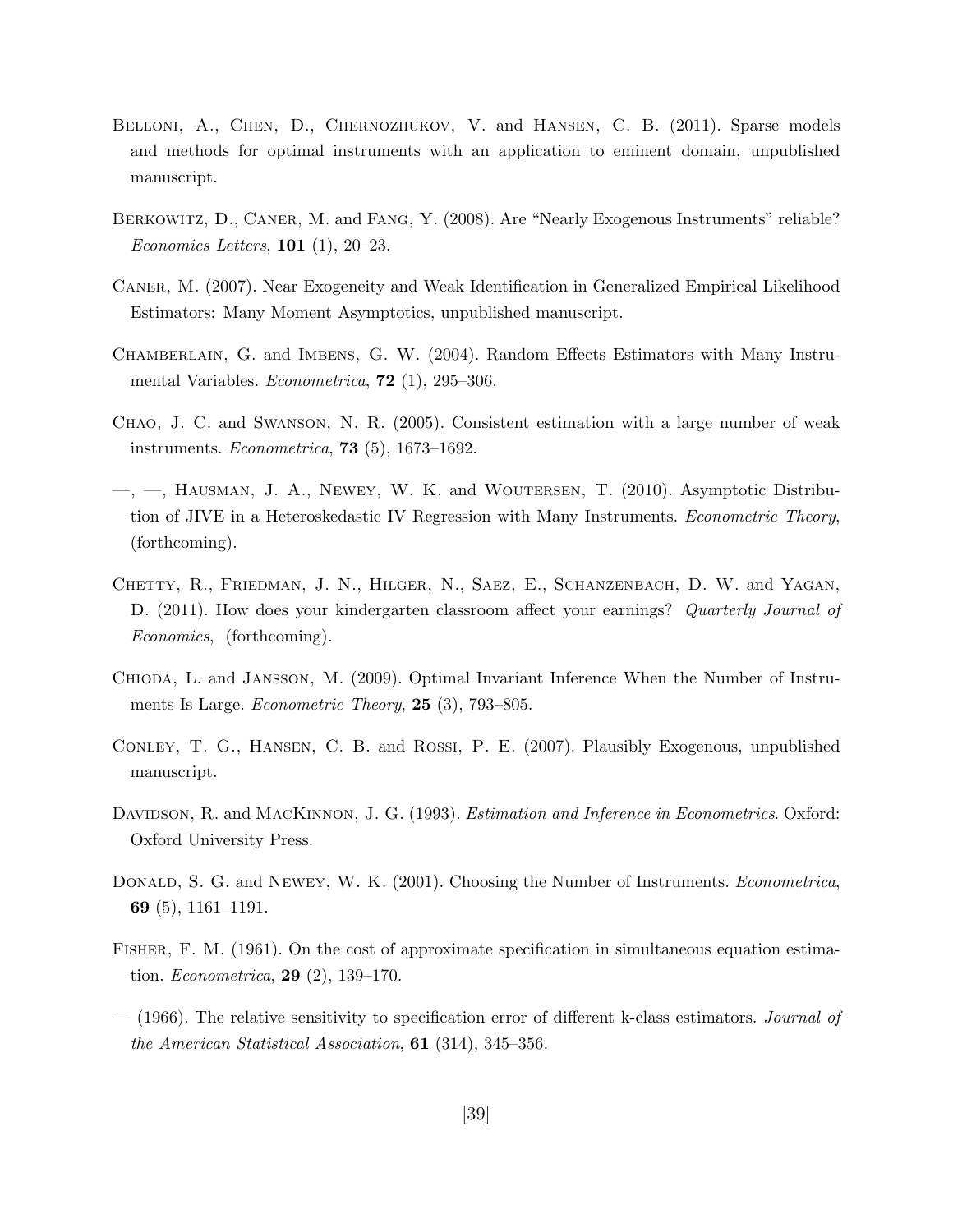- <span id="page-41-8"></span> $-$  (1967). Approximate Specification and the Choice of a k-Class Estimator. Journal of the American Statistical Association,  $62$  (320), 1265–1276.
- <span id="page-41-12"></span>Flores, C. A. and Flores-Lagunes, A. (2010). Partial Identification of Local Average Treatment Effects with an Invalid Instrument, unpublished manuscript.
- <span id="page-41-4"></span>Fryer, R. G. (2011). Financial Incentives and Student Achievement: Evidence from Randomized Trials. Quarterly Journal of Economics, (forthcoming).
- <span id="page-41-7"></span>GAUTIER, E. and TSYBAKOV, A. B. (2011). High-dimensional instrumental variables regression and confidence sets, unpublished manuscript.
- <span id="page-41-9"></span>Guggenberger, P. (2010). On the Asymptotic Size Distortion of Tests When Instruments Locally Violate the Exogeneity Assumption, unpublished manuscript.
- <span id="page-41-2"></span>HAHN, J. (2002). Optimal inference with many instruments. *Econometric Theory*, **18** (1), 140–168.
- <span id="page-41-10"></span>— and Hausman, J. A. (2005). IV Estimation with Valid and Invalid Instruments. Annales  $d'Economie et de Statistique, (79/80), 25–57.$
- <span id="page-41-3"></span>Hansen, C. B., Hausman, J. A. and Newey, W. K. (2008). Estimation With Many Instrumental Variables. Journal of Business and Economic Statistics, 26 (4), 398–422.
- <span id="page-41-6"></span>Hausman, J. A., Newey, W. K., Woutersen, T., Chao, J. C. and Swanson, N. R. (2009). Instrumental Variable Estimation with Heteroskedasticity and Many Instruments, unpublished manuscript.
- <span id="page-41-11"></span>Kraay, A. (2008). Instrumental Variables Regressions with Honestly Uncertain Exclusion Restrictions, unpublished manuscript.
- <span id="page-41-0"></span>KUNITOMO, N. (1980). Asymptotic expansions of the distributions of estimators in a linear functional relationship and simultaneous equations. Journal of the American Statistical Association, 75 (371), 693–700.
- <span id="page-41-5"></span>LEVITT, S. D., LIST, J. A., NECKERMANN, S. and SADOFF, S. (2011). The Impact of Short-term Incentives on Student Performance, unpublished manuscript.
- <span id="page-41-13"></span>Mariano, R. S. (1973). Approximations to the Distribution Functions of Theil's k-Class Estimators. Econometrica, 41 (4), 715–721.
- <span id="page-41-1"></span>MORIMUNE, K. (1983). Approximate distributions of k-class estimators when the degree of overidentifiability is large compared with the sample size. Econometrica, 51 (3), 821–841.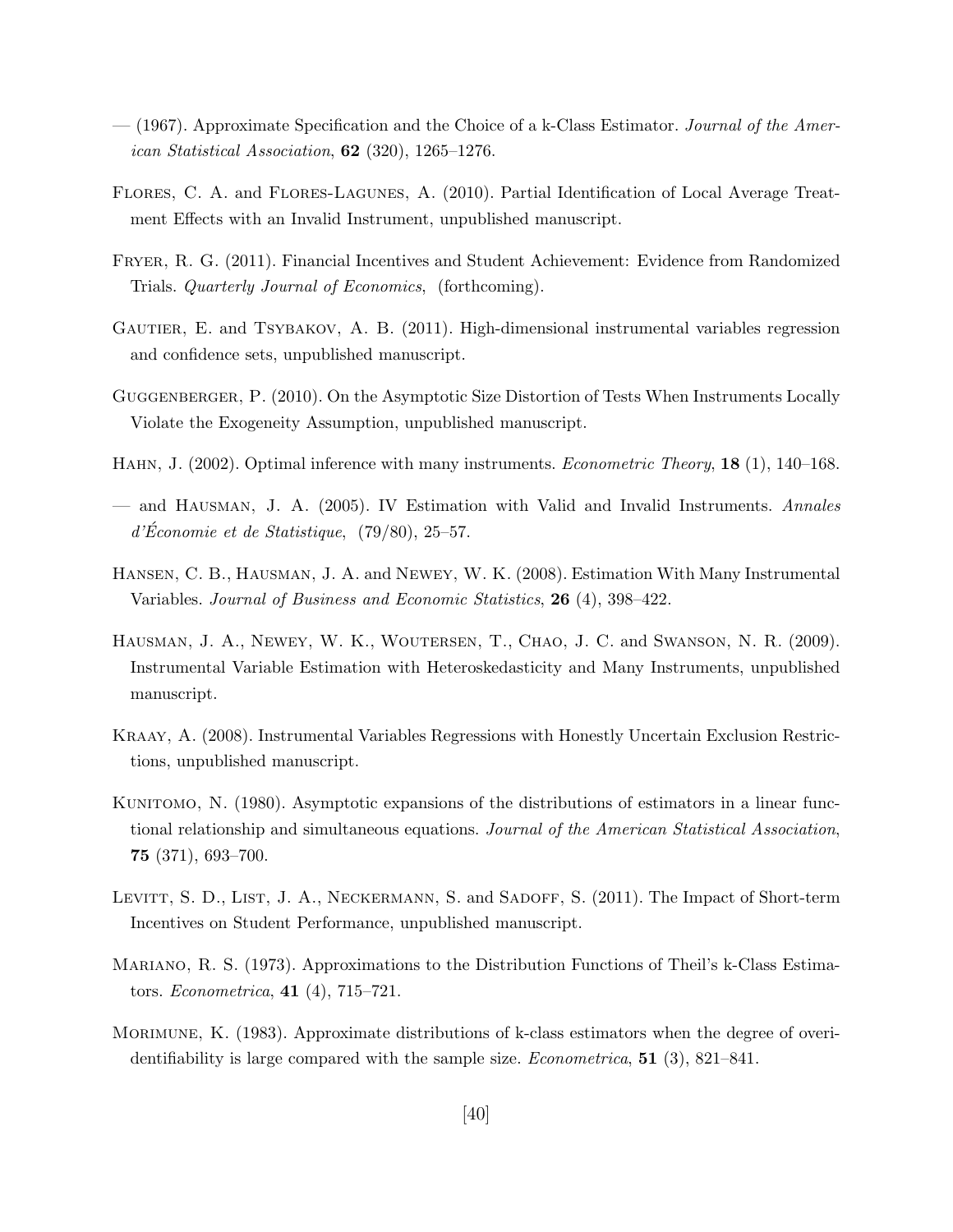- <span id="page-42-6"></span>Nagar, A. L. (1959). The bias and moment matrix of the general k-class estimators of the parameters in simultaneous equations. Econometrica, 27 (4), 575–595.
- <span id="page-42-2"></span>NAGIN, D. and SNODGRASS, M. G. (2011). The Effect of Incarceration on Offending: Evidence from a Natural Experiment in Pennsylvania, unpublished manuscript.
- <span id="page-42-3"></span>Nevo, A. and Rosen, A. M. (2010). Identification with Imperfect Instruments. Review of Economics and Statistics, (forthcoming).
- <span id="page-42-11"></span>NEWEY, W. K. and MCFADDEN, D. L. (1994). Large sample estimation and hypothesis testing. In R. F. Engle and D. L. McFadden (eds.), *Handbook of Econometrics*, vol. 4, *Chapter 36*, Elsevier, pp. 2111–2245.
- <span id="page-42-1"></span>Phillips, G. D. A. and Hale, C. (1977). The Bias of Instrumental Variable Estimators of Simultaneous Equation Systems. International Economic Review, 18 (1), 219–228.
- <span id="page-42-4"></span>Reinhold, S. and Woutersen, T. (2011). Endogeneity and Imperfect Instruments in Applied Work : Deriving Bounds in a Semiparametric Model, unpublished manuscript.
- <span id="page-42-5"></span>ROTHENBERG, T. J. (1984). Approximating the distributions of econometric estimators and test statistics. In Z. Griliches and M. D. Intriligator (eds.), Handbook of econometrics, vol. 2, Chapter 15, Elsevier, pp. 881–935.
- <span id="page-42-0"></span>Staiger, D. and Stock, J. H. (1997). Instrumental Variables Regression with Weak Instruments. Econometrica, 65 (3), 557–586.
- <span id="page-42-7"></span>Theil, H. (1961). Economic Forecasts and Policy. Amsterdam: Horth-Holland, 2nd edn.
- <span id="page-42-8"></span>— (1971). Principles of Econometrics. New York: John Wiley & Sons.
- <span id="page-42-10"></span>van Hasselt, M. (2010). Many Instruments Asymptotic Approximations Under Nonnormal Error Distributions. *Econometric Theory*, **26** (02), 633–645.
- <span id="page-42-9"></span>WOOLDRIDGE, J. M. (2002). Econometric Analysis of Cross Section and Panel Data. Cambridge, MA: MIT Press.